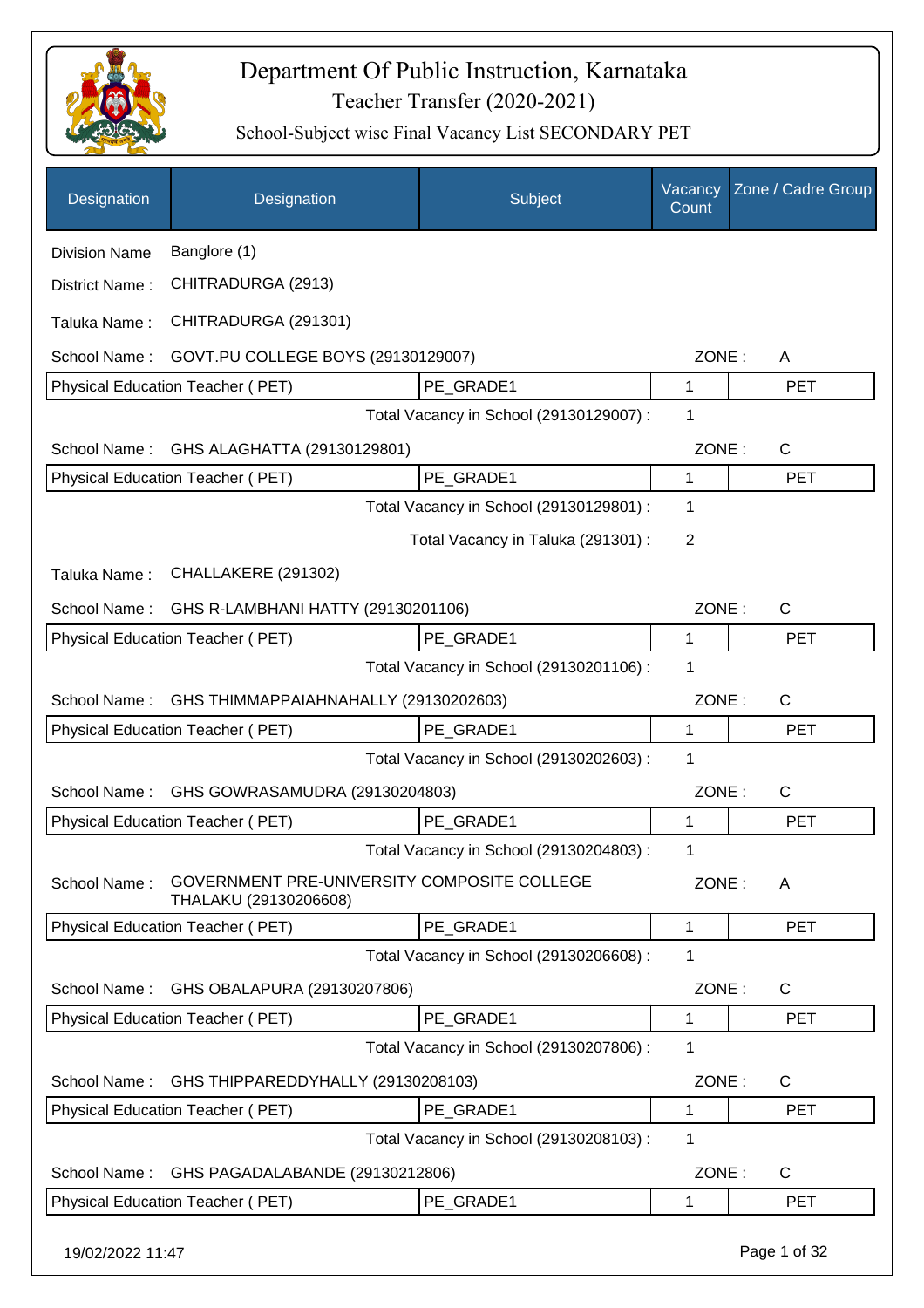

| Designation      | Designation                                                  | Subject                                 | Vacancy<br>Count | Zone / Cadre Group |
|------------------|--------------------------------------------------------------|-----------------------------------------|------------------|--------------------|
|                  |                                                              | Total Vacancy in School (29130212806) : | 1                |                    |
| School Name:     | GHPS KORLAKUNTE (29130213002)                                |                                         | ZONE:            | $\mathsf{C}$       |
|                  | Physical Education Teacher (PET)                             | PE GRADE1                               | 1                | <b>PET</b>         |
|                  |                                                              | Total Vacancy in School (29130213002) : | 1                |                    |
| School Name:     | GOVT HIGH SCHOOL T N KOTE (29130215704)                      |                                         | ZONE:            | $\mathsf{C}$       |
|                  | Physical Education Teacher (PET)                             | PE GRADE1                               | $\mathbf{1}$     | <b>PET</b>         |
|                  |                                                              | Total Vacancy in School (29130215704) : | 1                |                    |
|                  | School Name: ADARSHA VIDYALAYA RMSA CHALLAKERE (29130219806) |                                         | ZONE:            | A                  |
|                  | <b>Physical Education Teacher (PET)</b>                      | PE_GRADE1                               | 1                | <b>PET</b>         |
|                  |                                                              | Total Vacancy in School (29130219806) : | 1                |                    |
|                  |                                                              | Total Vacancy in Taluka (291302):       | 10               |                    |
| Taluka Name :    | <b>HIRIYUR (291303)</b>                                      |                                         |                  |                    |
|                  | School Name: GHS KHANDENAHALLI (29130306007)                 |                                         | ZONE:            | C                  |
|                  | Physical Education Teacher (PET)                             | PE_GRADE1                               | 1                | <b>PET</b>         |
|                  |                                                              | Total Vacancy in School (29130306007) : | 1                |                    |
| School Name:     | GHS V.K GUDDA (29130307302)                                  |                                         | ZONE:            | C                  |
|                  | Physical Education Teacher (PET)                             | PE_GRADE1                               | 1                | <b>PET</b>         |
|                  |                                                              | Total Vacancy in School (29130307302) : | 1                |                    |
| School Name:     | GHS IKKANUR (29130308303)                                    |                                         | ZONE:            | C                  |
|                  | Physical Education Teacher (PET)                             | PE GRADE1                               | 1                | <b>PET</b>         |
|                  |                                                              | Total Vacancy in School (29130308303) : | 1                |                    |
| School Name:     | GHS K R HALLI (29130312505)                                  |                                         | ZONE:            | C                  |
|                  | <b>Physical Education Teacher (PET)</b>                      | PE_GRADE1                               | 1                | <b>PET</b>         |
|                  |                                                              | Total Vacancy in School (29130312505) : | 1                |                    |
| School Name:     | GHS GOWDANAHALLI (29130313506)                               |                                         | ZONE:            | $\mathsf{C}$       |
|                  | Physical Education Teacher (PET)                             | PE_GRADE1                               | 1                | <b>PET</b>         |
|                  |                                                              | Total Vacancy in School (29130313506) : | 1                |                    |
| School Name:     | GJC HIRIYUR (29130315834)                                    |                                         | ZONE:            | A                  |
|                  | <b>Physical Education Teacher (PET)</b>                      | PE GRADE1                               | $\overline{2}$   | <b>PET</b>         |
|                  |                                                              | Total Vacancy in School (29130315834) : | $\overline{2}$   |                    |
| School Name:     | GHS BETHRU PALYA (29130319301)                               |                                         | ZONE:            | C                  |
|                  | Physical Education Teacher (PET)                             | PE_GRADE1                               | 1                | <b>PET</b>         |
| 19/02/2022 11:47 |                                                              |                                         |                  | Page 2 of 32       |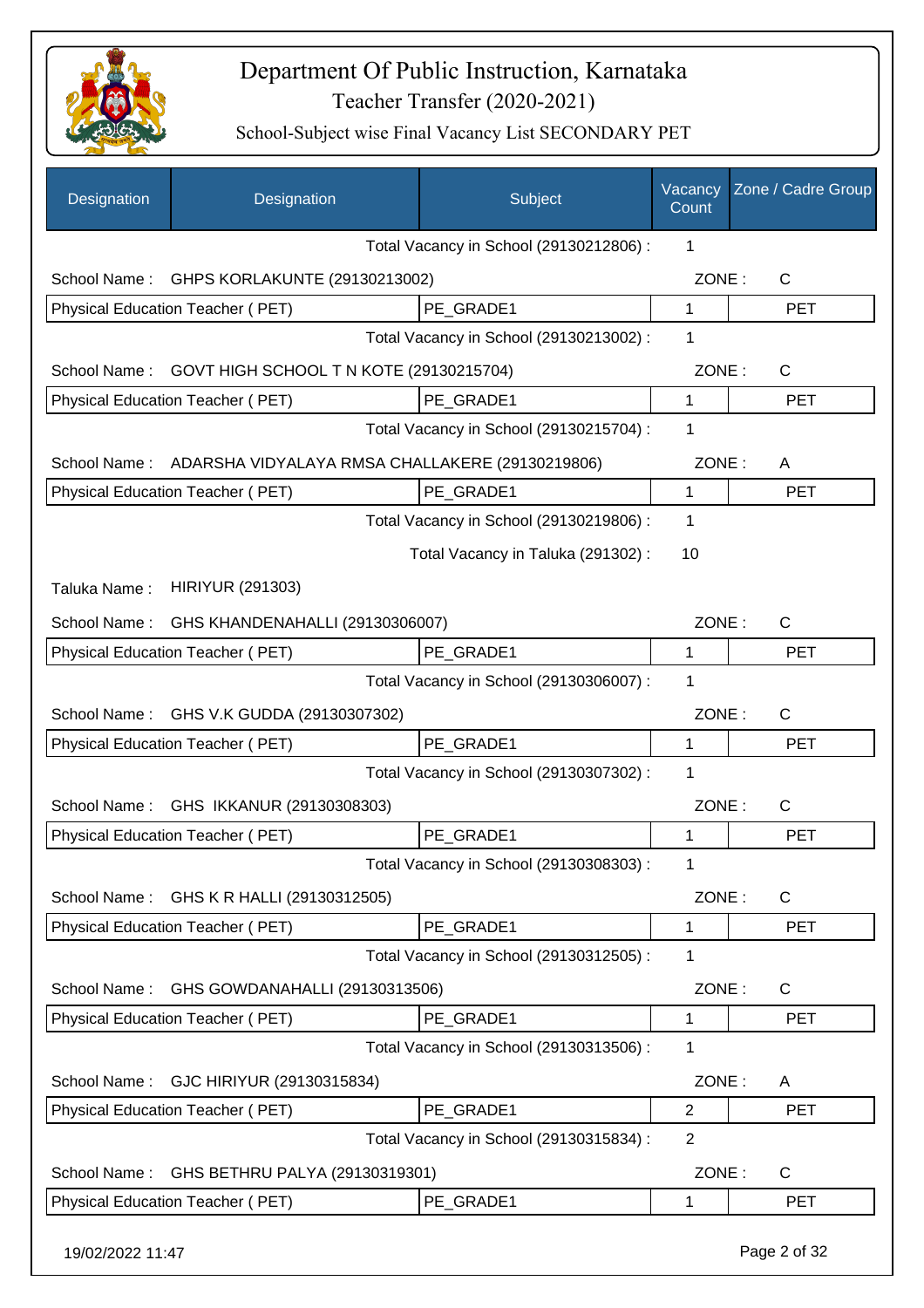

| Designation      | Designation                              | Subject                                 | Vacancy<br>Count | Zone / Cadre Group |
|------------------|------------------------------------------|-----------------------------------------|------------------|--------------------|
|                  |                                          | Total Vacancy in School (29130319301) : | 1                |                    |
|                  |                                          | Total Vacancy in Taluka (291303):       | 8                |                    |
| Taluka Name:     | MOLAKALMUR (291306)                      |                                         |                  |                    |
| School Name:     | ADARSHA VIDYALAYA (29130612408)          |                                         | ZONE:            | A                  |
|                  | Physical Education Teacher (PET)         | PE_GRADE1                               | 1                | <b>PET</b>         |
|                  |                                          | Total Vacancy in School (29130612408) : | 1                |                    |
| School Name:     | GOVT GIRLS HIGH SCHOOL MLK (29130612604) |                                         | ZONE:            | A                  |
|                  | Physical Education Teacher (PET)         | PE_GRADE1                               | 1                | <b>PET</b>         |
|                  |                                          | Total Vacancy in School (29130612604) : | 1                |                    |
|                  |                                          | Total Vacancy in Taluka (291306):       | 2                |                    |
| District Name:   | DAVANAGERE (2914)                        |                                         |                  |                    |
| Taluka Name:     | CHANNAGIRI (291401)                      |                                         |                  |                    |
| School Name:     | GHS(URDU)-BASAVAPATTANA (29140101809)    |                                         | ZONE:            | $\mathsf{C}$       |
|                  | Physical Education Teacher (PET)         | PE GRADE1                               | 1                | <b>PET</b>         |
|                  |                                          | Total Vacancy in School (29140101809) : | 1                |                    |
| School Name:     | GHS-DURVIGERE (29140105803)              |                                         | ZONE:            | C                  |
|                  | Physical Education Teacher (PET)         | PE GRADE1                               | $\mathbf{1}$     | <b>PET</b>         |
|                  |                                          | Total Vacancy in School (29140105803) : | 1                |                    |
| School Name:     | STJ GJC-HIREKOGALURU (29140109104)       |                                         | ZONE:            | $\mathsf{C}$       |
|                  | Physical Education Teacher (PET)         | PE_GRADE1                               | 1                | <b>PET</b>         |
|                  |                                          | Total Vacancy in School (29140109104) : | 1                |                    |
| School Name:     | GJC-THAVAREKERE (29140120204)            |                                         | ZONE:            | $\mathsf{C}$       |
|                  | Physical Education Teacher (PET)         | PE_GRADE1                               | 1                | <b>PET</b>         |
|                  |                                          | Total Vacancy in School (29140120204) : | 1                |                    |
| School Name:     | GHS(GIRLS)-CHANNAGIRI (29140123602)      |                                         | ZONE:            | A                  |
|                  | Physical Education Teacher (PET)         | PE_GRADE1                               | 1                | <b>PET</b>         |
|                  |                                          | Total Vacancy in School (29140123602) : | 1                |                    |
|                  |                                          | Total Vacancy in Taluka (291401) :      | 5                |                    |
| Taluka Name:     | DAVANAGERE(S) (291403)                   |                                         |                  |                    |
| School Name:     | GHS-MUDAHADADI (29140300403)             |                                         | ZONE:            | B                  |
|                  | Physical Education Teacher (PET)         | PE_GRADE1                               | 1                | <b>PET</b>         |
| 19/02/2022 11:47 |                                          |                                         |                  | Page 3 of 32       |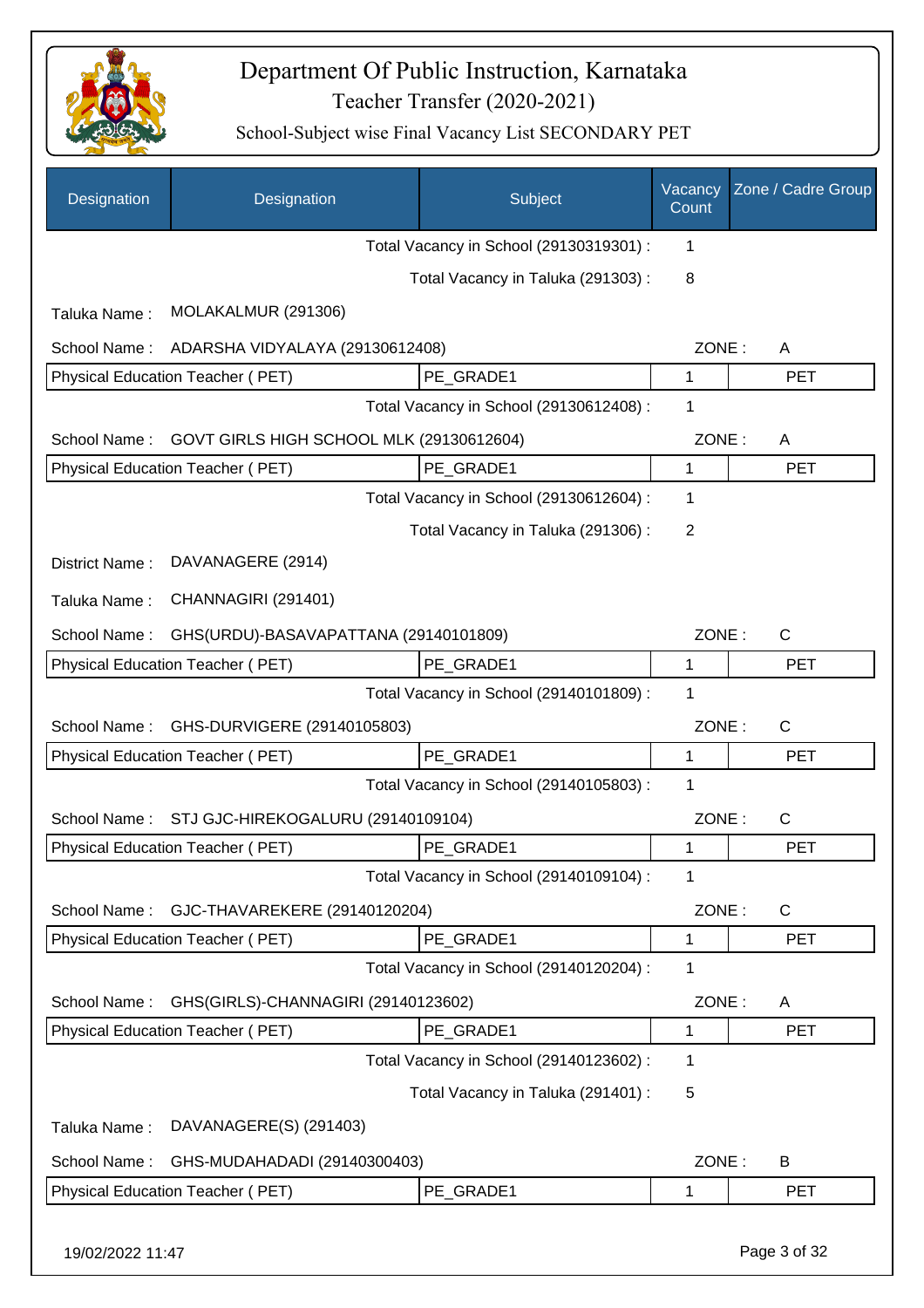

| Designation      | Designation                              | Subject                                                | Vacancy<br>Count | Zone / Cadre Group |
|------------------|------------------------------------------|--------------------------------------------------------|------------------|--------------------|
|                  |                                          | Total Vacancy in School (29140300403) :                | 1                |                    |
| School Name:     | GHS-KABBUR (29140305202)                 |                                                        | ZONE:            | $\mathsf{C}$       |
|                  | Physical Education Teacher (PET)         | PE GRADE1                                              | 1                | <b>PET</b>         |
|                  |                                          | Total Vacancy in School (29140305202) :                | 1                |                    |
|                  |                                          | Total Vacancy in Taluka (291403):                      | 2                |                    |
| Taluka Name:     | <b>HARIHARA (291404)</b>                 |                                                        |                  |                    |
| School Name:     |                                          | KARNATAKA PUBLIC SCHOOLS GJC - BANNIKODU (29140400302) | ZONE:            | C                  |
|                  | Physical Education Teacher (PET)         | PE GRADE1                                              | 1                | <b>PET</b>         |
|                  |                                          | Total Vacancy in School (29140400302) :                | 1                |                    |
| School Name:     | GHS - HALIVANA (29140402705)             |                                                        | ZONE:            | $\mathsf{C}$       |
|                  | Physical Education Teacher (PET)         | PE GRADE1                                              | 1                | <b>PET</b>         |
|                  |                                          | Total Vacancy in School (29140402705) :                | 1                |                    |
| School Name:     | GHS-KADARANAYAKANAHALLI (29140404204)    |                                                        | ZONE:            | $\mathsf{C}$       |
|                  | Physical Education Teacher (PET)         | PE_GRADE1                                              | 1                | <b>PET</b>         |
|                  |                                          | Total Vacancy in School (29140404204) :                | 1                |                    |
| School Name:     | GHS(URDU)-MALEBENNUR (29140405624)       |                                                        | ZONE:            | A                  |
|                  | Physical Education Teacher (PET)         | PE_GRADE1                                              | 1                | <b>PET</b>         |
|                  |                                          | Total Vacancy in School (29140405624) :                | 1                |                    |
| School Name:     | GHS - SARATHI (29140407203)              |                                                        | ZONE:            | C                  |
|                  | Physical Education Teacher (PET)         | PE_GRADE1                                              | 1                | <b>PET</b>         |
|                  |                                          | Total Vacancy in School (29140407203) :                | 1                |                    |
| School Name:     | GJC D.R.M-HALLADAKERE (29140410102)      |                                                        | ZONE:            | A                  |
|                  | Physical Education Teacher (PET)         | PE_GRADE1                                              | 1                | <b>PET</b>         |
|                  |                                          | Total Vacancy in School (29140410102) :                | 1                |                    |
|                  |                                          | Total Vacancy in Taluka (291404) :                     | 6                |                    |
| Taluka Name:     | <b>HONNALI</b> (291405)                  |                                                        |                  |                    |
| School Name:     | (29140505106)                            | KARNATAKA PUBLIC SCHOOLS GOVT PU COLLEGE SASVEHALLI    | ZONE:            | $\mathsf{C}$       |
|                  | <b>Physical Education Teacher (PET)</b>  | PE_GRADE1                                              | 1                | <b>PET</b>         |
|                  |                                          | Total Vacancy in School (29140505106) :                | 1                |                    |
| School Name:     | GOVT P.U COLLEGE-SAVALANGA (29140511304) |                                                        | ZONE:            | C                  |
|                  | Physical Education Teacher (PET)         | PE_GRADE1                                              | 1                | <b>PET</b>         |
| 19/02/2022 11:47 |                                          |                                                        |                  | Page 4 of 32       |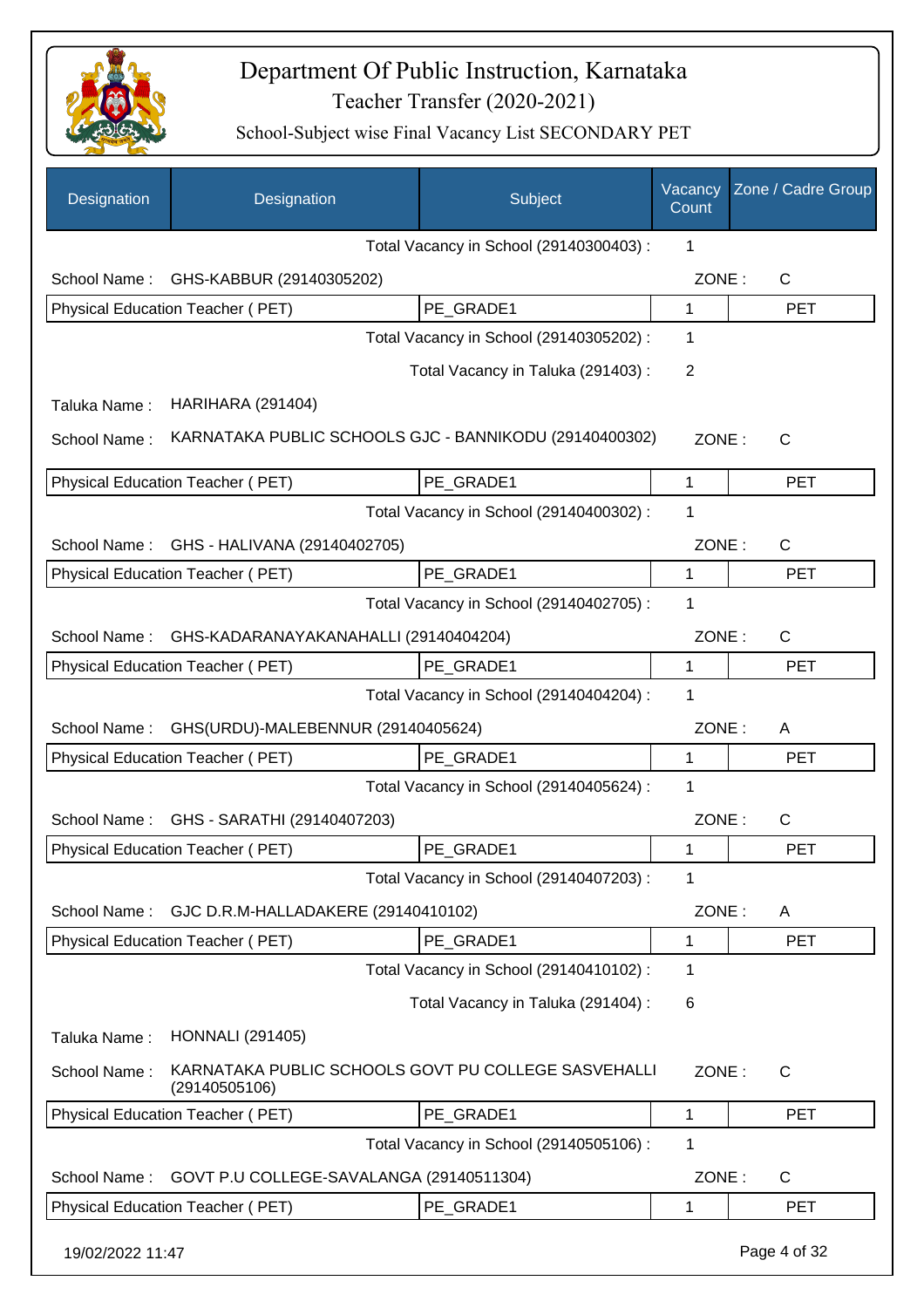

| Designation      | Designation                                                                                        | Subject                                 | Vacancy<br>Count | Zone / Cadre Group |
|------------------|----------------------------------------------------------------------------------------------------|-----------------------------------------|------------------|--------------------|
|                  |                                                                                                    | Total Vacancy in School (29140511304) : | 1                |                    |
| School Name:     | GJC - HONNALI (29140513405)                                                                        |                                         | ZONE:            | A                  |
|                  | Physical Education Teacher (PET)                                                                   | PE GRADE1                               | 1                | <b>PET</b>         |
|                  |                                                                                                    | Total Vacancy in School (29140513405) : | 1                |                    |
| School Name:     | KARNATAKA PUBLIC SCHOOLS GOVT PRE-UNIVERSITY COLLEGE<br>HIGH SCHOOL SECTION NYAMATHI (29140514709) |                                         | ZONE:            | A                  |
|                  | Physical Education Teacher (PET)                                                                   | PE_GRADE1                               | 1                | <b>PET</b>         |
|                  |                                                                                                    | Total Vacancy in School (29140514709) : | 1                |                    |
|                  |                                                                                                    | Total Vacancy in Taluka (291405):       | 4                |                    |
| Taluka Name:     | <b>JAGALUR (291406)</b>                                                                            |                                         |                  |                    |
| School Name:     | KARNATAKA PUBLIC SCHOOLS GJC - BILICHODU (29140601806)                                             |                                         | ZONE:            | C                  |
|                  | Physical Education Teacher (PET)                                                                   | PE GRADE1                               | 1                | <b>PET</b>         |
|                  |                                                                                                    | Total Vacancy in School (29140601806) : | 1                |                    |
| School Name:     | GHS - DIDDIGI (29140603502)                                                                        |                                         | ZONE:            | $\mathsf{C}$       |
|                  | Physical Education Teacher (PET)                                                                   | PE GRADE1                               | $\mathbf{1}$     | <b>PET</b>         |
|                  |                                                                                                    | Total Vacancy in School (29140603502) : | 1                |                    |
| School Name:     | GHS DODDABOMMANAHALLI (29140603602)                                                                |                                         | ZONE:            | $\mathsf{C}$       |
|                  | Physical Education Teacher (PET)                                                                   | PE_GRADE1                               | 1                | <b>PET</b>         |
|                  |                                                                                                    | Total Vacancy in School (29140603602) : | 1                |                    |
| School Name:     | GHS - GOURIPURA (29140604104)                                                                      |                                         | ZONE:            | C                  |
|                  | Physical Education Teacher (PET)                                                                   | PE_GRADE1                               | 1                | PET                |
|                  |                                                                                                    | Total Vacancy in School (29140604104) : | 1                |                    |
| School Name:     | GOVT PU COLLEGE HOSAKERE (29140606104)                                                             |                                         | ZONE:            | C                  |
|                  | Physical Education Teacher (PET)                                                                   | PE_GRADE1                               | 1                | <b>PET</b>         |
|                  |                                                                                                    | Total Vacancy in School (29140606104) : | 1                |                    |
| School Name:     | GHS - MEDIKERANAHALLI (29140609302)                                                                |                                         | ZONE:            | C                  |
|                  | Physical Education Teacher (PET)                                                                   | PE GRADE1                               | 1                | <b>PET</b>         |
|                  |                                                                                                    | Total Vacancy in School (29140609302) : | 1                |                    |
| School Name:     | GHS - THORANAGATTE (29140613802)                                                                   |                                         | ZONE:            | C                  |
|                  | Physical Education Teacher (PET)                                                                   | PE_GRADE1                               | 1                | <b>PET</b>         |
|                  |                                                                                                    | Total Vacancy in School (29140613802) : | 1                |                    |
| School Name:     | GOVT PU COLLEGE JAGALUR (29140616201)                                                              |                                         | ZONE:            | A                  |
| 19/02/2022 11:47 |                                                                                                    |                                         |                  | Page 5 of 32       |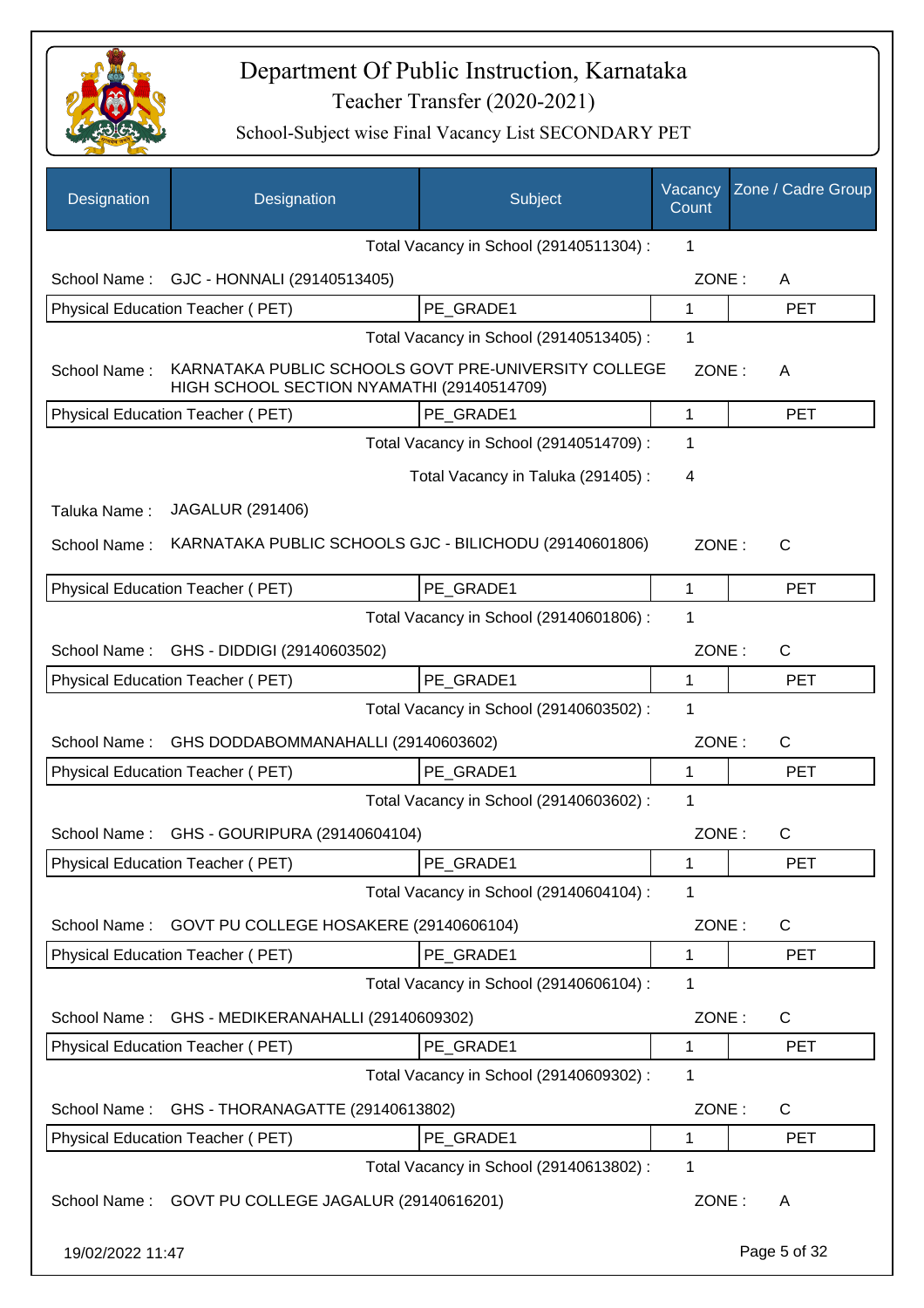

| Designation      | Designation                                  | Subject                                 | Vacancy<br>Count | Zone / Cadre Group |
|------------------|----------------------------------------------|-----------------------------------------|------------------|--------------------|
|                  | Physical Education Teacher (PET)             | PE_GRADE1                               | 1                | <b>PET</b>         |
|                  |                                              | Total Vacancy in School (29140616201) : | 1                |                    |
|                  |                                              | Total Vacancy in Taluka (291406):       | 8                |                    |
| District Name:   | SHIVAMOGGA (2915)                            |                                         |                  |                    |
| Taluka Name:     | BHADRAVATI (291501)                          |                                         |                  |                    |
| School Name:     | GPUC HOLEHONNUR (29150102516)                |                                         | ZONE:            | C                  |
|                  | Physical Education Teacher (PET)             | PE_GRADE1                               | 1                | <b>PET</b>         |
|                  |                                              | Total Vacancy in School (29150102516) : | 1                |                    |
| School Name:     | SANCHI HONNAMMA GGPUC OLD TOWN (29150116007) |                                         | ZONE:            | A                  |
|                  | Physical Education Teacher (PET)             | PE_GRADE1                               | 1                | <b>PET</b>         |
|                  |                                              | Total Vacancy in School (29150116007) : | 1                |                    |
|                  |                                              | Total Vacancy in Taluka (291501) :      | 2                |                    |
| Taluka Name:     | <b>HOSANAGAR (291502)</b>                    |                                         |                  |                    |
| School Name:     | GHS HOSANADU (29150200802)                   |                                         | ZONE:            | C                  |
|                  | Physical Education Teacher (PET)             | PE GRADE1                               | 1                | <b>PET</b>         |
|                  |                                              | Total Vacancy in School (29150200802) : | 1                |                    |
| School Name:     | GHS KANUGODU (29150203701)                   |                                         | ZONE:            | $\mathsf{C}$       |
|                  | Physical Education Teacher (PET)             | PE GRADE1                               | 1                | <b>PET</b>         |
|                  |                                              | Total Vacancy in School (29150203701) : | $\mathbf 1$      |                    |
| School Name:     | GHS BELLUR (29150211104)                     |                                         | ZONE:            | $\mathsf{C}$       |
|                  | Physical Education Teacher (PET)             | PE GRADE1                               | 1                | <b>PET</b>         |
|                  |                                              | Total Vacancy in School (29150211104) : | 1                |                    |
| School Name:     | GHS SONALE (29150212903)                     |                                         | ZONE:            | $\mathsf{C}$       |
|                  | Physical Education Teacher (PET)             | PE_GRADE1                               | 1                | <b>PET</b>         |
|                  |                                              | Total Vacancy in School (29150212903):  | 1                |                    |
| School Name:     | GPUC RIPPONPET (29150224206)                 |                                         | ZONE:            | $\mathsf{C}$       |
|                  | Physical Education Teacher (PET)             | PE_GRADE1                               | 1                | <b>PET</b>         |
|                  |                                              | Total Vacancy in School (29150224206) : | 1                |                    |
|                  |                                              | Total Vacancy in Taluka (291502) :      | 5                |                    |
| Taluka Name:     | SAGAR (291503)                               |                                         |                  |                    |
| School Name:     | GHS KATTINAKARU (29150321303)                |                                         | ZONE:            | $\mathsf{C}$       |
|                  |                                              |                                         |                  |                    |
| 19/02/2022 11:47 |                                              |                                         |                  | Page 6 of 32       |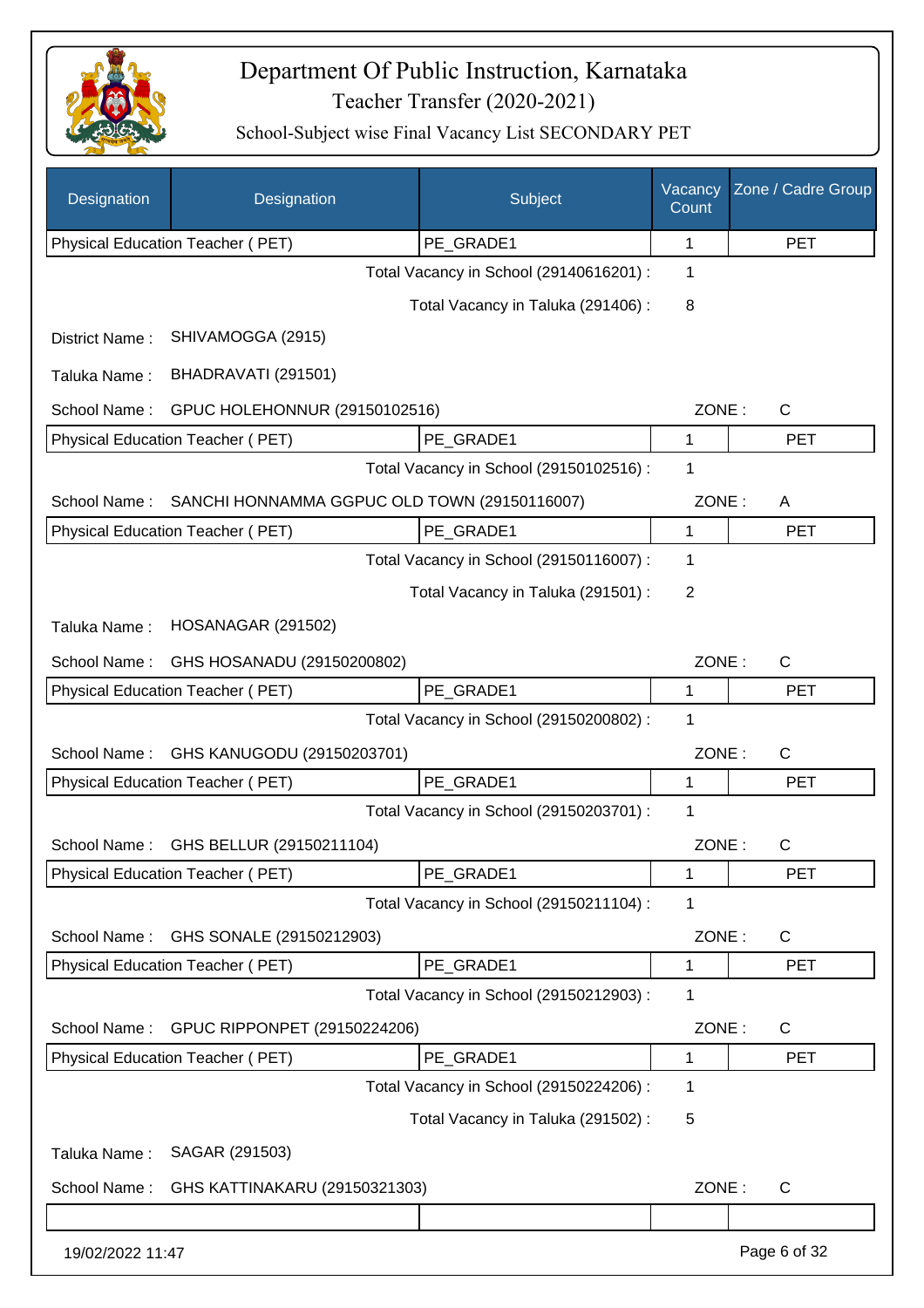

| Designation  | Designation                                                                | Subject                                 | Vacancy<br>Count | Zone / Cadre Group |
|--------------|----------------------------------------------------------------------------|-----------------------------------------|------------------|--------------------|
|              | Physical Education Teacher (PET)                                           | PE_GRADE1                               | 1                | <b>PET</b>         |
|              |                                                                            | Total Vacancy in School (29150321303) : | 1                |                    |
| School Name: | GHS BILIGARU (29150324001)                                                 |                                         | ZONE:            | C                  |
|              | Physical Education Teacher (PET)                                           | PE_GRADE1                               | 1                | <b>PET</b>         |
|              |                                                                            | Total Vacancy in School (29150324001) : | $\mathbf 1$      |                    |
| School Name: | GHS KARGAL (29150325403)                                                   |                                         | ZONE:            | A                  |
|              | Physical Education Teacher (PET)                                           | PE_GRADE1                               | 1                | <b>PET</b>         |
|              |                                                                            | Total Vacancy in School (29150325403) : | $\mathbf 1$      |                    |
| School Name: | GOVERNMENT URDU HIGH SCHOOL RMSA SAGAR (29150328802)                       |                                         | ZONE:            | A                  |
|              | Physical Education Teacher (PET)                                           | PE_GRADE1                               | $\mathbf 1$      | <b>PET</b>         |
|              |                                                                            | Total Vacancy in School (29150328802) : | 1                |                    |
|              | School Name: GPUC SAGAR (29150331301)                                      |                                         | ZONE:            | A                  |
|              | Physical Education Teacher (PET)                                           | PE_GRADE1                               | 1                | <b>PET</b>         |
|              |                                                                            | Total Vacancy in School (29150331301) : | $\mathbf 1$      |                    |
|              |                                                                            | Total Vacancy in Taluka (291503):       | 5                |                    |
| Taluka Name: | SHIKARIPUR (291504)                                                        |                                         |                  |                    |
| School Name: | GPUC HIGH SCHOOL SECTION HULUGINAKOPPA (29150404602)                       |                                         | ZONE:            | $\mathsf{C}$       |
|              | <b>Physical Education Teacher (PET)</b>                                    | PE GRADE1                               | 1                | <b>PET</b>         |
|              |                                                                            | Total Vacancy in School (29150404602) : | 1                |                    |
|              | School Name: GHS BAGANAKATTE (29150411902)                                 |                                         | ZONE:            | C                  |
|              | <b>Physical Education Teacher (PET)</b>                                    | PE_GRADE1                               | 1                | <b>PET</b>         |
|              |                                                                            | Total Vacancy in School (29150411902) : | $\mathbf 1$      |                    |
| School Name: | KARNATAKA PUBLIC SCHOOLS GPUC HIGH SCHOOL SECTION<br>HITHALA (29150415704) |                                         | ZONE:            | C                  |
|              | <b>Physical Education Teacher (PET)</b>                                    | PE_GRADE1                               | 1                | <b>PET</b>         |
|              |                                                                            | Total Vacancy in School (29150415704) : | $\mathbf 1$      |                    |
| School Name: | GJC SHIRALAKOPPA (29150428601)                                             |                                         | ZONE:            | A                  |
|              | Physical Education Teacher (PET)                                           | PE GRADE1                               | 1                | <b>PET</b>         |
|              |                                                                            | Total Vacancy in School (29150428601) : | $\mathbf 1$      |                    |
|              |                                                                            | Total Vacancy in Taluka (291504) :      | 4                |                    |
| Taluka Name: | SHIMOGA (291505)                                                           |                                         |                  |                    |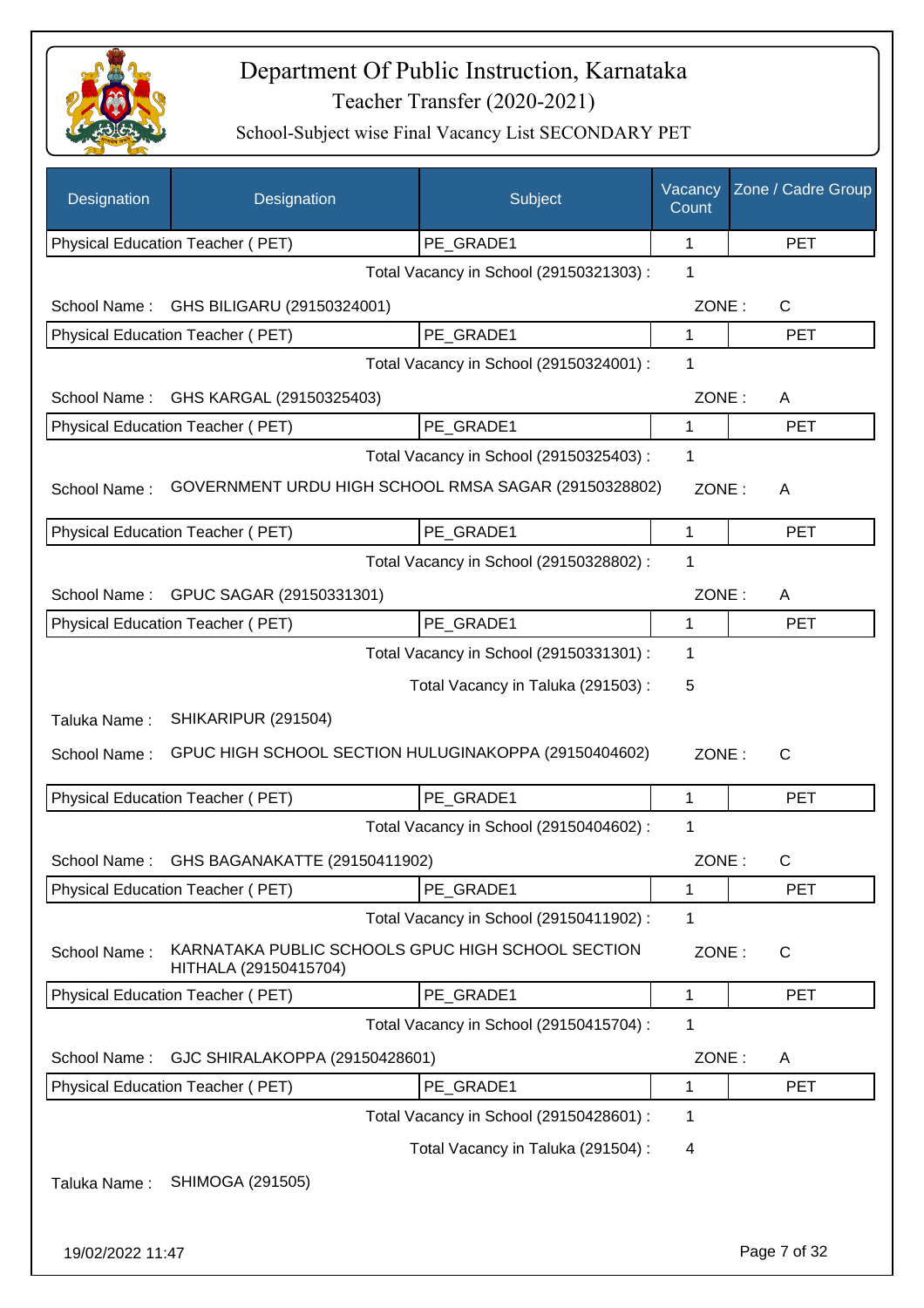

| Designation      | Designation                                                     | Subject                                 | Vacancy<br>Count | Zone / Cadre Group |
|------------------|-----------------------------------------------------------------|-----------------------------------------|------------------|--------------------|
| School Name:     | GHS MANDAGHATTA (29150503302)                                   |                                         | ZONE:            | $\mathsf{C}$       |
|                  | Physical Education Teacher (PET)                                | PE GRADE1                               | 1                | <b>PET</b>         |
|                  |                                                                 | Total Vacancy in School (29150503302) : | 1                |                    |
| School Name:     | KARNATAKA PUBLIC SCHOOLS GHS GAJANURU (29150517706)             |                                         | ZONE:            | B                  |
|                  | Physical Education Teacher (PET)                                | PE_GRADE1                               | 1                | <b>PET</b>         |
|                  |                                                                 | Total Vacancy in School (29150517706) : | 1                |                    |
| School Name:     | GHS GADIKOPPA (29150521604)                                     |                                         | ZONE:            | A                  |
|                  | Physical Education Teacher (PET)                                | PE_GRADE1                               | 1                | <b>PET</b>         |
|                  |                                                                 | Total Vacancy in School (29150521604) : | 1                |                    |
| School Name:     | GPUC AYANUR (29150537606)                                       |                                         | ZONE:            | B                  |
|                  | Physical Education Teacher (PET)                                | PE GRADE1                               | 1                | <b>PET</b>         |
|                  |                                                                 | Total Vacancy in School (29150537606) : | 1                |                    |
| School Name:     | GIRLS GPUC HIGH SCHOOL SECTION BH ROAD SHIMOGA<br>(29150539609) |                                         | ZONE:            | A                  |
|                  | Physical Education Teacher (PET)                                | PE_GRADE1                               | 1                | <b>PET</b>         |
|                  |                                                                 | Total Vacancy in School (29150539609) : | 1                |                    |
|                  |                                                                 | Total Vacancy in Taluka (291505):       | 5                |                    |
| Taluka Name:     | SORAB (291506)                                                  |                                         |                  |                    |
| School Name:     | GHPS UPGRADED KAMARURU (RMSA) (29150600701)                     |                                         | ZONE:            | C                  |
|                  | Physical Education Teacher (PET)                                | PE GRADE1                               | 1                | <b>PET</b>         |
|                  |                                                                 | Total Vacancy in School (29150600701) : | 1                |                    |
|                  | School Name: GHS JADE (29150600905)                             |                                         | ZONE:            | C                  |
|                  | Physical Education Teacher (PET)                                | PE_GRADE1                               | 1                | <b>PET</b>         |
|                  |                                                                 | Total Vacancy in School (29150600905) : | 1                |                    |
| School Name:     | GHS KEREHALLI (29150608702)                                     |                                         | ZONE:            | C                  |
|                  | Physical Education Teacher (PET)                                | PE_GRADE1                               | 1                | <b>PET</b>         |
|                  |                                                                 | Total Vacancy in School (29150608702) : | 1                |                    |
| School Name:     | GHS URDU SORAB (29150640701)                                    |                                         | ZONE:            | A                  |
|                  | Physical Education Teacher (PET)                                | PE_GRADE1                               | 1                | <b>PET</b>         |
|                  |                                                                 | Total Vacancy in School (29150640701) : | 1                |                    |
| School Name:     | GPUC SORAB (29150641501)                                        |                                         | ZONE:            | A                  |
|                  | Physical Education Teacher (PET)                                | PE_GRADE1                               | 1                | <b>PET</b>         |
|                  |                                                                 | Total Vacancy in School (29150641501) : | 1                |                    |
| 19/02/2022 11:47 |                                                                 |                                         |                  | Page 8 of 32       |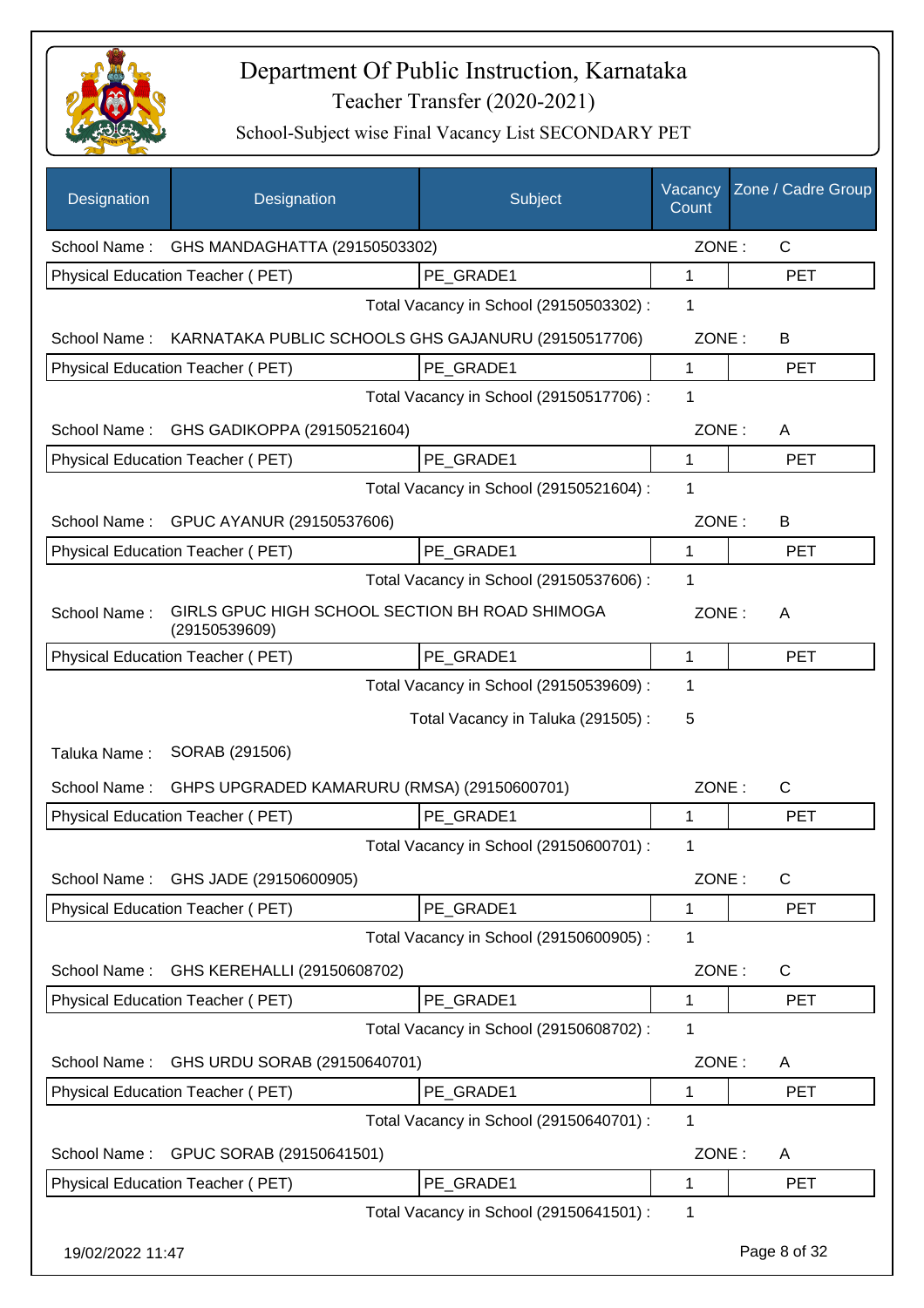

| Designation      | Designation                                | Subject                                 | Vacancy<br>Count | Zone / Cadre Group |
|------------------|--------------------------------------------|-----------------------------------------|------------------|--------------------|
|                  |                                            | Total Vacancy in Taluka (291506) :      | 5                |                    |
| Taluka Name:     | THIRTHAHALLI (291507)                      |                                         |                  |                    |
| School Name:     | GHS TUDURU (29150711201)                   |                                         | ZONE:            | $\mathsf{C}$       |
|                  | Physical Education Teacher (PET)           | PE_GRADE1                               | $\mathbf{1}$     | <b>PET</b>         |
|                  |                                            | Total Vacancy in School (29150711201) : | 1                |                    |
|                  | School Name: GPUC ARAGA (29150713602)      |                                         | ZONE:            | C                  |
|                  | Physical Education Teacher (PET)           | PE_GRADE1                               | 1                | <b>PET</b>         |
|                  |                                            | Total Vacancy in School (29150713602) : | 1                |                    |
| School Name:     | GHS KODLU (29150717002)                    |                                         | ZONE:            | $\mathsf{C}$       |
|                  | <b>Physical Education Teacher (PET)</b>    | PE_GRADE1                               | 1                | <b>PET</b>         |
|                  |                                            | Total Vacancy in School (29150717002) : | 1                |                    |
| School Name:     | GJC MEGARAVALLI (29150722609)              |                                         | ZONE:            | $\mathsf{C}$       |
|                  | Physical Education Teacher (PET)           | PE_GRADE1                               | 1                | <b>PET</b>         |
|                  |                                            | Total Vacancy in School (29150722609) : | 1                |                    |
| School Name:     | GJC GIRLS THIRTHAHALLI (29150736703)       |                                         | ZONE:            | A                  |
|                  | Physical Education Teacher (PET)           | PE GRADE1                               | 1                | <b>PET</b>         |
|                  |                                            | Total Vacancy in School (29150736703) : | 1                |                    |
| School Name:     | GPUC THIRTHAHALLI (29150737804)            |                                         | ZONE:            | A                  |
|                  | Physical Education Teacher (PET)           | PE_GRADE1                               | 1                | <b>PET</b>         |
|                  |                                            | Total Vacancy in School (29150737804) : | 1                |                    |
|                  |                                            | Total Vacancy in Taluka (291507) :      | 6                |                    |
| District Name:   | TUMAKURU (2918)                            |                                         |                  |                    |
| Taluka Name:     | CHIKNAYAKANHALLI (291801)                  |                                         |                  |                    |
| School Name:     | GJC GODEKERE (29180115706)                 |                                         | ZONE:            | $\mathsf{C}$       |
|                  | Physical Education Teacher (PET)           | PE GRADE1                               | 1                | <b>PET</b>         |
|                  |                                            | Total Vacancy in School (29180115706) : | 1                |                    |
| School Name:     | GHS DASUDI (29180120309)                   |                                         | ZONE:            | C                  |
|                  | Physical Education Teacher (PET)           | PE_GRADE1                               | 1                | <b>PET</b>         |
|                  |                                            | Total Vacancy in School (29180120309) : | 1                |                    |
| School Name:     | GOVT. HIGH SCHOOL DABBAGUNTE (29180120503) |                                         | ZONE:            | C                  |
|                  | Physical Education Teacher (PET)           | PE_GRADE1                               | 1                | <b>PET</b>         |
|                  |                                            | Total Vacancy in School (29180120503) : | 1                |                    |
| 19/02/2022 11:47 |                                            |                                         |                  | Page 9 of 32       |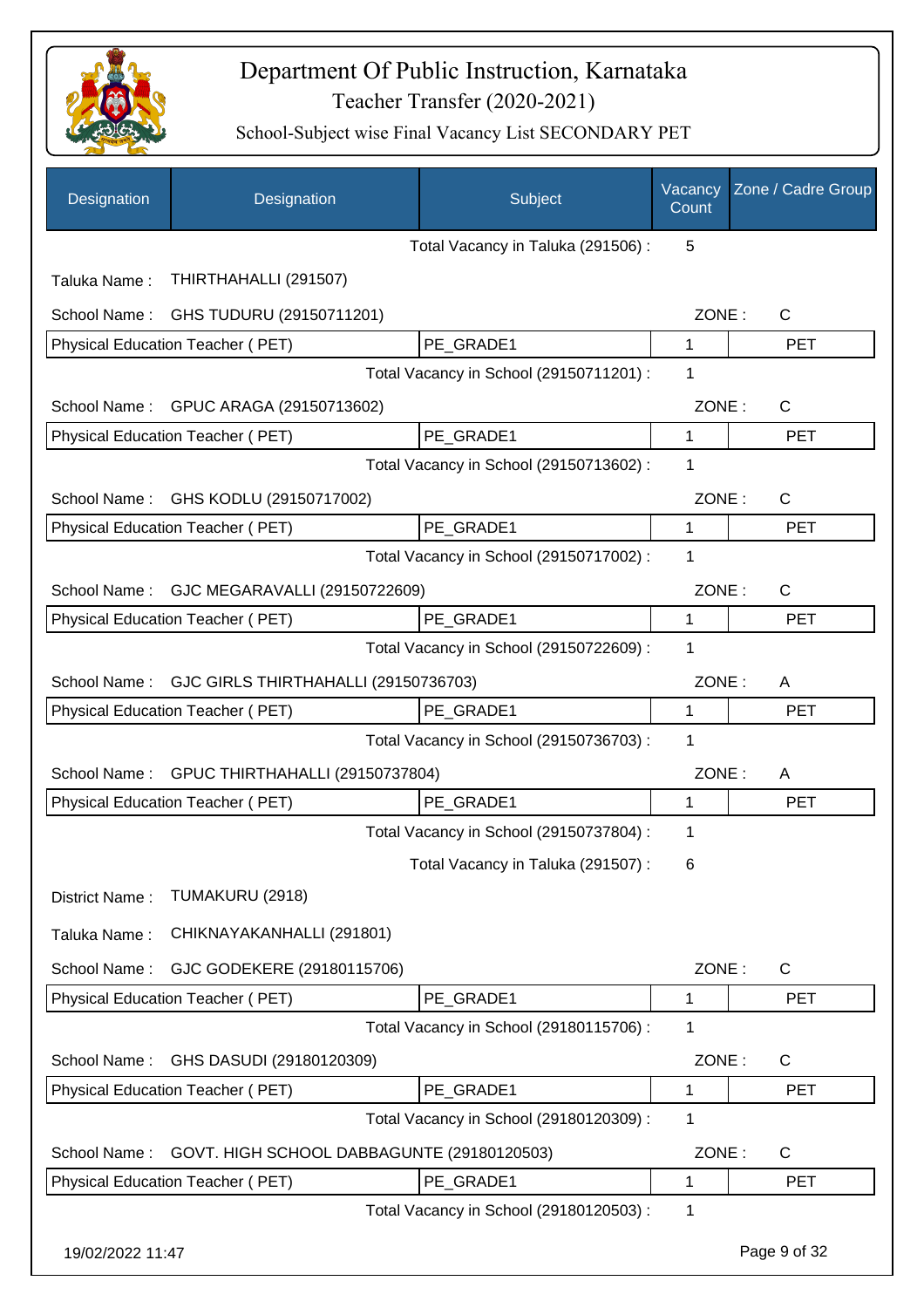

| Designation      | Designation                                       | Subject                                 | Vacancy<br>Count | Zone / Cadre Group |
|------------------|---------------------------------------------------|-----------------------------------------|------------------|--------------------|
| School Name:     | GHS COMPOSITE BADAKEGUDLU (29180121003)           |                                         | ZONE:            | $\mathsf{C}$       |
|                  | Physical Education Teacher (PET)                  | PE_GRADE1                               | 1                | <b>PET</b>         |
|                  |                                                   | Total Vacancy in School (29180121003) : | $\mathbf 1$      |                    |
|                  |                                                   | Total Vacancy in Taluka (291801) :      | 4                |                    |
| Taluka Name:     | GUBBI (291802)                                    |                                         |                  |                    |
|                  | School Name: GJC GIRLS GUBBI Ward-2 (29180200208) |                                         | ZONE:            | A                  |
|                  | Physical Education Teacher (PET)                  | PE_GRADE1                               | 1                | <b>PET</b>         |
|                  |                                                   | Total Vacancy in School (29180200208) : | 1                |                    |
| School Name:     | KARNATAKA PUBLIC SCHOOLS GJC KADABA (29180207306) |                                         | ZONE:            | $\mathsf{C}$       |
|                  | <b>Physical Education Teacher (PET)</b>           | PE_GRADE1                               | 1                | <b>PET</b>         |
|                  |                                                   | Total Vacancy in School (29180207306) : | 1                |                    |
| School Name:     | GHS COMPOSITE K KALLAHALLI (29180216004)          |                                         | ZONE:            | $\mathsf{C}$       |
|                  | Physical Education Teacher (PET)                  | PE GRADE1                               | 1                | <b>PET</b>         |
|                  |                                                   | Total Vacancy in School (29180216004) : | 1                |                    |
| School Name:     | GHS COMPOSITE IDAGUR (29180217503)                |                                         | ZONE:            | $\mathsf{C}$       |
|                  | Physical Education Teacher (PET)                  | PE GRADE1                               | 1                | <b>PET</b>         |
|                  |                                                   | Total Vacancy in School (29180217503) : | 1                |                    |
| School Name:     | GJC KODIYALA (29180219402)                        |                                         | ZONE:            | $\mathsf{C}$       |
|                  | Physical Education Teacher (PET)                  | PE_GRADE1                               | 1                | <b>PET</b>         |
|                  |                                                   | Total Vacancy in School (29180219402) : | 1                |                    |
| School Name:     | GHS COMPOSITE SHESHANAHALLI (29180220803)         |                                         | ZONE:            | C                  |
|                  | <b>Physical Education Teacher (PET)</b>           | PE_GRADE1                               | 1                | <b>PET</b>         |
|                  |                                                   | Total Vacancy in School (29180220803) : | 1                |                    |
| School Name:     | GJC MANCHALADORE (29180225102)                    |                                         | ZONE:            | C                  |
|                  | Physical Education Teacher (PET)                  | PE_GRADE1                               | 1                | <b>PET</b>         |
|                  |                                                   | Total Vacancy in School (29180225102) : | 1                |                    |
| School Name:     | GHS HARADAGERE (29180226203)                      |                                         | ZONE:            | C                  |
|                  | Physical Education Teacher (PET)                  | PE_GRADE1                               | 1                | <b>PET</b>         |
|                  |                                                   | Total Vacancy in School (29180226203) : | 1                |                    |
| School Name:     | GHS SHIVAPURA (29180227102)                       |                                         | ZONE:            | C                  |
|                  | Physical Education Teacher (PET)                  | PE GRADE1                               | 1                | <b>PET</b>         |
|                  |                                                   | Total Vacancy in School (29180227102) : | 1                |                    |
| 19/02/2022 11:47 |                                                   |                                         |                  | Page 10 of 32      |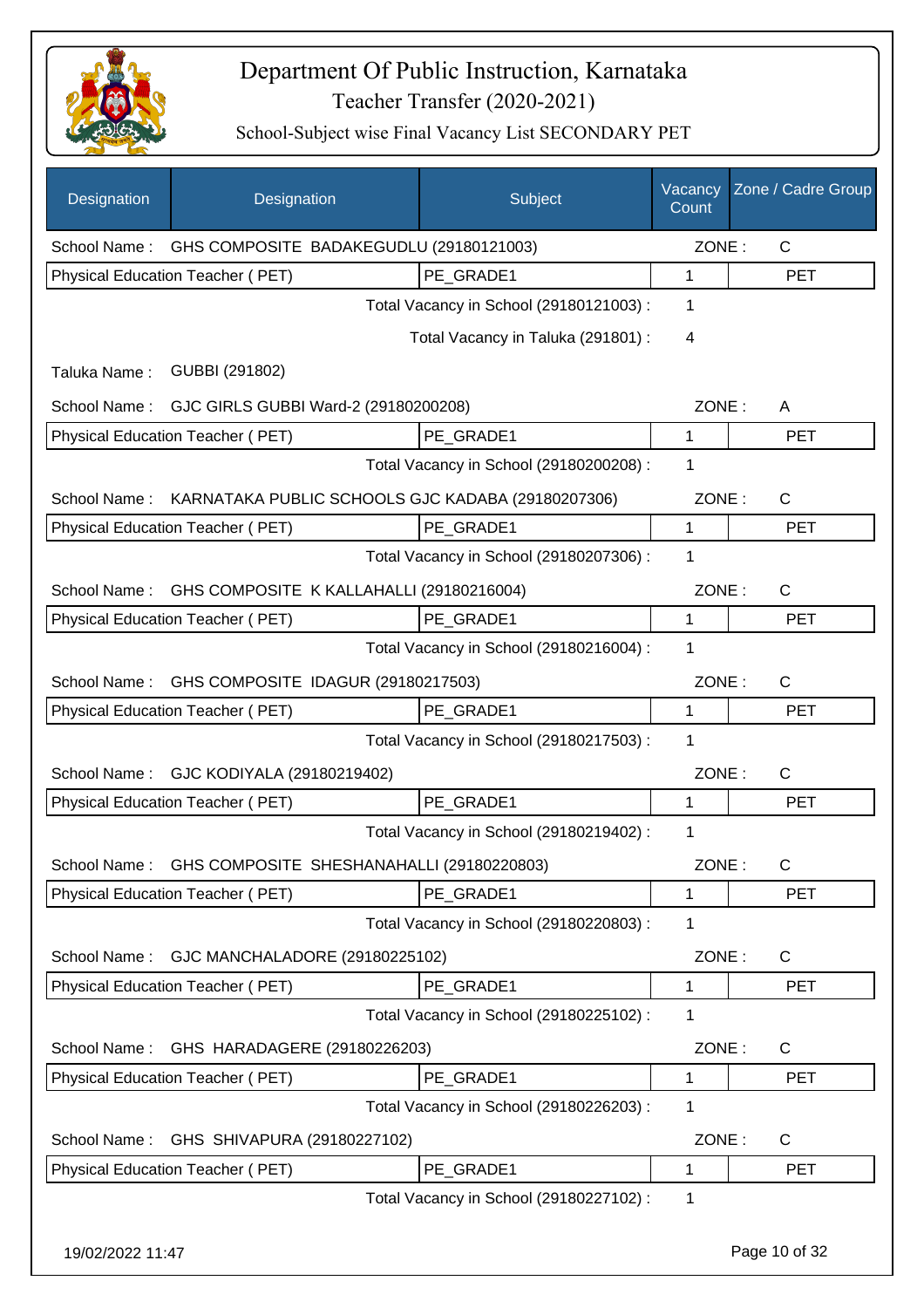

| Designation      | Designation                                             | Subject                                 | Vacancy<br>Count | Zone / Cadre Group |
|------------------|---------------------------------------------------------|-----------------------------------------|------------------|--------------------|
|                  |                                                         | Total Vacancy in Taluka (291802) :      | 9                |                    |
| Taluka Name:     | TURUVEKERE (291807)                                     |                                         |                  |                    |
| School Name:     | GHS ALADAHALLI (29180713102)                            |                                         | ZONE:            | $\mathsf{C}$       |
|                  | Physical Education Teacher (PET)                        | PE GRADE1                               | $\mathbf{1}$     | <b>PET</b>         |
|                  |                                                         | Total Vacancy in School (29180713102) : | 1                |                    |
| School Name:     | GHS HULIKAL (29180713302)                               |                                         | ZONE:            | $\mathsf{C}$       |
|                  | Physical Education Teacher (PET)                        | PE_GRADE1                               | $\mathbf{1}$     | <b>PET</b>         |
|                  |                                                         | Total Vacancy in School (29180713302) : | 1                |                    |
| School Name:     | GHS AREMALLENAHALLI (29180713703)                       |                                         | ZONE:            | C                  |
|                  | Physical Education Teacher (PET)                        | PE_GRADE1                               | 1                | <b>PET</b>         |
|                  |                                                         | Total Vacancy in School (29180713703) : | 1                |                    |
| School Name:     | GHS MAVINAKERE (29180714202)                            |                                         | ZONE:            | $\mathsf{C}$       |
|                  | Physical Education Teacher (PET)                        | PE GRADE1                               | 1                | <b>PET</b>         |
|                  |                                                         | Total Vacancy in School (29180714202) : | 1                |                    |
| School Name:     | GHS COMPOSITE HULIKERE (29180719302)                    |                                         | ZONE:            | $\mathsf{C}$       |
|                  | Physical Education Teacher (PET)                        | PE_GRADE1                               | 1                | <b>PET</b>         |
|                  |                                                         | Total Vacancy in School (29180719302) : | 1                |                    |
| School Name:     | G J C TURUVEKERE (29180721903)                          |                                         | ZONE:            | A                  |
|                  | Physical Education Teacher (PET)                        | PE GRADE1                               | 1                | <b>PET</b>         |
|                  |                                                         | Total Vacancy in School (29180721903) : | 1                |                    |
|                  |                                                         | Total Vacancy in Taluka (291807):       | 6                |                    |
| Taluka Name:     | <b>TIPTUR (291808)</b>                                  |                                         |                  |                    |
| School Name:     | GOVT. COMPOSITE HIGH SCHOOL SHIVARA (29180815002)       |                                         | ZONE:            | $\mathsf{C}$       |
|                  | <b>Physical Education Teacher (PET)</b>                 | PE_GRADE1                               | 1                | <b>PET</b>         |
|                  |                                                         | Total Vacancy in School (29180815002) : | 1                |                    |
| School Name:     | GOVT HIGH SCHOOL BAJAGUR (29180817103)                  |                                         | ZONE:            | C                  |
|                  | Physical Education Teacher (PET)                        | PE_GRADE1                               | 1                | <b>PET</b>         |
|                  |                                                         | Total Vacancy in School (29180817103):  | 1                |                    |
| School Name:     | GOVT. JUNIOR COLLEGE GIRLS TIPTUR Ward-6 (29180822804)  |                                         | ZONE:            | A                  |
|                  | Physical Education Teacher (PET)                        | PE GRADE1                               | 1                | <b>PET</b>         |
|                  |                                                         | Total Vacancy in School (29180822804) : | 1                |                    |
|                  | School Name: GJC BOYS BOYS TIPTUR Ward-13 (29180823507) |                                         | ZONE:            | A                  |
| 19/02/2022 11:47 |                                                         |                                         |                  | Page 11 of 32      |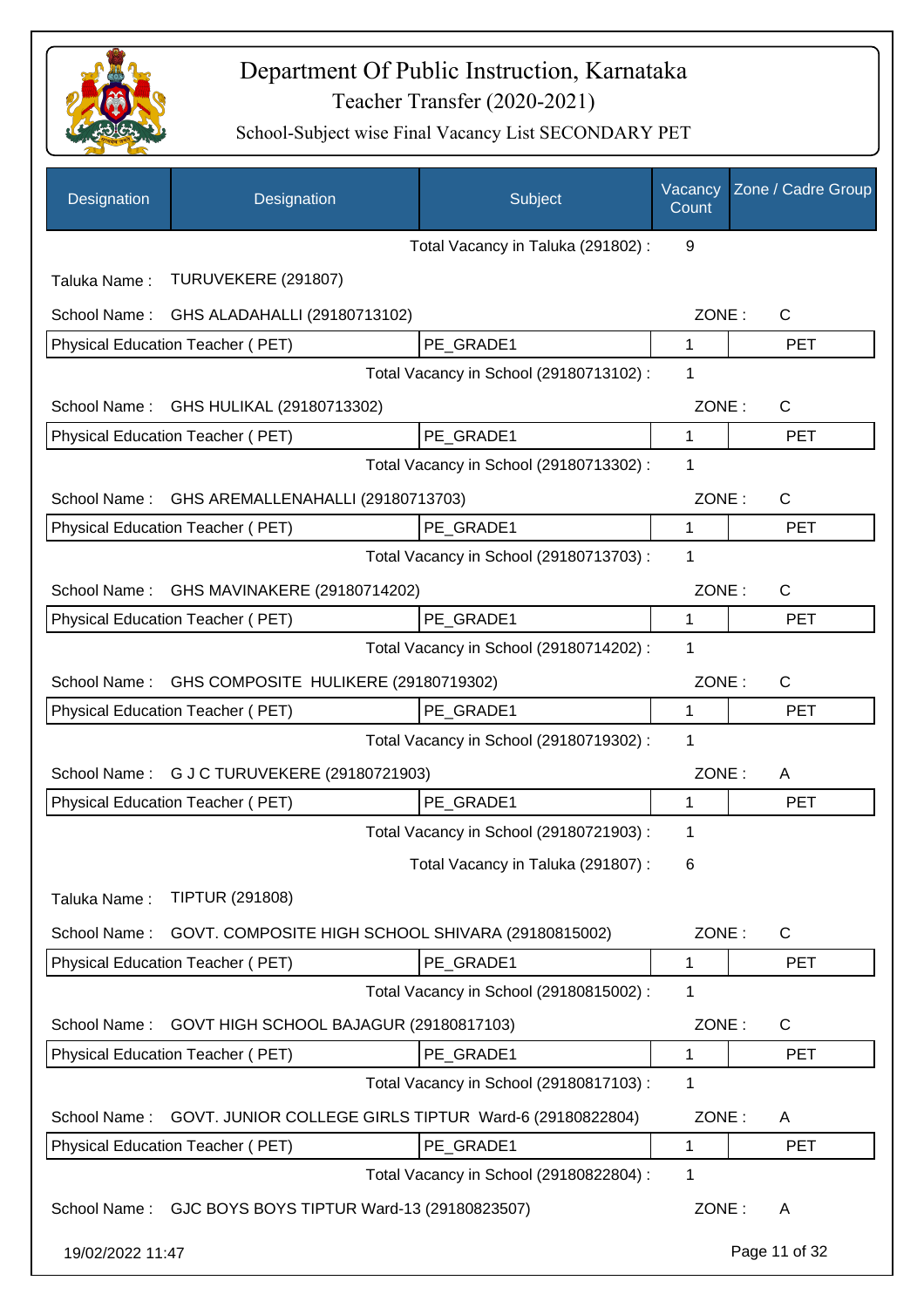

| Designation      | Designation                                          | Subject                                 | Vacancy<br>Count | Zone / Cadre Group |
|------------------|------------------------------------------------------|-----------------------------------------|------------------|--------------------|
|                  | Physical Education Teacher (PET)                     | PE GRADE1                               | 1                | <b>PET</b>         |
|                  |                                                      | Total Vacancy in School (29180823507) : | 1                |                    |
| School Name:     | GOVT.HIGH SCHOOL HONGELAKSHMI KSHETRA (29180829402)  |                                         | ZONE:            | $\mathsf{C}$       |
|                  | Physical Education Teacher (PET)                     | PE GRADE1                               | 1                | <b>PET</b>         |
|                  |                                                      | Total Vacancy in School (29180829402) : | 1                |                    |
|                  |                                                      | Total Vacancy in Taluka (291808) :      | 5                |                    |
| Taluka Name:     | <b>TUMKUR (291809)</b>                               |                                         |                  |                    |
| School Name:     | GHS COMPOSITE HEBBURU (29180904310)                  |                                         | ZONE:            | $\mathsf{C}$       |
|                  | Physical Education Teacher (PET)                     | PE GRADE1                               | $\mathbf 1$      | <b>PET</b>         |
|                  |                                                      | Total Vacancy in School (29180904310) : | 1                |                    |
| School Name:     | GHPS KATENAHALLI(RMSA) (29180910701)                 |                                         | ZONE:            | $\mathsf{C}$       |
|                  | <b>Physical Education Teacher (PET)</b>              | PE_GRADE1                               | 1                | <b>PET</b>         |
|                  |                                                      | Total Vacancy in School (29180910701) : | $\mathbf{1}$     |                    |
| School Name:     | GOVT HIGH SCHOOL GULEHARAVI (29180918002)            |                                         | ZONE:            | B                  |
|                  | Physical Education Teacher (PET)                     | PE GRADE1                               | 1                | <b>PET</b>         |
|                  |                                                      | Total Vacancy in School (29180918002) : | $\mathbf 1$      |                    |
| School Name:     | KARNATAKA PUBLIC SCHOOLS GJC NAGAVALLI (29180926708) |                                         | ZONE:            | B                  |
|                  | Physical Education Teacher (PET)                     | PE GRADE1                               | 1                | <b>PET</b>         |
|                  |                                                      | Total Vacancy in School (29180926708) : | $\mathbf 1$      |                    |
|                  |                                                      | Total Vacancy in Taluka (291809):       | 4                |                    |
| Taluka Name:     | <b>KUNIGAL (291810)</b>                              |                                         |                  |                    |
| School Name:     | GHS HOLALAGUNDA (29181002402)                        |                                         | ZONE:            | C                  |
|                  | Physical Education Teacher (PET)                     | PE_GRADE1                               | 1                | <b>PET</b>         |
|                  |                                                      | Total Vacancy in School (29181002402) : | 1                |                    |
| School Name:     | GPUC NIDASALE (29181003707)                          |                                         | ZONE:            | C                  |
|                  | Physical Education Teacher (PET)                     | PE GRADE1                               | 1                | <b>PET</b>         |
|                  |                                                      | Total Vacancy in School (29181003707) : | 1                |                    |
| School Name:     | GHS YALAGALAVADI (29181007106)                       |                                         | ZONE:            | $\mathsf{C}$       |
|                  | Physical Education Teacher (PET)                     | PE_GRADE1                               | 1                | <b>PET</b>         |
|                  |                                                      | Total Vacancy in School (29181007106) : | 1                |                    |
| School Name:     | GHS DODDAMADHURE (29181008603)                       |                                         | ZONE:            | $\mathsf{C}$       |
|                  | Physical Education Teacher (PET)                     | PE_GRADE1                               | 1                | <b>PET</b>         |
| 19/02/2022 11:47 |                                                      |                                         |                  | Page 12 of 32      |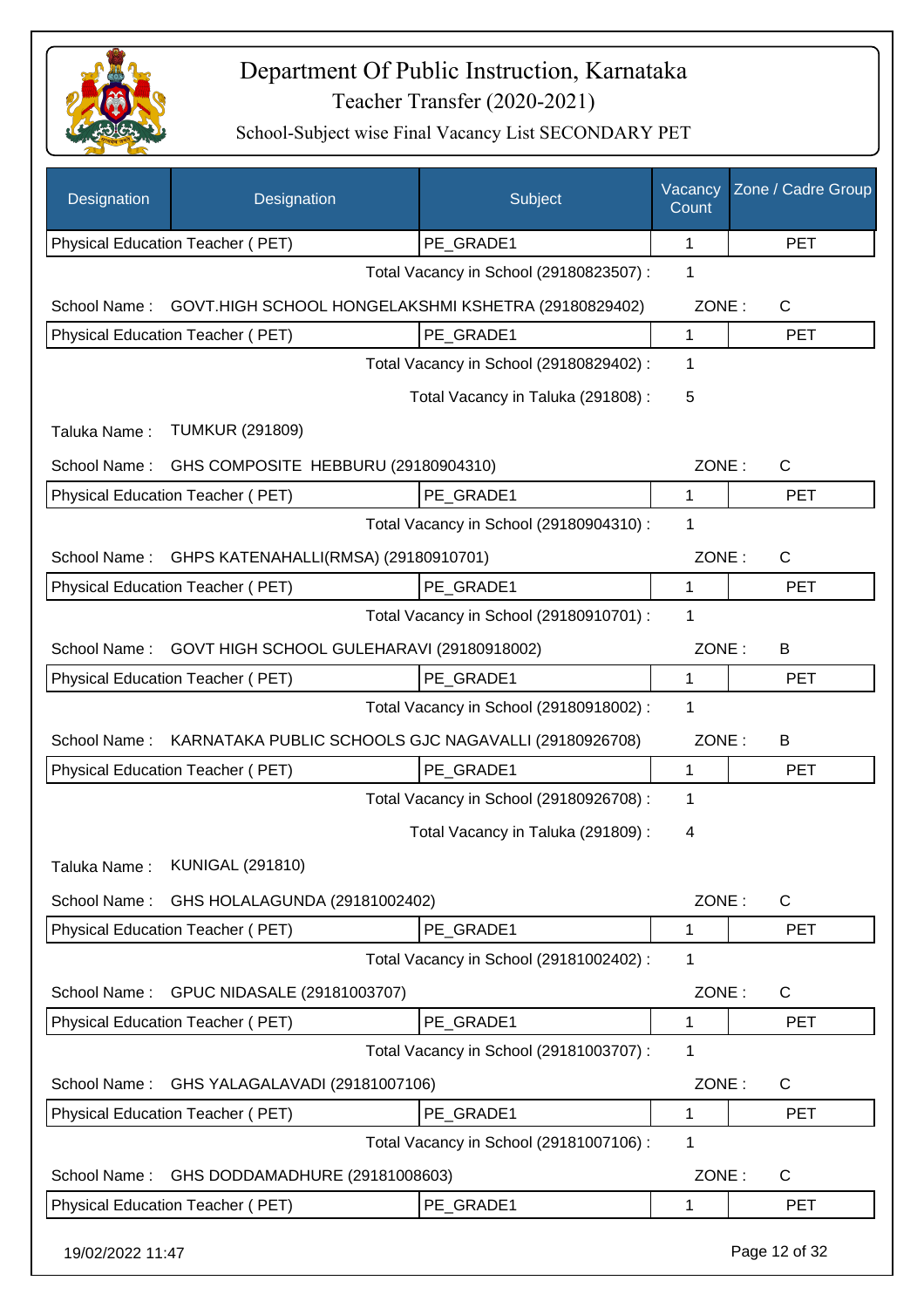

| Designation      | Designation                                         | Subject                                              | Vacancy<br>Count | Zone / Cadre Group |
|------------------|-----------------------------------------------------|------------------------------------------------------|------------------|--------------------|
|                  |                                                     | Total Vacancy in School (29181008603) :              | 1                |                    |
| School Name:     | GPUC NAGASANDRA (29181010204)                       |                                                      | ZONE:            | $\mathsf{C}$       |
|                  | Physical Education Teacher (PET)                    | PE GRADE1                                            | $\mathbf{1}$     | <b>PET</b>         |
|                  |                                                     | Total Vacancy in School (29181010204) :              | 1                |                    |
|                  | School Name: GHS CHOTTANAHALLI (29181010402)        |                                                      | ZONE:            | C                  |
|                  | Physical Education Teacher (PET)                    | PE_GRADE1                                            | $\mathbf{1}$     | <b>PET</b>         |
|                  |                                                     | Total Vacancy in School (29181010402) :              | 1                |                    |
| School Name:     | GOVT.HIGH SCHOOL SANTHEMAVATHUR (29181024705)       |                                                      | ZONE:            | C                  |
|                  | Physical Education Teacher (PET)                    | PE_GRADE1                                            | 1                | <b>PET</b>         |
|                  |                                                     | Total Vacancy in School (29181024705) :              | 1                |                    |
| School Name:     | GOVT. HIGH SCHOOL KEMPANAHALLI (29181025903)        |                                                      | ZONE:            | C                  |
|                  | Physical Education Teacher (PET)                    | PE GRADE1                                            | 1                | <b>PET</b>         |
|                  |                                                     | Total Vacancy in School (29181025903) :              | $\mathbf 1$      |                    |
| School Name:     | GOVT. HIGH SCHOOL ALKERE (29181026702)              |                                                      | ZONE:            | C                  |
|                  | Physical Education Teacher (PET)                    | PE_GRADE1                                            | 1                | <b>PET</b>         |
|                  |                                                     | Total Vacancy in School (29181026702) :              | 1                |                    |
| School Name:     | MAHATHMAGANDHI GOVT PU COLLEGE (29181034601)        |                                                      | ZONE:            | A                  |
|                  | Physical Education Teacher (PET)                    | PE_GRADE1                                            | 2                | <b>PET</b>         |
|                  |                                                     | Total Vacancy in School (29181034601) :              | $\overline{2}$   |                    |
|                  |                                                     | Total Vacancy in Taluka (291810) :                   | 11               |                    |
| District Name:   | <b>KOLAR (2919)</b>                                 |                                                      |                  |                    |
| Taluka Name:     | BANGARAPETE (291902)                                |                                                      |                  |                    |
|                  |                                                     |                                                      |                  |                    |
| School Name:     | GHS BALAMANDE (29190201608)                         |                                                      | ZONE:            | $\mathsf{C}$       |
|                  | <b>Physical Education Teacher (PET)</b>             | PE GRADE1<br>Total Vacancy in School (29190201608) : | 1                | <b>PET</b>         |
|                  |                                                     |                                                      | 1                |                    |
| School Name:     | KARNATAKA PUBLIC SCHOOLS GJC BUDIKOTE (29190205004) |                                                      | ZONE:            | $\mathsf{C}$       |
|                  | Physical Education Teacher (PET)                    | PE GRADE1                                            | 1                | <b>PET</b>         |
|                  |                                                     | Total Vacancy in School (29190205004) :              | 1                |                    |
| School Name:     | GHS HUDUKULA (29190214103)                          |                                                      | ZONE:            | C                  |
|                  | Physical Education Teacher (PET)                    | PE_GRADE1                                            | 1                | <b>PET</b>         |
|                  |                                                     | Total Vacancy in School (29190214103) :              | 1                |                    |
| School Name:     | GHS KARMANGALA (29190219002)                        |                                                      | ZONE:            | C                  |
| 19/02/2022 11:47 |                                                     |                                                      |                  | Page 13 of 32      |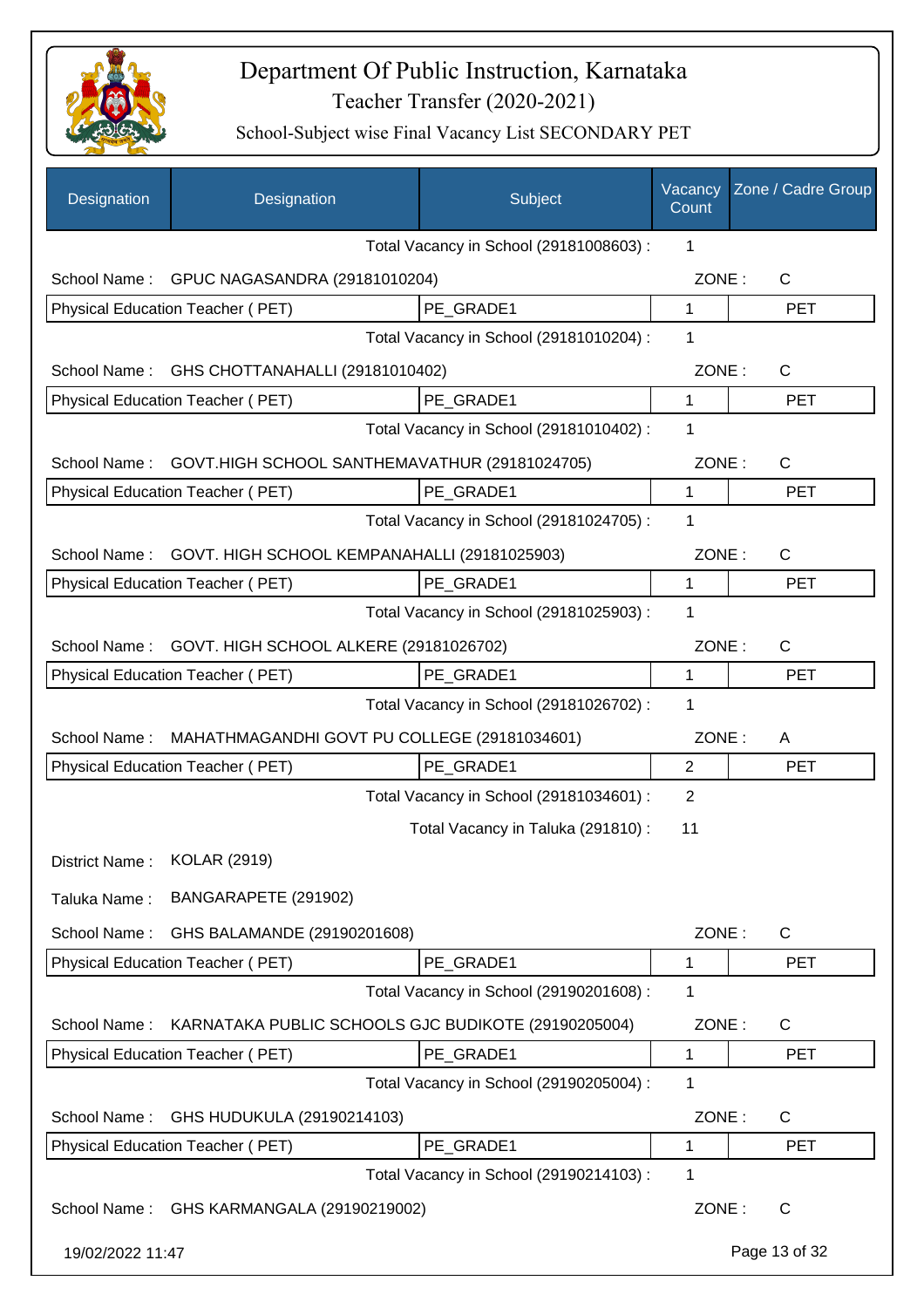

| Designation      | Designation                                           | Subject                                 | Vacancy<br>Count | Zone / Cadre Group |
|------------------|-------------------------------------------------------|-----------------------------------------|------------------|--------------------|
|                  | Physical Education Teacher (PET)                      | PE_GRADE1                               | 1                | <b>PET</b>         |
|                  |                                                       | Total Vacancy in School (29190219002) : | 1                |                    |
| School Name:     | GHPS PARAVANAHALLI (RMSA UPG) (29190229601)           |                                         | ZONE:            | C                  |
|                  | Physical Education Teacher (PET)                      | PE_GRADE1                               | 1                | <b>PET</b>         |
|                  |                                                       | Total Vacancy in School (29190229601) : | 1                |                    |
| School Name:     | GHS BANGARUTIRUPATHI (29190240001)                    |                                         | ZONE:            | C                  |
|                  | Physical Education Teacher (PET)                      | PE_GRADE1                               | 1                | <b>PET</b>         |
|                  |                                                       | Total Vacancy in School (29190240001) : | 1                |                    |
| School Name:     | GJC GIRLS (29190243601)                               |                                         | ZONE:            | A                  |
|                  | Physical Education Teacher (PET)                      | PE GRADE1                               | $\overline{2}$   | <b>PET</b>         |
|                  |                                                       | Total Vacancy in School (29190243601) : | 2                |                    |
|                  |                                                       | Total Vacancy in Taluka (291902):       | 8                |                    |
| Taluka Name:     | KOLAR (291907)                                        |                                         |                  |                    |
| School Name:     | GHS HARATI (29190712803)                              |                                         | ZONE:            | $\mathsf C$        |
|                  | Physical Education Teacher (PET)                      | PE_GRADE1                               | 1                | <b>PET</b>         |
|                  |                                                       | Total Vacancy in School (29190712803) : | 1                |                    |
| School Name:     | GHS HOLUR (29190713903)                               |                                         | ZONE:            | C                  |
|                  | Physical Education Teacher (PET)                      | PE GRADE1                               | 1                | <b>PET</b>         |
|                  |                                                       | Total Vacancy in School (29190713903) : | 1                |                    |
|                  | School Name: GJC MADANAHALLI (29190721304)            |                                         | ZONE:            | $\mathsf{C}$       |
|                  | Physical Education Teacher (PET)                      | PE_GRADE1                               | 1                | <b>PET</b>         |
|                  |                                                       | Total Vacancy in School (29190721304) : | 1                |                    |
| School Name:     | GHS MADDERI (29190721502)                             |                                         | ZONE:            | C                  |
|                  | Physical Education Teacher (PET)                      | PE_GRADE1                               | 1                | <b>PET</b>         |
|                  |                                                       | Total Vacancy in School (29190721502) : | 1                |                    |
| School Name:     | KARNATAKA PUBLIC SCHOOLS GJC NARASAPURA (29190725206) |                                         | ZONE:            | C                  |
|                  | <b>Physical Education Teacher (PET)</b>               | PE GRADE1                               | 1                | <b>PET</b>         |
|                  |                                                       | Total Vacancy in School (29190725206) : | 1                |                    |
| School Name:     | GHS NAYAKARAHALLI (29190725304)                       |                                         | ZONE:            | $\mathsf{C}$       |
|                  | Physical Education Teacher (PET)                      | PE_GRADE1                               | 1                | <b>PET</b>         |
|                  |                                                       | Total Vacancy in School (29190725304) : | 1                |                    |
|                  | School Name: GHS PATNA (29190726903)                  |                                         | ZONE:            | $\mathsf{C}$       |
| 19/02/2022 11:47 |                                                       |                                         |                  | Page 14 of 32      |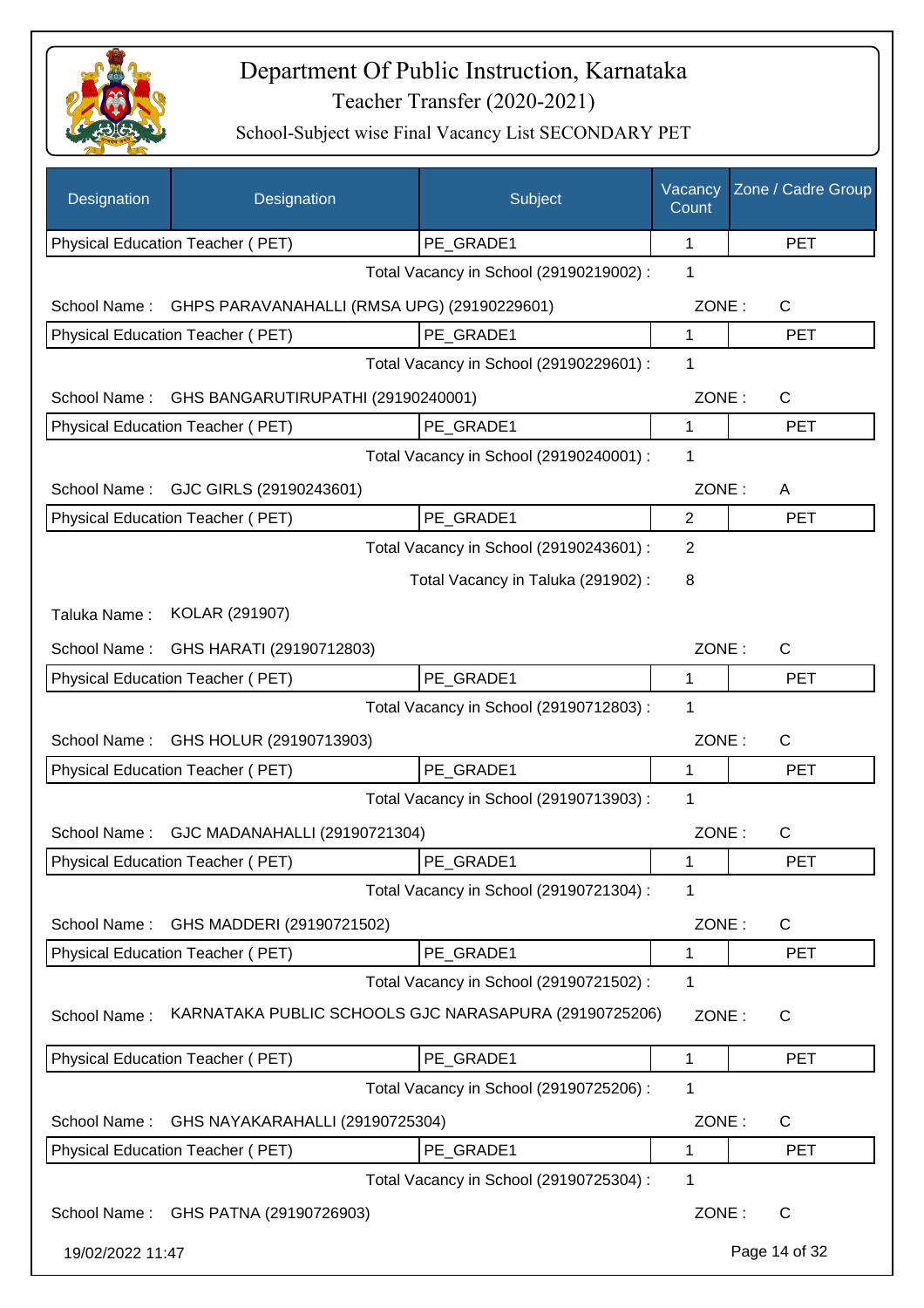

| Designation      | Designation                                  | Subject                                 | Vacancy<br>Count | Zone / Cadre Group |
|------------------|----------------------------------------------|-----------------------------------------|------------------|--------------------|
|                  | Physical Education Teacher (PET)             | PE_GRADE1                               | 1                | <b>PET</b>         |
|                  |                                              | Total Vacancy in School (29190726903) : | 1                |                    |
| School Name:     | GHPS RAJAKALLAHALLI (RMSA UPG) (29190727801) |                                         | ZONE:            | C                  |
|                  | Physical Education Teacher (PET)             | PE_GRADE1                               | 1                | <b>PET</b>         |
|                  |                                              | Total Vacancy in School (29190727801) : | 1                |                    |
| School Name:     | GHS SHAPURA (29190729902)                    |                                         | ZONE:            | C                  |
|                  | Physical Education Teacher (PET)             | PE GRADE1                               | 1                | <b>PET</b>         |
|                  |                                              | Total Vacancy in School (29190729902) : | 1                |                    |
| School Name:     | GHS THYAVANAHALLI (29190733102)              |                                         | ZONE:            | $\mathsf{C}$       |
|                  | Physical Education Teacher (PET)             | PE GRADE1                               | 1                | <b>PET</b>         |
|                  |                                              | Total Vacancy in School (29190733102) : | 1                |                    |
|                  |                                              | Total Vacancy in Taluka (291907):       | 10               |                    |
| Taluka Name:     | MALUR (291909)                               |                                         |                  |                    |
| School Name:     | GHS ANEPURA (29190901603)                    |                                         | ZONE:            | C                  |
|                  | Physical Education Teacher (PET)             | PE_GRADE1                               | 1                | <b>PET</b>         |
|                  |                                              | Total Vacancy in School (29190901603) : | 1                |                    |
| School Name:     | GHS CHIKKA KUNTHUR (29190907203)             |                                         | ZONE:            | $\mathsf{C}$       |
|                  | Physical Education Teacher (PET)             | PE_GRADE1                               | 1                | <b>PET</b>         |
|                  |                                              | Total Vacancy in School (29190907203) : | 1                |                    |
| School Name:     | GHS DODDA SHIVARA (29190909802)              |                                         | ZONE:            | $\mathsf C$        |
|                  | Physical Education Teacher (PET)             | PE_GRADE1                               | 1                | PET                |
|                  |                                              | Total Vacancy in School (29190909802) : | 1                |                    |
| School Name:     | GHS KESARAGERE (29190918202)                 |                                         | ZONE:            | C                  |
|                  | Physical Education Teacher (PET)             | PE_GRADE1                               | 1                | <b>PET</b>         |
|                  |                                              | Total Vacancy in School (29190918202) : | 1                |                    |
| School Name:     | GHPS THORALAKKI (RMSA UPG) (29190932301)     |                                         | ZONE:            | C                  |
|                  | Physical Education Teacher (PET)             | PE_GRADE1                               | 1                | <b>PET</b>         |
|                  |                                              | Total Vacancy in School (29190932301) : | 1                |                    |
|                  |                                              | Total Vacancy in Taluka (291909):       | 5                |                    |
|                  |                                              |                                         |                  |                    |
| Taluka Name:     | <b>MULBAGAL (291910)</b>                     |                                         |                  |                    |
| School Name:     | GHS ANGONDAHALLI (29191001003)               |                                         | ZONE:            | C                  |
|                  | Physical Education Teacher (PET)             | PE_GRADE1                               | 1                | <b>PET</b>         |
| 19/02/2022 11:47 |                                              |                                         |                  | Page 15 of 32      |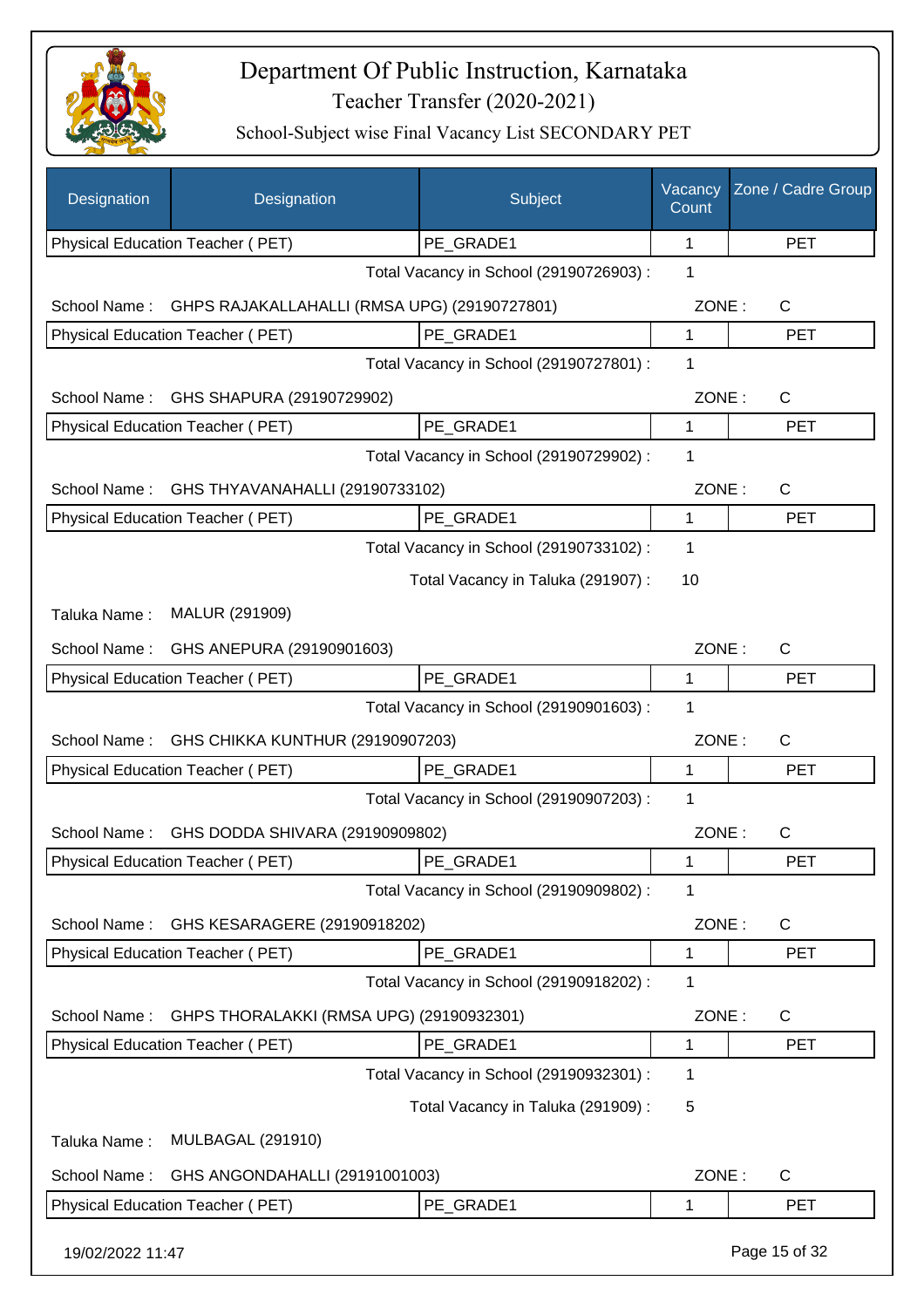

| Designation      | Designation                                                   | Subject                                 | Vacancy<br>Count | Zone / Cadre Group |
|------------------|---------------------------------------------------------------|-----------------------------------------|------------------|--------------------|
|                  |                                                               | Total Vacancy in School (29191001003) : | 1                |                    |
| School Name:     | GHS HEBBANI (29191011403)                                     |                                         | ZONE:            | $\mathsf{C}$       |
|                  | Physical Education Teacher (PET)                              | PE GRADE1                               | 1                | <b>PET</b>         |
|                  |                                                               | Total Vacancy in School (29191011403) : | 1                |                    |
| School Name:     | GJC MALLANAYAKANAHALLI (29191020603)                          |                                         | ZONE:            | C                  |
|                  | Physical Education Teacher (PET)                              | PE GRADE1                               | $\mathbf 1$      | <b>PET</b>         |
|                  |                                                               | Total Vacancy in School (29191020603) : | 1                |                    |
| School Name:     | GJC GIRLS MULBAGAL (29191048604)                              |                                         | ZONE:            | A                  |
|                  | Physical Education Teacher (PET)                              | PE_GRADE1                               | 1                | <b>PET</b>         |
|                  |                                                               | Total Vacancy in School (29191048604) : | 1                |                    |
|                  |                                                               | Total Vacancy in Taluka (291910):       | 4                |                    |
| Taluka Name:     | SRINIVASAPUR (291912)                                         |                                         |                  |                    |
| School Name:     | GHS ADDAGAL (29191200506)                                     |                                         | ZONE:            | C                  |
|                  | Physical Education Teacher (PET)                              | PE_GRADE1                               | 1                | <b>PET</b>         |
|                  |                                                               | Total Vacancy in School (29191200506) : | 1                |                    |
| School Name:     | GHS ALAVATTA (29191200902)                                    |                                         | ZONE:            | C                  |
|                  | Physical Education Teacher (PET)                              | PE_GRADE1                               | 1                | <b>PET</b>         |
|                  |                                                               | Total Vacancy in School (29191200902) : | 1                |                    |
| School Name:     | GHS KURIGEPALLI (29191218504)                                 |                                         | ZONE:            | C                  |
|                  | Physical Education Teacher (PET)                              | PE_GRADE1                               | 1                | <b>PET</b>         |
|                  |                                                               | Total Vacancy in School (29191218504) : | 1                |                    |
| School Name:     | GHS LAKSHMIPURA (29191219108)                                 |                                         | ZONE:            | C                  |
|                  | Physical Education Teacher (PET)                              | PE_GRADE1                               | 1                | <b>PET</b>         |
|                  |                                                               | Total Vacancy in School (29191219108) : | 1                |                    |
| School Name:     | GHS MUTHAKAPALLI (29191222007)                                |                                         | ZONE:            | C                  |
|                  | Physical Education Teacher (PET)                              | PE_GRADE1                               | 1                | <b>PET</b>         |
|                  |                                                               | Total Vacancy in School (29191222007) : | 1                |                    |
| School Name:     | GHS RONUR (29191227302)                                       |                                         | ZONE:            | $\mathsf{C}$       |
|                  | Physical Education Teacher (PET)                              | PE_GRADE1                               | 1                | <b>PET</b>         |
|                  |                                                               | Total Vacancy in School (29191227302) : | 1                |                    |
| School Name:     | KARNATAKA PUBLIC SCHOOLS GJC SOMAYAJALAHALLI<br>(29191228705) |                                         | ZONE:            | $\mathsf{C}$       |
|                  | Physical Education Teacher (PET)                              | PE_GRADE1                               | 1                | <b>PET</b>         |
| 19/02/2022 11:47 |                                                               |                                         |                  | Page 16 of 32      |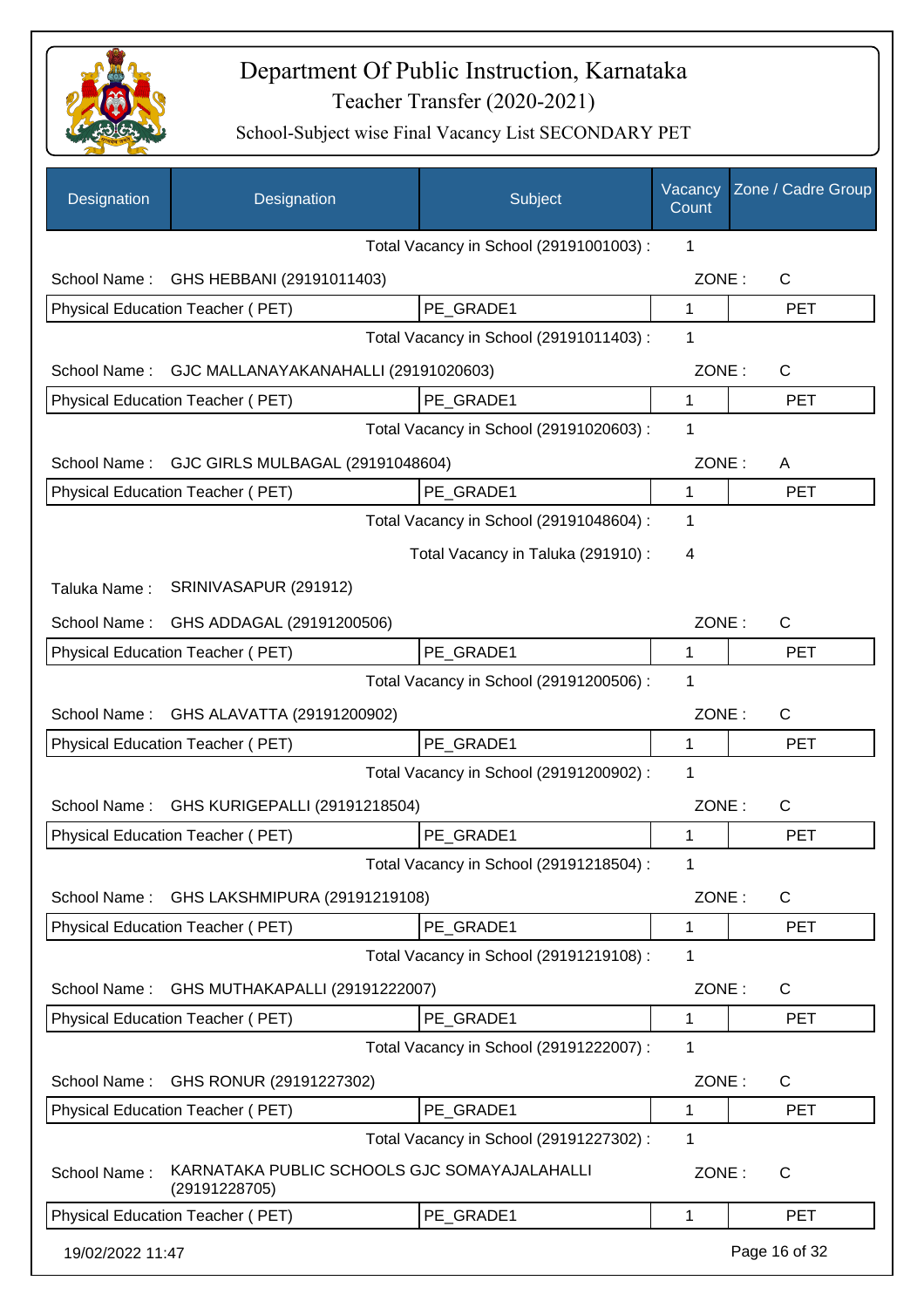

| Designation      | Designation                                               | Subject                                 | Vacancy<br>Count | Zone / Cadre Group |
|------------------|-----------------------------------------------------------|-----------------------------------------|------------------|--------------------|
|                  |                                                           | Total Vacancy in School (29191228705) : | 1                |                    |
|                  | School Name: GJC(GIRLS)S.V.PURA (29191244601)             |                                         | ZONE:            | A                  |
|                  | Physical Education Teacher (PET)                          | PE_GRADE1                               | 1                | <b>PET</b>         |
|                  |                                                           | Total Vacancy in School (29191244601) : | 1                |                    |
| School Name:     | GJC(BOYS)S.V.PURA (29191244603)                           |                                         | ZONE:            | A                  |
|                  | Physical Education Teacher (PET)                          | PE GRADE1                               | $\mathbf{1}$     | <b>PET</b>         |
|                  |                                                           | Total Vacancy in School (29191244603) : | 1                |                    |
|                  |                                                           | Total Vacancy in Taluka (291912) :      | 9                |                    |
| Taluka Name:     | K G F (291913)                                            |                                         |                  |                    |
| School Name:     | GHPS DONIMADAGU (RMSA UPG) (29191302801)                  |                                         | ZONE:            | C                  |
|                  | <b>Physical Education Teacher (PET)</b>                   | PE_GRADE1                               | 1                | <b>PET</b>         |
|                  |                                                           | Total Vacancy in School (29191302801) : | 1                |                    |
| School Name:     | GHS THOPPANAHALLI (29191307602)                           |                                         | ZONE:            | C                  |
|                  | Physical Education Teacher (PET)                          | PE GRADE1                               | $\mathbf{1}$     | <b>PET</b>         |
|                  |                                                           | Total Vacancy in School (29191307602) : | 1                |                    |
| School Name:     | GJC (GIRLS) (29191311001)                                 |                                         | ZONE:            | A                  |
|                  | Physical Education Teacher (PET)                          | PE_GRADE1                               | 1                | <b>PET</b>         |
|                  |                                                           | Total Vacancy in School (29191311001) : | $\mathbf 1$      |                    |
| School Name:     | GJC(BOYS) (29191311301)                                   |                                         | ZONE:            | A                  |
|                  | Physical Education Teacher (PET)                          | PE_GRADE1                               | 1                | <b>PET</b>         |
|                  |                                                           | Total Vacancy in School (29191311301) : | 1                |                    |
|                  |                                                           | Total Vacancy in Taluka (291913):       | 4                |                    |
| District Name:   | BENGALURU U SOUTH (2920)                                  |                                         |                  |                    |
| Taluka Name:     | SOUTH1 (292001)                                           |                                         |                  |                    |
| School Name:     | KARNATAKA PUBLIC SCHOOLS GHS KAGGALIPURA<br>(29200102227) |                                         | ZONE:            | B                  |
|                  | Physical Education Teacher (PET)                          | PE_GRADE1                               | 1                | <b>PET</b>         |
|                  |                                                           | Total Vacancy in School (29200102227) : | 1                |                    |
| School Name:     | GHS CHANDRAPPA CIRLE (29200104915)                        |                                         | ZONE:            | B                  |
|                  | Physical Education Teacher (PET)                          | PE_GRADE1                               | 1                | <b>PET</b>         |
|                  |                                                           | Total Vacancy in School (29200104915) : | 1                |                    |
| School Name:     | GHS K GOLLAHALLI (29200105803)                            |                                         | ZONE:            | B                  |
| 19/02/2022 11:47 |                                                           |                                         |                  | Page 17 of 32      |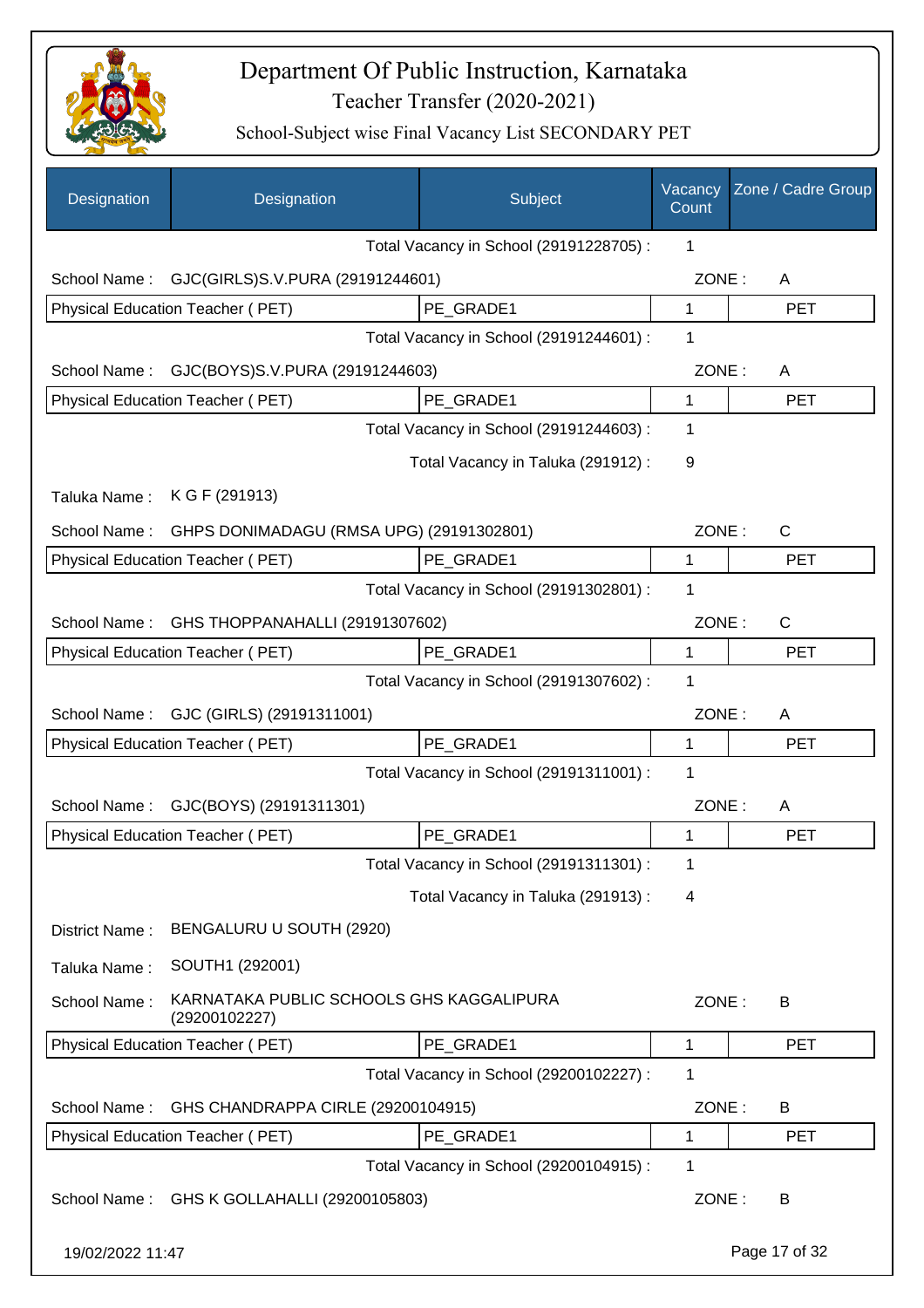

| Designation      | Designation                                                                     | Subject                                 | Vacancy<br>Count | Zone / Cadre Group |
|------------------|---------------------------------------------------------------------------------|-----------------------------------------|------------------|--------------------|
|                  | Physical Education Teacher (PET)                                                | PE_GRADE1                               | 1                | <b>PET</b>         |
|                  |                                                                                 | Total Vacancy in School (29200105803) : | 1                |                    |
| School Name:     | KARNATAKA PUBLIC SCHOOLS GOVERNMENT HIGH SCHOOL<br>HONNAGANAHATTI (29200129901) |                                         | ZONE:            | В                  |
|                  | <b>Physical Education Teacher (PET)</b>                                         | PE GRADE1                               | $\mathbf{1}$     | <b>PET</b>         |
|                  |                                                                                 | Total Vacancy in School (29200129901) : | 1                |                    |
|                  |                                                                                 | Total Vacancy in Taluka (292001) :      | 4                |                    |
| Taluka Name:     | SOUTH4 (292003)                                                                 |                                         |                  |                    |
| School Name:     | KARNATAKA PUBLIC SCHOOLS GJC K R PURA (29200300130)                             |                                         | ZONE:            | A                  |
|                  | Physical Education Teacher (PET)                                                | PE_GRADE1                               | $\mathbf 1$      | <b>PET</b>         |
|                  |                                                                                 | Total Vacancy in School (29200300130) : | $\mathbf{1}$     |                    |
| School Name:     | KARNATAKA PUBLIC SCHOOLS KPS VARTHUR (29200301953)                              |                                         | ZONE:            | A                  |
|                  | Physical Education Teacher (PET)                                                | PE GRADE1                               | $\mathbf 1$      | <b>PET</b>         |
|                  |                                                                                 | Total Vacancy in School (29200301953) : | 1                |                    |
| School Name:     | GHS BIDARAHALLI (29200304904)                                                   |                                         | ZONE:            | B                  |
|                  | Physical Education Teacher (PET)                                                | PE GRADE1                               | 1                | <b>PET</b>         |
|                  |                                                                                 | Total Vacancy in School (29200304904) : | $\mathbf 1$      |                    |
| School Name:     | GHS J HUSKUR (29200307010)                                                      |                                         | ZONE:            | B                  |
|                  | Physical Education Teacher (PET)                                                | PE_GRADE1                               | 1                | <b>PET</b>         |
|                  |                                                                                 | Total Vacancy in School (29200307010) : | 1                |                    |
| School Name:     | GHS JYOTHIPURA (29200307607)                                                    |                                         | ZONE:            | B                  |
|                  | Physical Education Teacher (PET)                                                | PE_GRADE1                               | 1                | <b>PET</b>         |
|                  |                                                                                 | Total Vacancy in School (29200307607) : | 1                |                    |
| School Name:     | GHS BILISHIVALE (29200310131)                                                   |                                         | ZONE:            | A                  |
|                  | Physical Education Teacher (PET)                                                | PE_GRADE1                               | 1                | <b>PET</b>         |
|                  |                                                                                 | Total Vacancy in School (29200310131) : | 1                |                    |
| School Name:     | GJC HOODI (29200310155)                                                         |                                         | ZONE:            | A                  |
|                  | Physical Education Teacher (PET)                                                | PE_GRADE1                               | 1                | <b>PET</b>         |
|                  |                                                                                 | Total Vacancy in School (29200310155) : | $\mathbf 1$      |                    |
| School Name:     | GHS THANISANDRA (29200319929)                                                   |                                         | ZONE:            | A                  |
|                  | Physical Education Teacher (PET)                                                | PE_GRADE1                               | 1                | <b>PET</b>         |
|                  |                                                                                 | Total Vacancy in School (29200319929) : | $\mathbf 1$      |                    |
|                  |                                                                                 | Total Vacancy in Taluka (292003):       | 8                |                    |
| 19/02/2022 11:47 |                                                                                 |                                         |                  | Page 18 of 32      |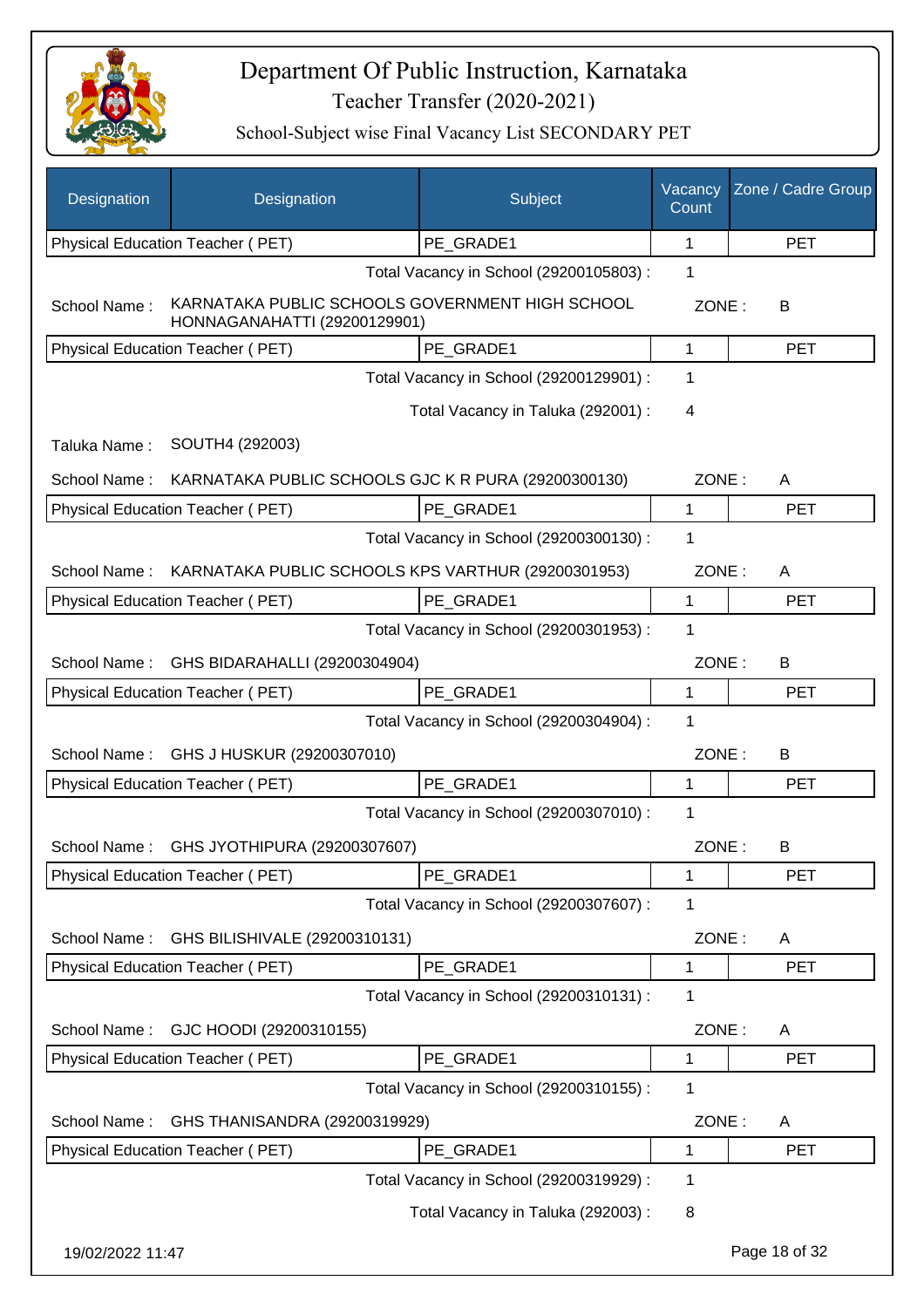

| Designation      | Designation                                                                | Subject                                 | Vacancy<br>Count | Zone / Cadre Group |
|------------------|----------------------------------------------------------------------------|-----------------------------------------|------------------|--------------------|
| Taluka Name:     | ANEKAL (292004)                                                            |                                         |                  |                    |
| School Name:     | GOVT HS MARASUR (29200404106)                                              |                                         | ZONE:            | $\mathsf{C}$       |
|                  | Physical Education Teacher (PET)                                           | PE GRADE1                               | 1                | <b>PET</b>         |
|                  |                                                                            | Total Vacancy in School (29200404106) : | 1                |                    |
| School Name:     | GHS CHATRAKHANE CHANDAPURA (29200406452)                                   |                                         | ZONE:            | A                  |
|                  | Physical Education Teacher (PET)                                           | PE GRADE1                               | $\mathbf 1$      | <b>PET</b>         |
|                  |                                                                            | Total Vacancy in School (29200406452) : | 1                |                    |
| School Name:     | GOVT HS KUGUR (29200423502)                                                |                                         | ZONE:            | $\mathsf{C}$       |
|                  | Physical Education Teacher (PET)                                           | PE GRADE1                               | $\mathbf 1$      | <b>PET</b>         |
|                  |                                                                            | Total Vacancy in School (29200423502) : | 1                |                    |
| School Name:     | GOVT GIRLS HS ANEKAL (29200430802)                                         |                                         | ZONE:            | A                  |
|                  | Physical Education Teacher (PET)                                           | PE GRADE1                               | 1                | <b>PET</b>         |
|                  |                                                                            | Total Vacancy in School (29200430802) : | 1                |                    |
| School Name:     | KARNATAKA PUBLIC SCHOOLS ASB GOVT PRE UNIVERSITY<br>COLLEGE (29200430803)  |                                         | ZONE:            | A                  |
|                  | Physical Education Teacher (PET)                                           | PE GRADE1                               | $\mathbf 1$      | <b>PET</b>         |
|                  |                                                                            | Total Vacancy in School (29200430803) : | 1                |                    |
|                  |                                                                            | Total Vacancy in Taluka (292004) :      | 5                |                    |
| Taluka Name:     | SOUTH3 (292009)                                                            |                                         |                  |                    |
| School Name:     | GOVT PRE UNIVERSITY COLLEGE(HIGH SCHOOL SECTION)<br>MADIVALA (29200903837) |                                         | ZONE:            | A                  |
|                  | Physical Education Teacher (PET)                                           | PE_GRADE1                               | 1                | PET                |
|                  |                                                                            | Total Vacancy in School (29200903837) : | 1                |                    |
|                  |                                                                            | Total Vacancy in Taluka (292009) :      | 1                |                    |
| District Name:   | BENGALURU RURAL (2921)                                                     |                                         |                  |                    |
| Taluka Name:     | NELAMANGALA (292101)                                                       |                                         |                  |                    |
| School Name:     | G HS (COMP) DODDABELE (29210109004)                                        |                                         | ZONE:            | C                  |
|                  | Physical Education Teacher (PET)                                           | PE_GRADE1                               | 1                | <b>PET</b>         |
|                  |                                                                            | Total Vacancy in School (29210109004) : | 1                |                    |
| School Name:     | G HS BARADIMANDIGERE (29210116002)                                         |                                         | ZONE:            | C                  |
|                  | Physical Education Teacher (PET)                                           | PE_GRADE1                               | $\mathbf 1$      | <b>PET</b>         |
|                  |                                                                            | Total Vacancy in School (29210116002) : | 1                |                    |
|                  |                                                                            |                                         |                  |                    |
| 19/02/2022 11:47 |                                                                            |                                         |                  | Page 19 of 32      |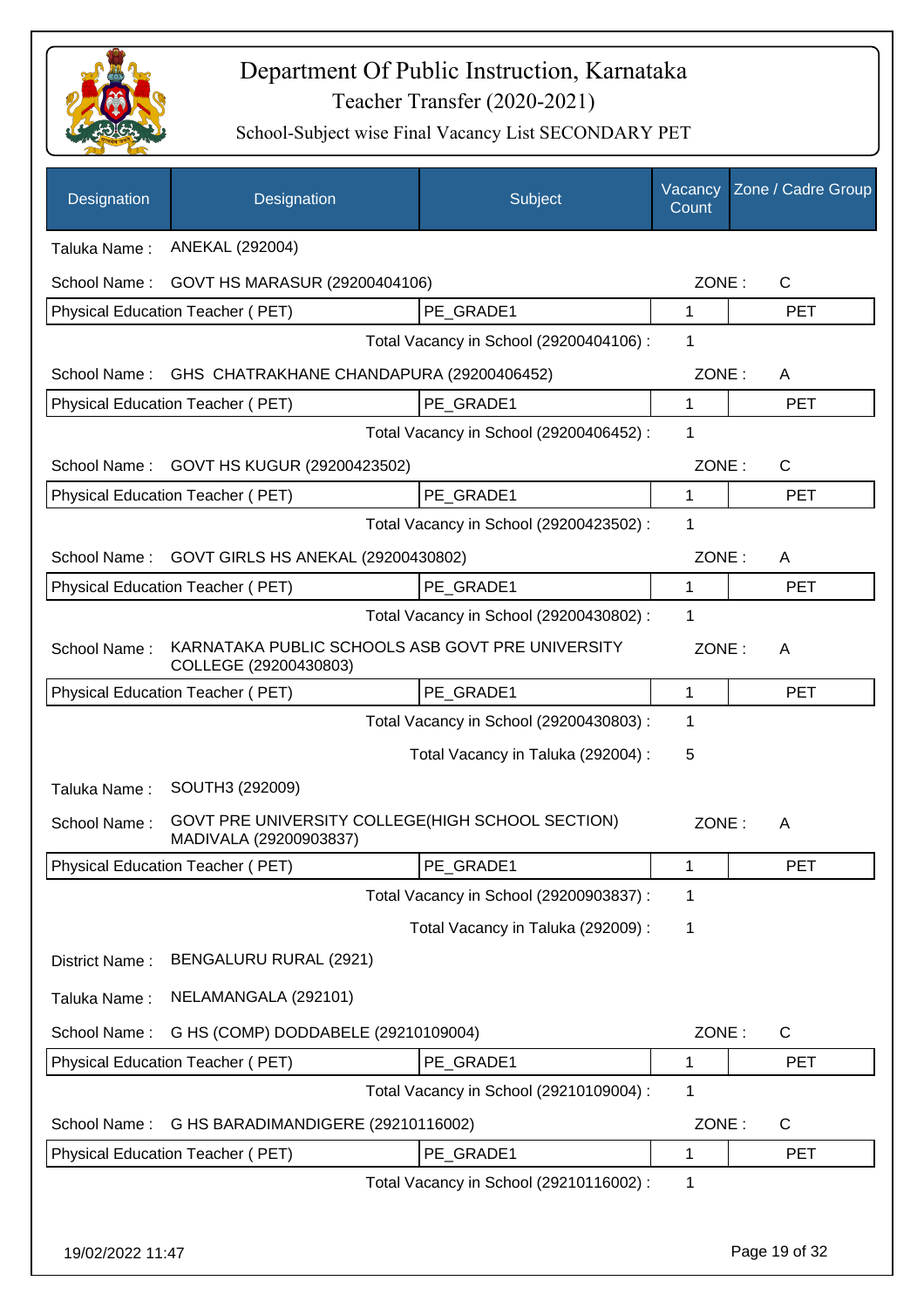

| Designation      | Designation                               | Subject                                 | Vacancy<br>Count | Zone / Cadre Group |
|------------------|-------------------------------------------|-----------------------------------------|------------------|--------------------|
| School Name:     | GJC NELAMANGALA (29210122801)             |                                         | ZONE:            | A                  |
|                  | Physical Education Teacher (PET)          | PE_GRADE1                               | 1                | <b>PET</b>         |
|                  |                                           | Total Vacancy in School (29210122801) : | 1                |                    |
|                  |                                           | Total Vacancy in Taluka (292101) :      | 3                |                    |
| Taluka Name:     | DODDABALLAPURA (292102)                   |                                         |                  |                    |
| School Name:     | G HS MELEKOTE (29210208703)               |                                         | ZONE:            | C                  |
|                  | Physical Education Teacher (PET)          | PE GRADE1                               | $\mathbf{1}$     | <b>PET</b>         |
|                  |                                           | Total Vacancy in School (29210208703) : | 1                |                    |
| School Name:     | GHPS KONAGHATTA (29210211501)             |                                         | ZONE:            | $\mathsf{C}$       |
|                  | Physical Education Teacher (PET)          | PE_GRADE1                               | 1                | <b>PET</b>         |
|                  |                                           | Total Vacancy in School (29210211501) : | 1                |                    |
| School Name:     | G HS BHASHETTIHALLI (29210215206)         |                                         | ZONE:            | B                  |
|                  | Physical Education Teacher (PET)          | PE_GRADE1                               | 1                | <b>PET</b>         |
|                  |                                           | Total Vacancy in School (29210215206) : | 1                |                    |
| School Name:     | G.J.C HS D.B.PURA (29210225402)           |                                         | ZONE:            | A                  |
|                  | Physical Education Teacher (PET)          | PE GRADE1                               | 1                | <b>PET</b>         |
|                  |                                           | Total Vacancy in School (29210225402) : | 1                |                    |
| School Name:     | ARALUMALLIGE BAGILU HS (29210226303)      |                                         | ZONE:            | A                  |
|                  | Physical Education Teacher (PET)          | PE_GRADE1                               | 1                | <b>PET</b>         |
|                  |                                           | Total Vacancy in School (29210226303) : | 1                |                    |
|                  |                                           | Total Vacancy in Taluka (292102):       | 5                |                    |
| Taluka Name:     | DEVANAHALLI (292103)                      |                                         |                  |                    |
| School Name:     | GHS KARAHALLI (29210300801)               |                                         | ZONE:            | $\mathsf{C}$       |
|                  | Physical Education Teacher (PET)          | PE_GRADE1                               | 1                | <b>PET</b>         |
|                  |                                           | Total Vacancy in School (29210300801) : | 1                |                    |
| School Name:     | GHS KOIRA (29210302204)                   |                                         | ZONE:            | C                  |
|                  | Physical Education Teacher (PET)          | PE_GRADE1                               | 1                | <b>PET</b>         |
|                  |                                           | Total Vacancy in School (29210302204) : | 1                |                    |
| School Name:     | GHS KUNDANA (29210302301)                 |                                         | ZONE:            | C                  |
|                  | Physical Education Teacher (PET)          | PE_GRADE1                               | 1                | <b>PET</b>         |
|                  |                                           | Total Vacancy in School (29210302301) : | 1                |                    |
|                  | School Name: G HS SADAHALLI (29210312004) |                                         | ZONE:            | $\mathsf{C}$       |
| 19/02/2022 11:47 |                                           |                                         |                  | Page 20 of 32      |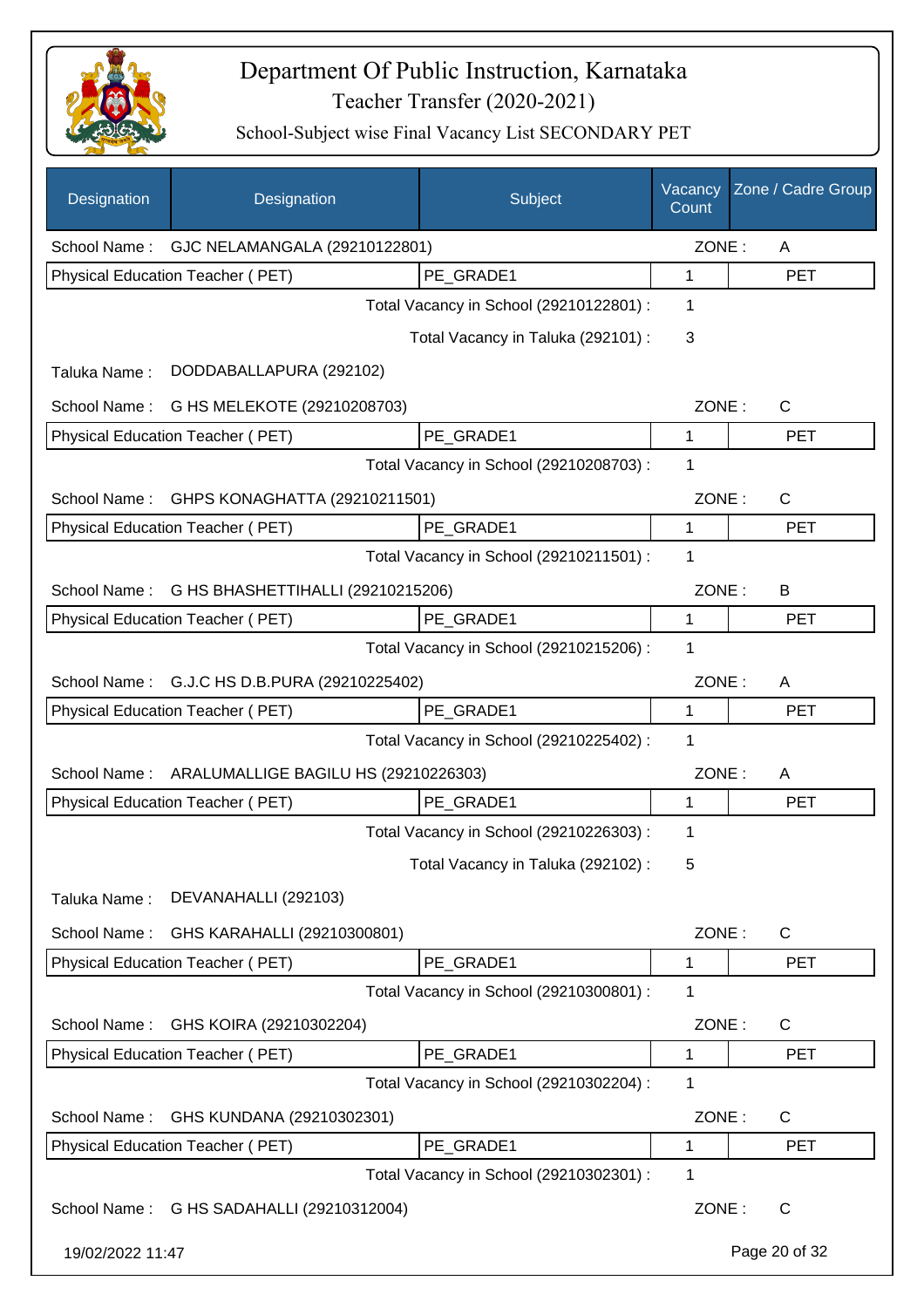

| Designation      | Designation                             | Subject                                 | Vacancy<br>Count | Zone / Cadre Group |
|------------------|-----------------------------------------|-----------------------------------------|------------------|--------------------|
|                  | Physical Education Teacher (PET)        | PE_GRADE1                               | 1                | <b>PET</b>         |
|                  |                                         | Total Vacancy in School (29210312004) : | 1                |                    |
| School Name:     | GHS YALIYURU (29210313504)              |                                         | ZONE:            | C                  |
|                  | Physical Education Teacher (PET)        | PE_GRADE1                               | 1                | <b>PET</b>         |
|                  |                                         | Total Vacancy in School (29210313504) : | 1                |                    |
| School Name:     | G J C DEVANAHALLI (29210332503)         |                                         | ZONE:            | A                  |
|                  | Physical Education Teacher (PET)        | PE_GRADE1                               | 1                | <b>PET</b>         |
|                  |                                         | Total Vacancy in School (29210332503) : | 1                |                    |
| School Name:     | GGHS DEVANAHALLI (29210332603)          |                                         | ZONE:            | A                  |
|                  | Physical Education Teacher (PET)        | PE GRADE1                               | 1                | <b>PET</b>         |
|                  |                                         | Total Vacancy in School (29210332603) : | 1                |                    |
| School Name:     | G J C VIJAYAPURA (29210333603)          |                                         | ZONE:            | A                  |
|                  | Physical Education Teacher (PET)        | PE GRADE1                               | $\overline{2}$   | <b>PET</b>         |
|                  |                                         | Total Vacancy in School (29210333603) : | $\overline{2}$   |                    |
| School Name:     | GHS URDU VIJAYAPURA (29210334402)       |                                         | ZONE:            | A                  |
|                  | Physical Education Teacher (PET)        | PE_GRADE1                               | $\mathbf{1}$     | <b>PET</b>         |
|                  |                                         | Total Vacancy in School (29210334402) : | 1                |                    |
|                  |                                         | Total Vacancy in Taluka (292103):       | 10               |                    |
| Taluka Name:     | <b>HOSAKOTE (292104)</b>                |                                         |                  |                    |
| School Name:     | GUHPS AND HS SULIBELE (29210401502)     |                                         | ZONE:            | $\mathsf{C}$       |
|                  | <b>Physical Education Teacher (PET)</b> | PE_GRADE1                               | 1                | PET                |
|                  |                                         | Total Vacancy in School (29210401502) : | 1                |                    |
| School Name:     | GHS KORATI (29210406303)                |                                         | ZONE:            | $\mathsf{C}$       |
|                  | Physical Education Teacher (PET)        | PE GRADE1                               | 1                | <b>PET</b>         |
|                  |                                         | Total Vacancy in School (29210406303) : | 1                |                    |
| School Name:     | G B HS HOSAKOTE (29210422033)           |                                         | ZONE:            | A                  |
|                  | Physical Education Teacher (PET)        | PE_GRADE1                               | $\overline{2}$   | <b>PET</b>         |
|                  |                                         | Total Vacancy in School (29210422033) : | $\overline{2}$   |                    |
| School Name:     | G G H S HOSAKOTE (29210422034)          |                                         | ZONE:            | A                  |
|                  | Physical Education Teacher (PET)        | PE_GRADE1                               | $\mathbf 1$      | <b>PET</b>         |
|                  |                                         | Total Vacancy in School (29210422034) : | 1                |                    |
|                  |                                         | Total Vacancy in Taluka (292104) :      | 5                |                    |
| 19/02/2022 11:47 |                                         |                                         |                  | Page 21 of 32      |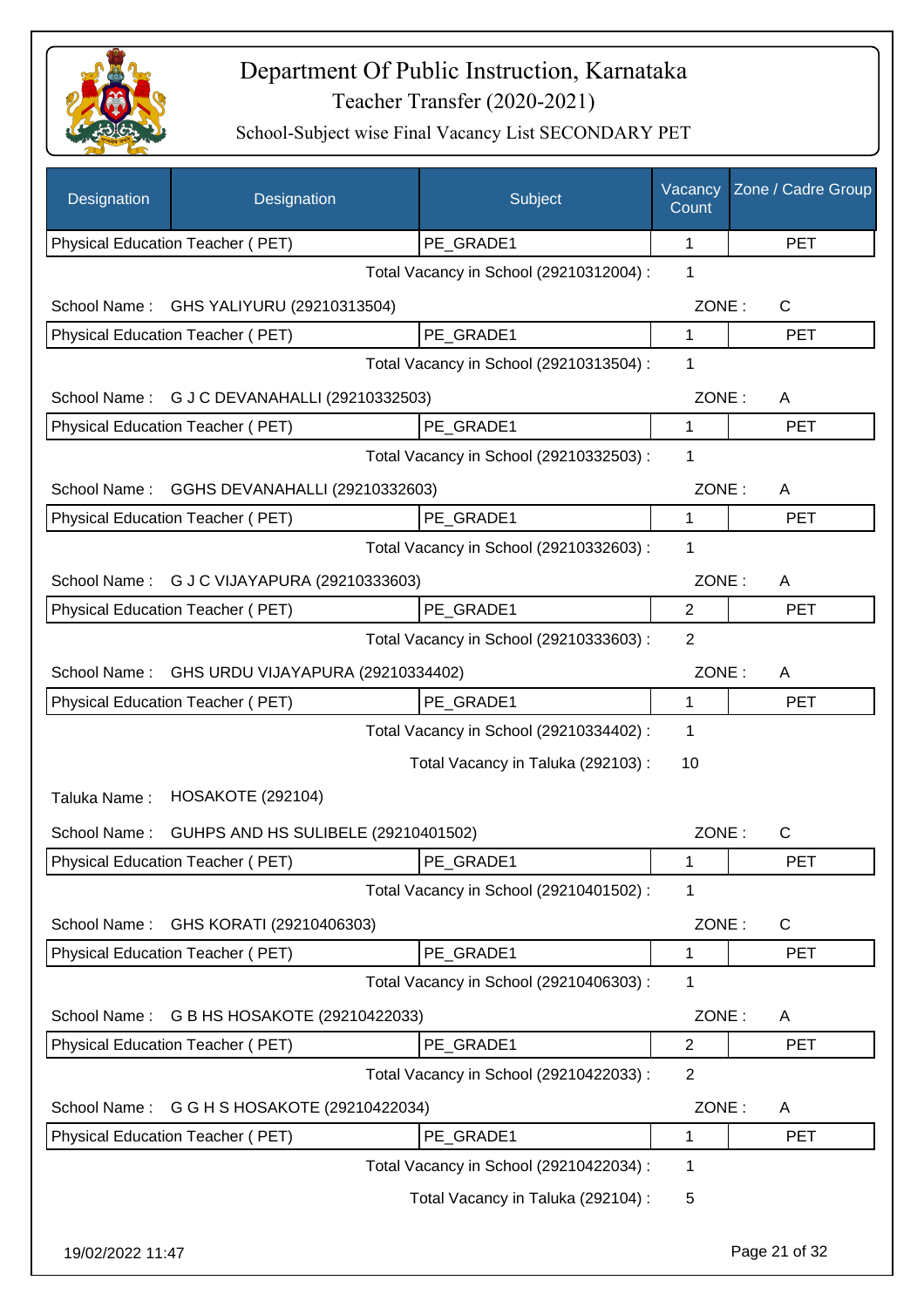

| Designation      | Designation                                                | Subject                                 | Vacancy<br>Count | Zone / Cadre Group |
|------------------|------------------------------------------------------------|-----------------------------------------|------------------|--------------------|
| District Name:   | BENGALURU U NORTH (2928)                                   |                                         |                  |                    |
| Taluka Name:     | NORTH1 (292802)                                            |                                         |                  |                    |
| School Name:     | KARNATAKA PUBLIC SCHOOLS GHS HEGGANAHALLI<br>(29280208619) |                                         | ZONE:            | A                  |
|                  | Physical Education Teacher (PET)                           | PE_GRADE1                               | 1                | <b>PET</b>         |
|                  |                                                            | Total Vacancy in School (29280208619) : | 1                |                    |
|                  |                                                            | Total Vacancy in Taluka (292802) :      | 1                |                    |
| Taluka Name:     | NORTH2 (292805)                                            |                                         |                  |                    |
| School Name:     | KARNATAKA PUBLIC SCHOOLS GPUC JALAHALLI (29280500455)      |                                         | ZONE:            | A                  |
|                  | Physical Education Teacher (PET)                           | PE GRADE1                               | 1                | <b>PET</b>         |
|                  |                                                            | Total Vacancy in School (29280500455) : | 1                |                    |
| School Name:     | GHS SANTEBEEDHI YESHWANTHPUR (29280503906)                 |                                         | ZONE:            | A                  |
|                  | Physical Education Teacher (PET)                           | PE_GRADE1                               | 1                | <b>PET</b>         |
|                  |                                                            | Total Vacancy in School (29280503906) : | 1                |                    |
|                  |                                                            | Total Vacancy in Taluka (292805):       | 2                |                    |
| Taluka Name:     | NORTH4 (292807)                                            |                                         |                  |                    |
| School Name:     | GHS ABBIGERE (29280704510)                                 |                                         | ZONE:            | Α                  |
|                  | Physical Education Teacher (PET)                           | PE_GRADE1                               | 1                | <b>PET</b>         |
|                  |                                                            | Total Vacancy in School (29280704510) : | 1                |                    |
| School Name:     | GHS CHIKKAJALA (29280706503)                               |                                         | ZONE:            | B                  |
|                  | Physical Education Teacher (PET)                           | PE_GRADE1                               | 1                | <b>PET</b>         |
|                  |                                                            | Total Vacancy in School (29280706503) : | 1                |                    |
| School Name:     | GOVT COMPOSITE HS T.DASARAHALLI (29280707226)              |                                         | ZONE:            | A                  |
|                  | Physical Education Teacher (PET)                           | PE_GRADE1                               | 1                | <b>PET</b>         |
|                  |                                                            | Total Vacancy in School (29280707226) : | 1                |                    |
| School Name:     | GJC HIGH SCHOOL SECTION HESARAGHATTA (29280707707)         |                                         | ZONE:            | B                  |
|                  | Physical Education Teacher (PET)                           | PE_GRADE1                               | 1                | <b>PET</b>         |
|                  |                                                            | Total Vacancy in School (29280707707) : | 1                |                    |
| School Name:     | GUMPS NAGAVARA (29280718101)                               |                                         | ZONE:            | A                  |
|                  | Physical Education Teacher (PET)                           | PE_GRADE1                               | 1                | <b>PET</b>         |
|                  |                                                            | Total Vacancy in School (29280718101) : | 1                |                    |
|                  |                                                            | Total Vacancy in Taluka (292807) :      | 5                |                    |
| 19/02/2022 11:47 |                                                            |                                         |                  | Page 22 of 32      |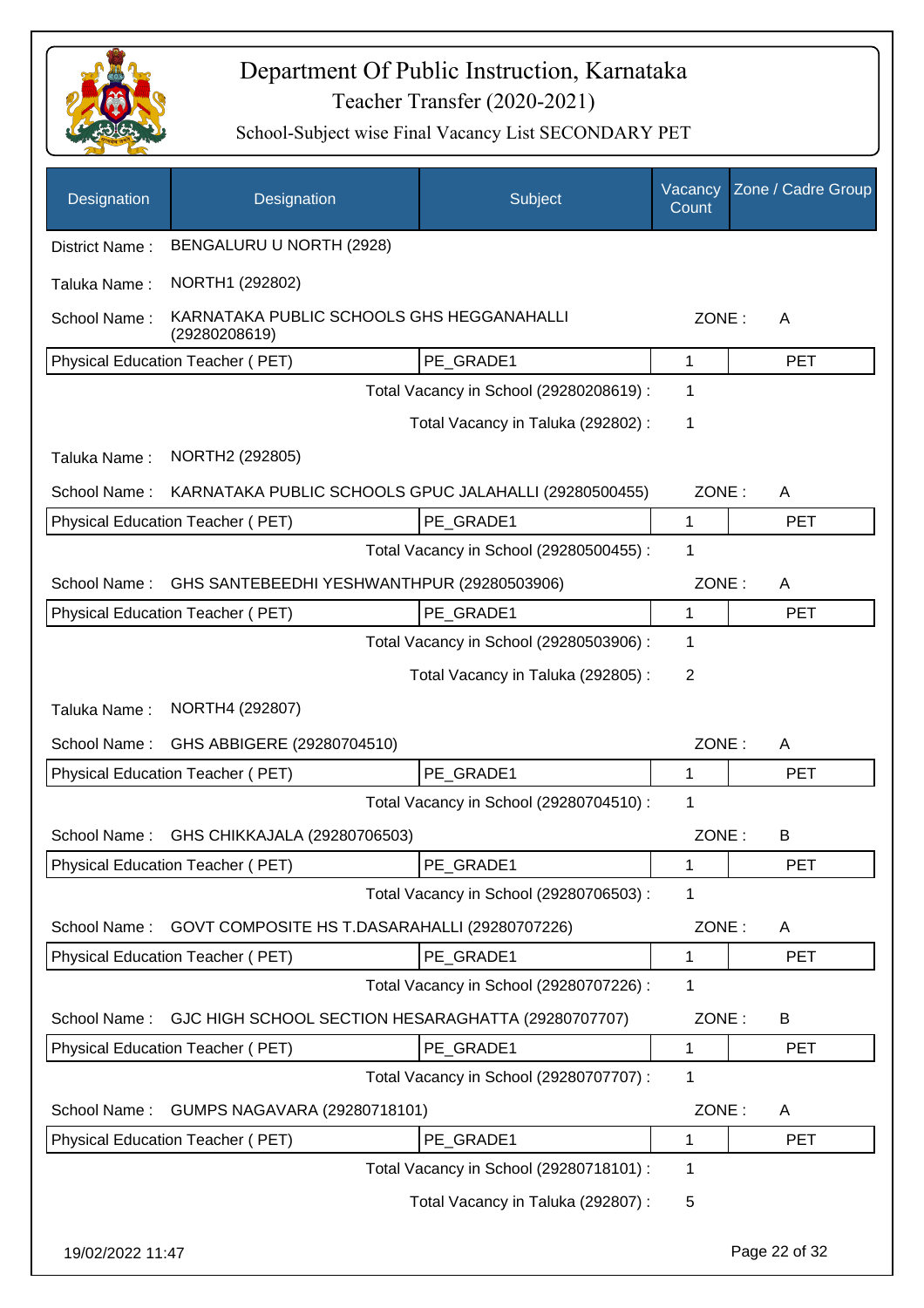

| Designation      | Designation                                                | Subject                                 | Vacancy<br>Count | Zone / Cadre Group |
|------------------|------------------------------------------------------------|-----------------------------------------|------------------|--------------------|
| District Name:   | CHIKKABALLAPURA (2929)                                     |                                         |                  |                    |
| Taluka Name:     | <b>BAGEPALLY (292901)</b>                                  |                                         |                  |                    |
| School Name:     | GOVERNMENT HIGH SCHOOL KANAGAMAKALAPALLI<br>(29290109103)  |                                         | ZONE:            | C                  |
|                  | Physical Education Teacher (PET)                           | PE GRADE1                               | 1                | <b>PET</b>         |
|                  |                                                            | Total Vacancy in School (29290109103) : | 1                |                    |
| School Name:     | GOVERNMENT HIGH SCHOOL THIMAMPALLI (29290119901)           |                                         | ZONE:            | $\mathsf{C}$       |
|                  | Physical Education Teacher (PET)                           | PE GRADE1                               | $\mathbf{1}$     | <b>PET</b>         |
|                  |                                                            | Total Vacancy in School (29290119901) : | 1                |                    |
| School Name:     | GOVERNMENT GIRLS HIGH SCHOOL BAGEPALLI (29290123602)       |                                         | ZONE:            | A                  |
|                  | Physical Education Teacher (PET)                           | PE GRADE1                               | 1                | <b>PET</b>         |
|                  |                                                            | Total Vacancy in School (29290123602) : | 1                |                    |
|                  |                                                            | Total Vacancy in Taluka (292901) :      | 3                |                    |
| Taluka Name:     | CHIKKABALLAPUR (292903)                                    |                                         |                  |                    |
| School Name:     | GHPS AND GHS ADDAGAL (29290300201)                         |                                         | ZONE:            | $\mathsf{C}$       |
|                  | Physical Education Teacher (PET)                           | PE GRADE1                               | $\mathbf{1}$     | <b>PET</b>         |
|                  |                                                            | Total Vacancy in School (29290300201) : | 1                |                    |
| School Name:     | GHS REDDYGOLLAVARAHALLI (29290320903)                      |                                         | ZONE:            | $\mathsf{C}$       |
|                  | Physical Education Teacher (PET)                           | PE GRADE1                               | 1                | <b>PET</b>         |
|                  |                                                            | Total Vacancy in School (29290320903) : | 1                |                    |
|                  |                                                            | Total Vacancy in Taluka (292903):       | 2                |                    |
| Taluka Name:     | CHINTAMANI (292904)                                        |                                         |                  |                    |
| School Name:     | GOVERNMENT HIGH SCHOOL ANOOR (29290401605)                 |                                         | ZONE:            | C                  |
|                  | <b>Physical Education Teacher (PET)</b>                    | PE GRADE1                               | 1                | <b>PET</b>         |
|                  |                                                            | Total Vacancy in School (29290401605) : | 1                |                    |
| School Name:     | GHS CHINNASANDRA (29290407903)                             |                                         | ZONE:            | C                  |
|                  | Physical Education Teacher (PET)                           | PE GRADE1                               | 1                | <b>PET</b>         |
|                  |                                                            | Total Vacancy in School (29290407903) : | 1                |                    |
| School Name:     | GOVERNMENT HIGH SCHOOL DODDA BOMMANAHALLI<br>(29290409502) |                                         | ZONE:            | $\mathsf{C}$       |
|                  | Physical Education Teacher (PET)                           | PE_GRADE1                               | $\mathbf 1$      | <b>PET</b>         |
|                  |                                                            | Total Vacancy in School (29290409502) : | 1                |                    |
| 19/02/2022 11:47 |                                                            |                                         |                  | Page 23 of 32      |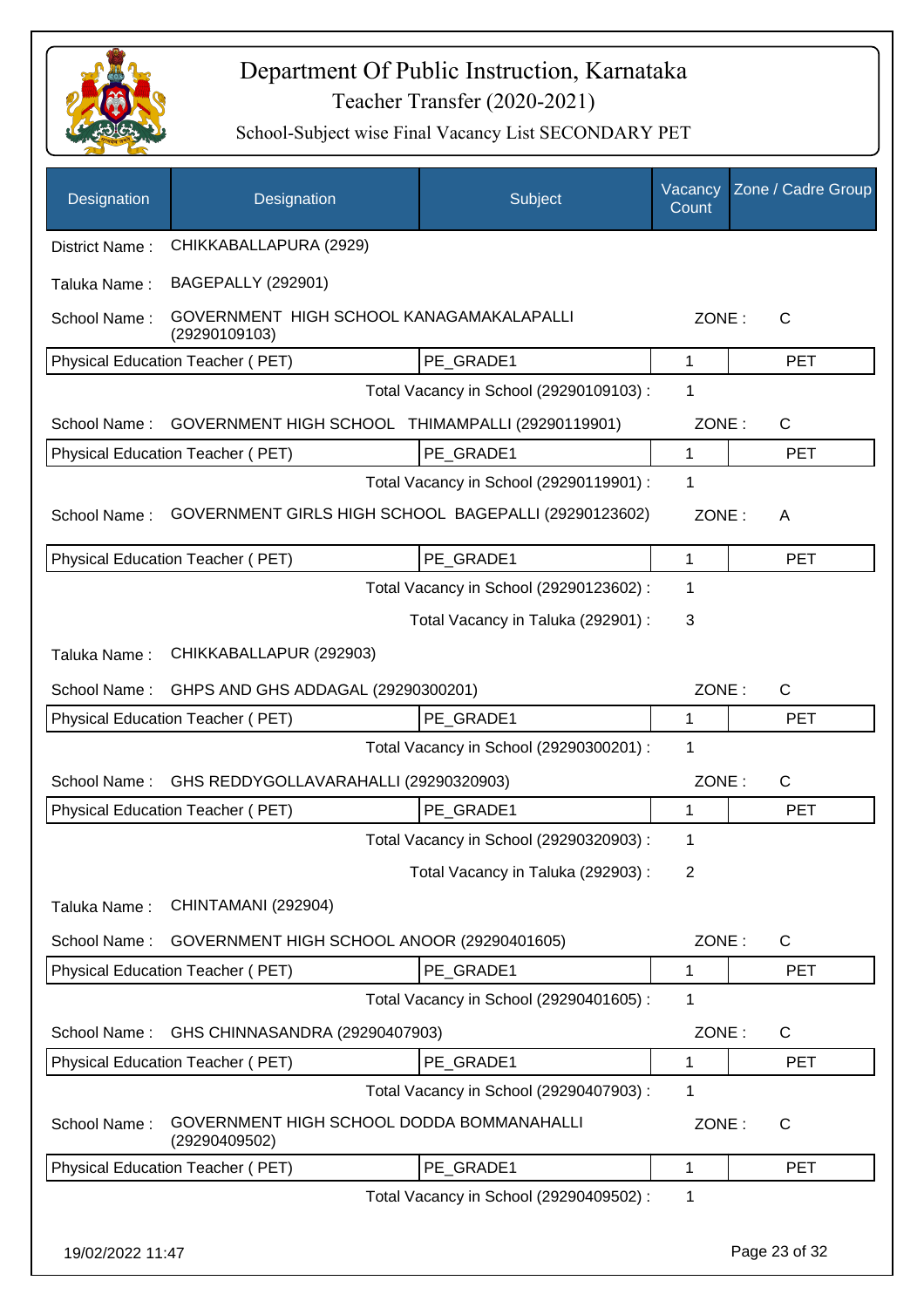

| Designation      | Designation                                       | Subject                                 | Vacancy<br>Count | Zone / Cadre Group |
|------------------|---------------------------------------------------|-----------------------------------------|------------------|--------------------|
|                  | School Name: GHS HIREKATTIGENAHALLI (29290415202) |                                         | ZONE:            | $\mathsf{C}$       |
|                  | Physical Education Teacher (PET)                  | PE GRADE1                               | 1                | <b>PET</b>         |
|                  |                                                   | Total Vacancy in School (29290415202) : | 1                |                    |
|                  | School Name: GHS KENCHARLAHALLI (29290419906)     |                                         | ZONE:            | $\mathsf{C}$       |
|                  | Physical Education Teacher (PET)                  | PE GRADE1                               | 1                | <b>PET</b>         |
|                  |                                                   | Total Vacancy in School (29290419906) : | 1                |                    |
|                  | School Name: GHS LAKSHMIDEVANAKOTE (29290423702)  |                                         | ZONE:            | C                  |
|                  | Physical Education Teacher (PET)                  | PE_GRADE1                               | 1                | <b>PET</b>         |
|                  |                                                   | Total Vacancy in School (29290423702) : | 1                |                    |
|                  | School Name: GHS MURAGAMALE (29290426403)         |                                         | ZONE:            | C                  |
|                  | Physical Education Teacher (PET)                  | PE GRADE1                               | $\mathbf 1$      | <b>PET</b>         |
|                  |                                                   | Total Vacancy in School (29290426403) : | 1                |                    |
|                  | School Name: GHS MYLANDLAHALLI (29290426803)      |                                         | ZONE:            | $\mathsf{C}$       |
|                  | Physical Education Teacher (PET)                  | PE_GRADE1                               | 1                | <b>PET</b>         |
|                  |                                                   | Total Vacancy in School (29290426803) : | 1                |                    |
| School Name:     | GHS NANDANAHOSAHALLI (29290428202)                |                                         | ZONE:            | C                  |
|                  | Physical Education Teacher (PET)                  | PE_GRADE1                               | 1                | <b>PET</b>         |
|                  |                                                   | Total Vacancy in School (29290428202) : | 1                |                    |
| School Name:     | GHS SANTHEKALLAHALLI (29290431205)                |                                         | ZONE:            | C                  |
|                  | Physical Education Teacher (PET)                  | PE GRADE1                               | 1                | <b>PET</b>         |
|                  |                                                   | Total Vacancy in School (29290431205) : | 1                |                    |
| School Name:     | GHS TALAGAVARA (29290433403)                      |                                         | ZONE:            | C                  |
|                  | Physical Education Teacher (PET)                  | PE_GRADE1                               | 1                | <b>PET</b>         |
|                  |                                                   | Total Vacancy in School (29290433403) : | 1                |                    |
|                  |                                                   | Total Vacancy in Taluka (292904) :      | 11               |                    |
| Taluka Name:     | GOWRIBIDANUR (292905)                             |                                         |                  |                    |
| School Name:     | GHS ALIPURA (29290500607)                         |                                         | ZONE:            | C                  |
|                  | Physical Education Teacher (PET)                  | PE GRADE1                               | 1                | <b>PET</b>         |
|                  |                                                   | Total Vacancy in School (29290500607) : | 1                |                    |
| School Name:     | GHS GEDARE (29290506303)                          |                                         | ZONE:            | C                  |
|                  | Physical Education Teacher (PET)                  | PE_GRADE1                               | 1                | <b>PET</b>         |
|                  |                                                   | Total Vacancy in School (29290506303) : | 1                |                    |
| 19/02/2022 11:47 |                                                   |                                         |                  | Page 24 of 32      |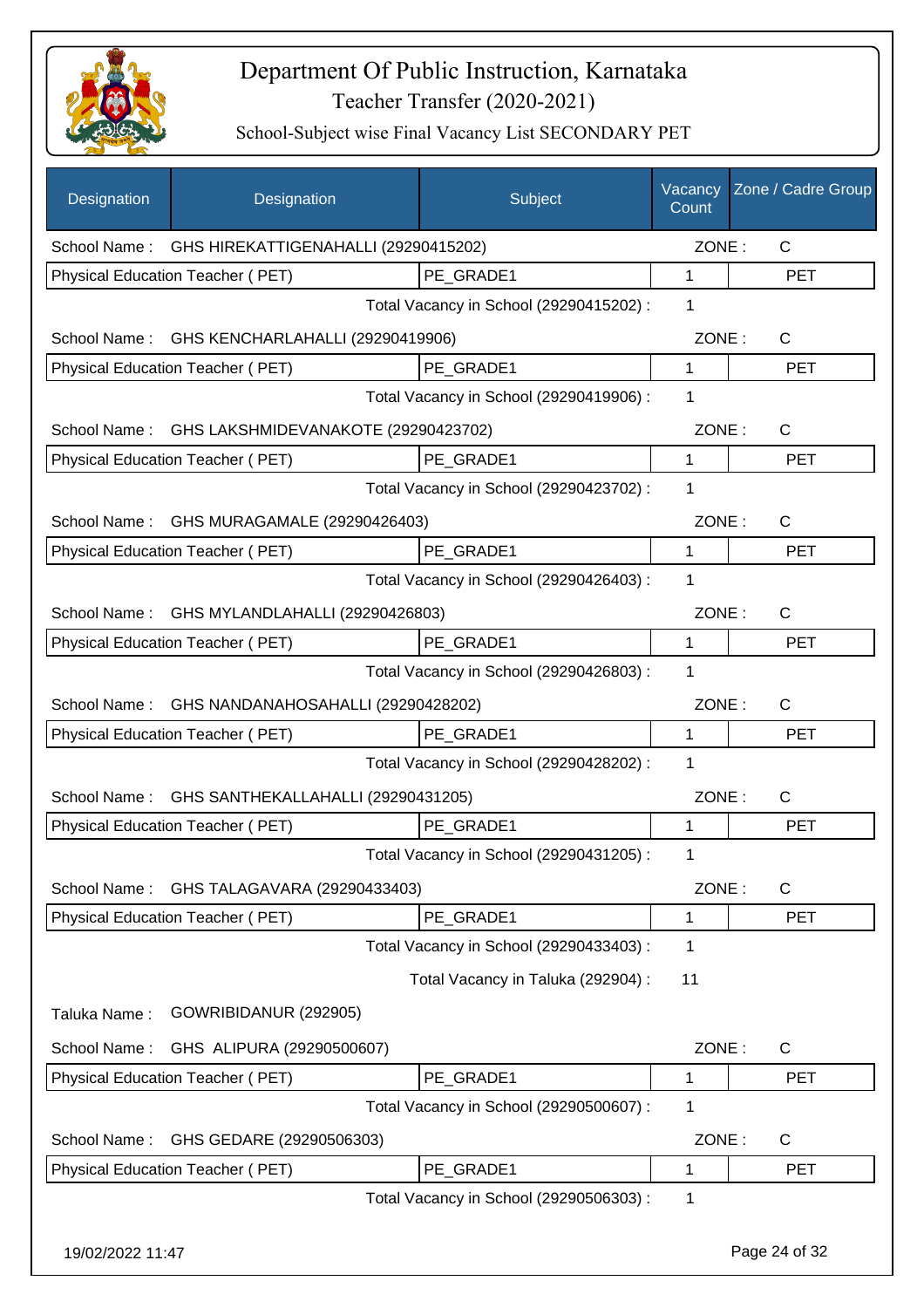

| Designation      | Designation                                                                   | Subject                                 | Vacancy<br>Count | Zone / Cadre Group |
|------------------|-------------------------------------------------------------------------------|-----------------------------------------|------------------|--------------------|
|                  | School Name: GHS KALLINAYAKANAHALLI (29290511103)                             |                                         | ZONE:            | $\mathsf{C}$       |
|                  | Physical Education Teacher (PET)                                              | PE GRADE1                               | 1                | <b>PET</b>         |
|                  |                                                                               | Total Vacancy in School (29290511103) : | 1                |                    |
|                  | School Name: GHS MANCHENAHALLI (29290514906)                                  |                                         | ZONE:            | $\mathsf{C}$       |
|                  | <b>Physical Education Teacher (PET)</b>                                       | PE GRADE1                               | 1                | <b>PET</b>         |
|                  |                                                                               | Total Vacancy in School (29290514906) : | 1                |                    |
|                  | School Name: GHS NAKKALAHALLI (29290516902)                                   |                                         | ZONE:            | $\mathsf{C}$       |
|                  | Physical Education Teacher (PET)                                              | PE_GRADE1                               | 1                | <b>PET</b>         |
|                  |                                                                               | Total Vacancy in School (29290516902) : | 1                |                    |
|                  | School Name: GGHS KOTE (29290524001)                                          |                                         | ZONE:            | A                  |
|                  | Physical Education Teacher (PET)                                              | PE_GRADE1                               | $\mathbf{1}$     | <b>PET</b>         |
|                  |                                                                               | Total Vacancy in School (29290524001) : | 1                |                    |
|                  | School Name: GOVT JUNIOR COLLEGE GOWRIBIDANUR (29290524316)                   |                                         | ZONE:            | A                  |
|                  | Physical Education Teacher (PET)                                              | PE_GRADE1                               | $\overline{2}$   | <b>PET</b>         |
|                  |                                                                               | Total Vacancy in School (29290524316) : | $\overline{2}$   |                    |
|                  | School Name: KARNATAKA PUBLIC SCHOOLS GHS D PALYA (29290526101)               |                                         | ZONE:            | $\mathsf{C}$       |
|                  | Physical Education Teacher (PET)                                              | PE_GRADE1                               | 1                | <b>PET</b>         |
|                  |                                                                               | Total Vacancy in School (29290526101) : | 1                |                    |
|                  |                                                                               | Total Vacancy in Taluka (292905):       | 9                |                    |
| Taluka Name:     | <b>GUDIBANDA (292906)</b>                                                     |                                         |                  |                    |
| School Name:     | GHS HAMPASANDRA (29290603803)                                                 |                                         | ZONE:            | $\mathsf C$        |
|                  | Physical Education Teacher (PET)                                              | PE GRADE1                               | 1                | PET                |
|                  |                                                                               | Total Vacancy in School (29290603803) : | 1                |                    |
| School Name:     | KARNATAKA PUBLIC SCHOOLS GGHS GUDIBANDA (29290610901)                         |                                         | ZONE:            | A                  |
|                  | Physical Education Teacher (PET)                                              | PE_GRADE1                               | 1                | <b>PET</b>         |
|                  |                                                                               | Total Vacancy in School (29290610901) : | 1                |                    |
| School Name:     | ADARSHA VIDYALAYA J P NAGARA BEECHAGANAHALLI CROSS<br>GUDIBANDE (29290611706) |                                         | ZONE:            | $\mathsf{C}$       |
|                  | Physical Education Teacher (PET)                                              | PE GRADE1                               | 1                | <b>PET</b>         |
|                  |                                                                               | Total Vacancy in School (29290611706) : | 1                |                    |
|                  |                                                                               | Total Vacancy in Taluka (292906) :      | 3                |                    |
| Taluka Name:     | SIDLAGHATTA (292911)                                                          |                                         |                  |                    |
| 19/02/2022 11:47 |                                                                               |                                         |                  | Page 25 of 32      |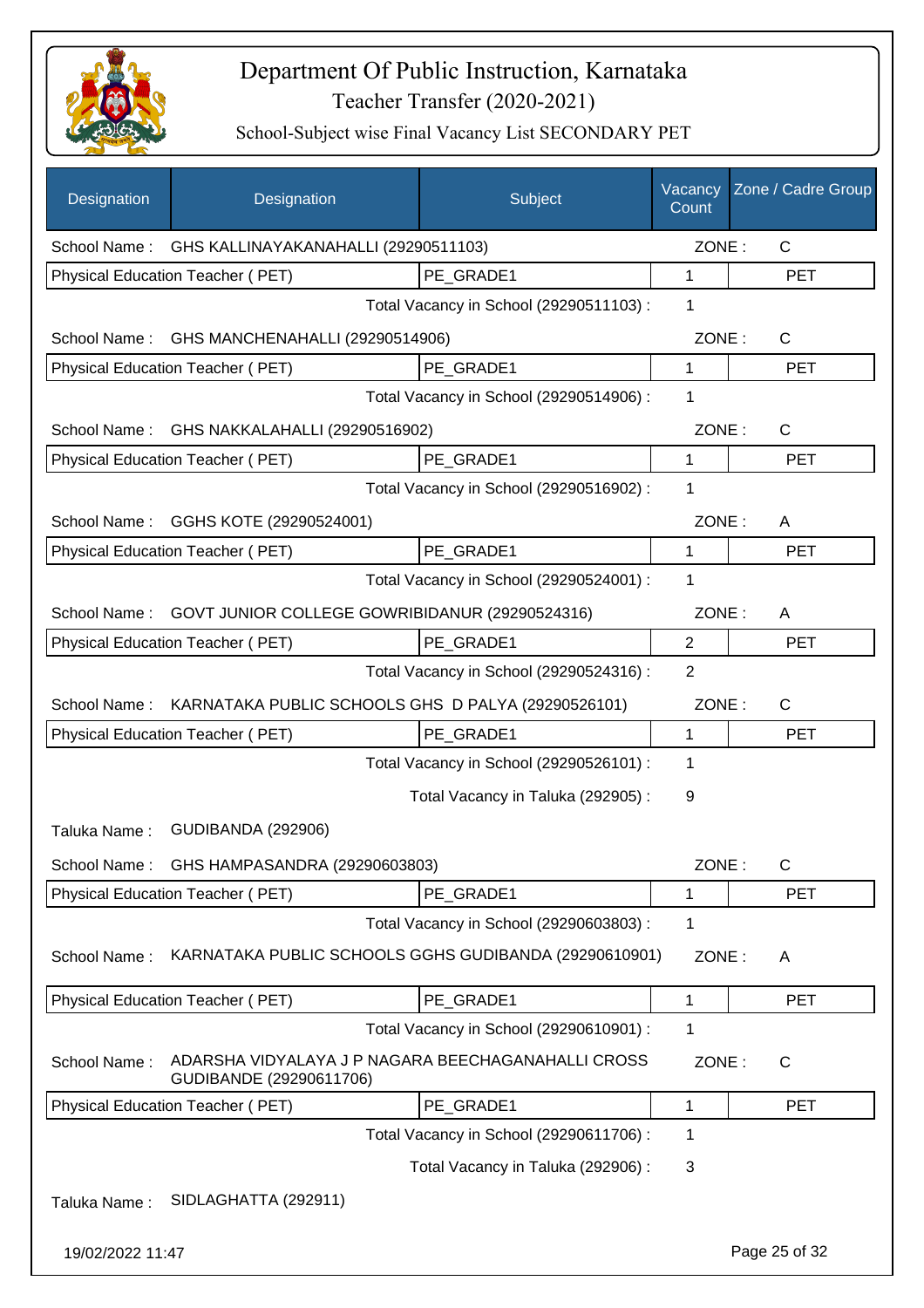

| Designation      | Designation                                                  | Subject                                 | Vacancy<br>Count | Zone / Cadre Group |
|------------------|--------------------------------------------------------------|-----------------------------------------|------------------|--------------------|
| School Name:     | GHS ANEMADAGU (29291101104)                                  |                                         | ZONE:            | $\mathsf{C}$       |
|                  | Physical Education Teacher (PET)                             | PE GRADE1                               | 1                | <b>PET</b>         |
|                  |                                                              | Total Vacancy in School (29291101104) : | 1                |                    |
| School Name:     | GOVERNMENT HIGH SCHOOL CHEEMANGALA (29291104803)             |                                         | ZONE:            | $\mathsf{C}$       |
|                  | Physical Education Teacher (PET)                             | PE_GRADE1                               | 1                | <b>PET</b>         |
|                  |                                                              | Total Vacancy in School (29291104803) : | 1                |                    |
| School Name:     | GHS JANGAMAKOTE (29291112505)                                |                                         | ZONE:            | C                  |
|                  | Physical Education Teacher (PET)                             | PE GRADE1                               | 1                | <b>PET</b>         |
|                  |                                                              | Total Vacancy in School (29291112505) : | 1                |                    |
| School Name:     | GOVERNMENT HIGH SCHOOL MUTHUR (29291119502)                  |                                         | ZONE:            | $\mathsf{C}$       |
|                  | Physical Education Teacher (PET)                             | PE GRADE1                               | $\mathbf{1}$     | <b>PET</b>         |
|                  |                                                              | Total Vacancy in School (29291119502) : | 1                |                    |
|                  | School Name: GOVERNMENT HIGH SCHOOL PALICHERLU (29291121002) |                                         | ZONE:            | $\mathsf{C}$       |
|                  | Physical Education Teacher (PET)                             | PE_GRADE1                               | $\mathbf{1}$     | <b>PET</b>         |
|                  |                                                              | Total Vacancy in School (29291121002) : | 1                |                    |
|                  | School Name: GPUC SADALI (29291123305)                       |                                         | ZONE:            | $\mathsf{C}$       |
|                  | Physical Education Teacher (PET)                             | PE_GRADE1                               | 1                | <b>PET</b>         |
|                  |                                                              | Total Vacancy in School (29291123305) : | 1                |                    |
| School Name:     | GHS THIMMASANDRA E (29291126004)                             |                                         | ZONE:            | $\mathsf{C}$       |
|                  | Physical Education Teacher (PET)                             | PE_GRADE1                               | 1                | <b>PET</b>         |
|                  |                                                              | Total Vacancy in School (29291126004) : | 1                |                    |
|                  |                                                              | Total Vacancy in Taluka (292911) :      | $\overline{7}$   |                    |
| District Name:   | TUMAKURU MADHUGIRI (2931)                                    |                                         |                  |                    |
| Taluka Name:     | KORATAGERE (293103)                                          |                                         |                  |                    |
| School Name:     | GOVT HIGH SCHOOL KODLAHALLI (29310300803)                    |                                         | ZONE:            | $\mathsf{C}$       |
|                  | Physical Education Teacher (PET)                             | PE GRADE1                               | 1                | <b>PET</b>         |
|                  |                                                              | Total Vacancy in School (29310300803) : | 1                |                    |
| School Name:     | GOVT HIGH SCHOOL LINGAPURA (29310314402)                     |                                         | ZONE:            | C                  |
|                  | Physical Education Teacher (PET)                             | PE_GRADE1                               | 1                | <b>PET</b>         |
|                  |                                                              | Total Vacancy in School (29310314402) : | 1                |                    |
| School Name:     | GOVT GIRLS HIGH SCHOOL KORATAGERE (29310319304)              |                                         | ZONE:            | A                  |
|                  | Physical Education Teacher (PET)                             | PE_GRADE1                               | 1                | <b>PET</b>         |
| 19/02/2022 11:47 |                                                              |                                         |                  | Page 26 of 32      |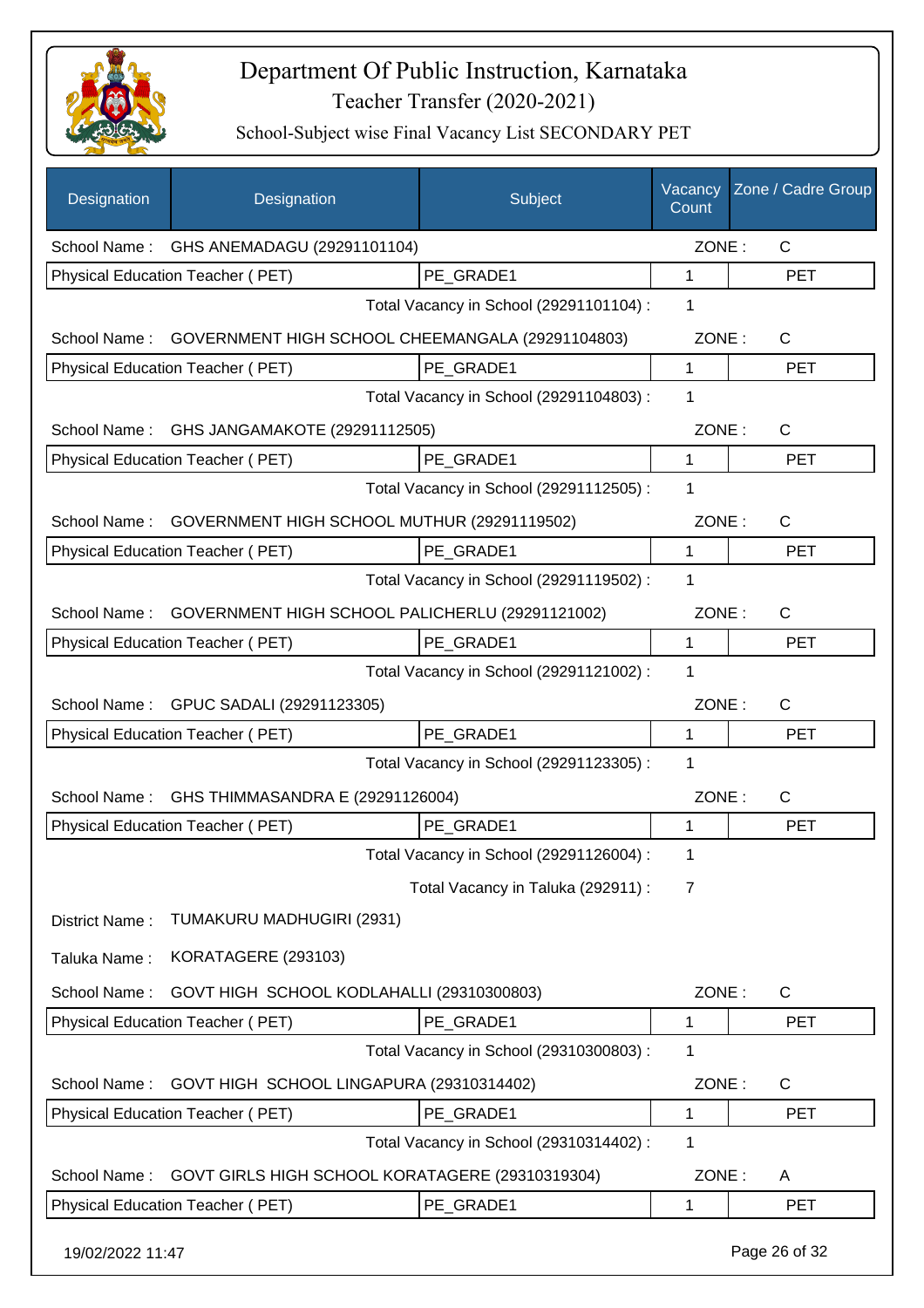

| Designation      | Designation                                          | Subject                                 | Vacancy<br>Count | Zone / Cadre Group |
|------------------|------------------------------------------------------|-----------------------------------------|------------------|--------------------|
|                  |                                                      | Total Vacancy in School (29310319304) : | 1                |                    |
| School Name:     | GOVT JUNIOR COLLEGE KORATAGERE (29310328003)         |                                         | ZONE:            | A                  |
|                  | Physical Education Teacher (PET)                     | PE GRADE1                               | 1                | <b>PET</b>         |
|                  |                                                      | Total Vacancy in School (29310328003) : | 1                |                    |
|                  |                                                      | Total Vacancy in Taluka (293103):       | 4                |                    |
| Taluka Name:     | <b>MADHUGIRI (293104)</b>                            |                                         |                  |                    |
| School Name:     | GHS GARANI (29310404206)                             |                                         | ZONE:            | C                  |
|                  | Physical Education Teacher (PET)                     | PE GRADE1                               | 1                | <b>PET</b>         |
|                  |                                                      | Total Vacancy in School (29310404206) : | 1                |                    |
| School Name:     | GHS THONDOTI (29310406202)                           |                                         | ZONE:            | C                  |
|                  | Physical Education Teacher (PET)                     | PE GRADE1                               | $\mathbf{1}$     | <b>PET</b>         |
|                  |                                                      | Total Vacancy in School (29310406202) : | 1                |                    |
| School Name:     | GHS CHINNENAHALLI (29310407502)                      |                                         | ZONE:            | $\mathsf{C}$       |
|                  | Physical Education Teacher (PET)                     | PE GRADE1                               | $\mathbf{1}$     | <b>PET</b>         |
|                  |                                                      | Total Vacancy in School (29310407502) : | 1                |                    |
| School Name:     | KARNATAKA PUBLIC SCHOOLS GHS MIDIGESHI (29310408604) |                                         | ZONE:            | C                  |
|                  | Physical Education Teacher (PET)                     | PE_GRADE1                               | 1                | <b>PET</b>         |
|                  |                                                      | Total Vacancy in School (29310408604) : | 1                |                    |
| School Name:     | GHS MALLANAYKANAHALLI (29310410804)                  |                                         | ZONE:            | C                  |
|                  | Physical Education Teacher (PET)                     | PE GRADE1                               | 1                | <b>PET</b>         |
|                  |                                                      | Total Vacancy in School (29310410804) : | 1                |                    |
| School Name:     | GHS SODENAHALLI (29310413702)                        |                                         | ZONE:            | $\mathsf{C}$       |
|                  | <b>Physical Education Teacher (PET)</b>              | PE_GRADE1                               | $\mathbf{1}$     | <b>PET</b>         |
|                  |                                                      | Total Vacancy in School (29310413702) : | 1                |                    |
| School Name:     | GHS DABBEGATTA (29310415003)                         |                                         | ZONE:            | $\mathsf{C}$       |
|                  | Physical Education Teacher (PET)                     | PE GRADE1                               | 1                | <b>PET</b>         |
|                  |                                                      | Total Vacancy in School (29310415003) : | 1                |                    |
| School Name:     | GHS BADAVANAHALLI (29310416905)                      |                                         | ZONE:            | $\mathsf{C}$       |
|                  | Physical Education Teacher (PET)                     | PE_GRADE1                               | 1                | <b>PET</b>         |
|                  |                                                      | Total Vacancy in School (29310416905) : | 1                |                    |
| School Name:     | GHS GIDADAGALAHALLI (29310417002)                    |                                         | ZONE:            | C                  |
|                  | Physical Education Teacher (PET)                     | PE_GRADE1                               | 1                | <b>PET</b>         |
| 19/02/2022 11:47 |                                                      |                                         |                  | Page 27 of 32      |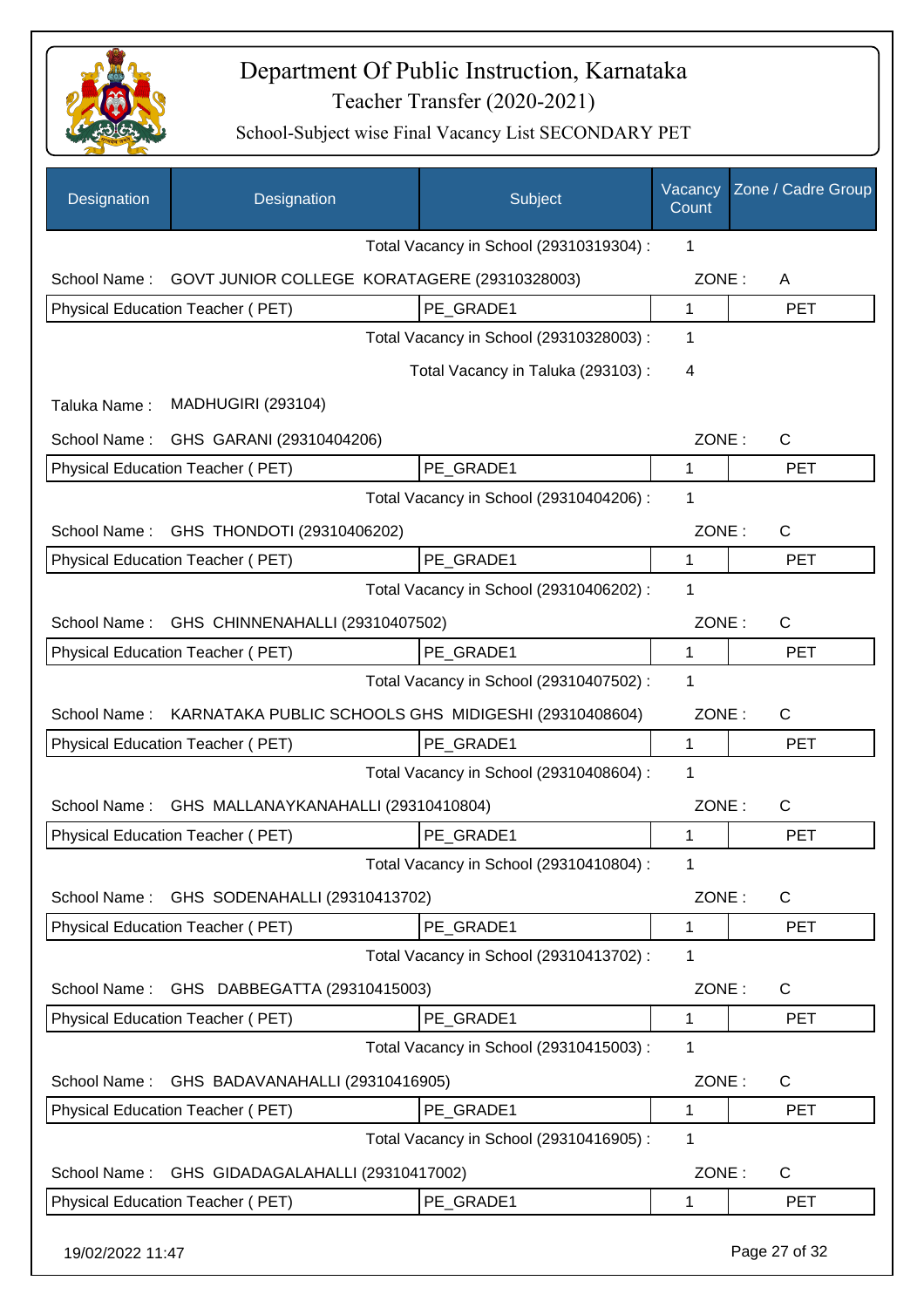

| Designation      | Designation                                    | Subject                                 | Vacancy<br>Count | Zone / Cadre Group |
|------------------|------------------------------------------------|-----------------------------------------|------------------|--------------------|
|                  |                                                | Total Vacancy in School (29310417002) : | 1                |                    |
| School Name:     | GOVT JUNIOR COLLEGE KODLAPURA (29310419103)    |                                         | ZONE:            | $\mathsf{C}$       |
|                  | Physical Education Teacher (PET)               | PE GRADE1                               | $\mathbf 1$      | <b>PET</b>         |
|                  |                                                | Total Vacancy in School (29310419103) : | 1                |                    |
| School Name:     | GOVT JUNIOR COLLEGE BYALYA (29310421204)       |                                         | ZONE:            | C                  |
|                  | Physical Education Teacher (PET)               | PE GRADE1                               | $\mathbf{1}$     | <b>PET</b>         |
|                  |                                                | Total Vacancy in School (29310421204) : | 1                |                    |
| School Name:     | GHS KADAGATHURU (29310422306)                  |                                         | ZONE:            | $\mathsf{C}$       |
|                  | Physical Education Teacher (PET)               | PE GRADE1                               | 1                | <b>PET</b>         |
|                  |                                                | Total Vacancy in School (29310422306) : | $\mathbf{1}$     |                    |
| School Name:     | GHS GUNDAGALLU (29310425304)                   |                                         | ZONE:            | $\mathsf{C}$       |
|                  | Physical Education Teacher (PET)               | PE GRADE1                               | 1                | <b>PET</b>         |
|                  |                                                | Total Vacancy in School (29310425304) : | 1                |                    |
| School Name:     | GHS MADHUGIRI K.R extention (29310427501)      |                                         | ZONE:            | A                  |
|                  | Physical Education Teacher (PET)               | PE GRADE1                               | 1                | <b>PET</b>         |
|                  |                                                | Total Vacancy in School (29310427501) : | $\mathbf 1$      |                    |
|                  |                                                | Total Vacancy in Taluka (293104) :      | 14               |                    |
| Taluka Name:     | SIRA (293106)                                  |                                         |                  |                    |
| School Name:     | GHS DODDABANAGERE (29310600105)                |                                         | ZONE:            | C                  |
|                  | Physical Education Teacher (PET)               | PE GRADE1                               | 1                | <b>PET</b>         |
|                  |                                                | Total Vacancy in School (29310600105) : | 1                |                    |
| School Name:     | GHS KURUBARA RAMANAHALLI (29310600305)         |                                         | ZONE:            | C                  |
|                  | Physical Education Teacher (PET)               | PE GRADE1                               | 1                | <b>PET</b>         |
|                  |                                                | Total Vacancy in School (29310600305) : | 1                |                    |
| School Name:     | GOVT JUNIOR COLLEGE LAKKANAHALLI (29310601108) |                                         | ZONE:            | $\mathsf{C}$       |
|                  | Physical Education Teacher (PET)               | PE GRADE1                               | 1                | <b>PET</b>         |
|                  |                                                | Total Vacancy in School (29310601108) : | $\mathbf 1$      |                    |
| School Name:     | GHS BARAGURU (29310601709)                     |                                         | ZONE:            | $\mathsf{C}$       |
|                  | Physical Education Teacher (PET)               | PE_GRADE1                               | 1                | <b>PET</b>         |
|                  |                                                | Total Vacancy in School (29310601709) : | 1                |                    |
| School Name:     | GHS GONIHALLI (29310602802)                    |                                         | ZONE:            | C                  |
|                  | Physical Education Teacher (PET)               | PE_GRADE1                               | 1                | <b>PET</b>         |
|                  |                                                |                                         |                  |                    |
| 19/02/2022 11:47 |                                                |                                         |                  | Page 28 of 32      |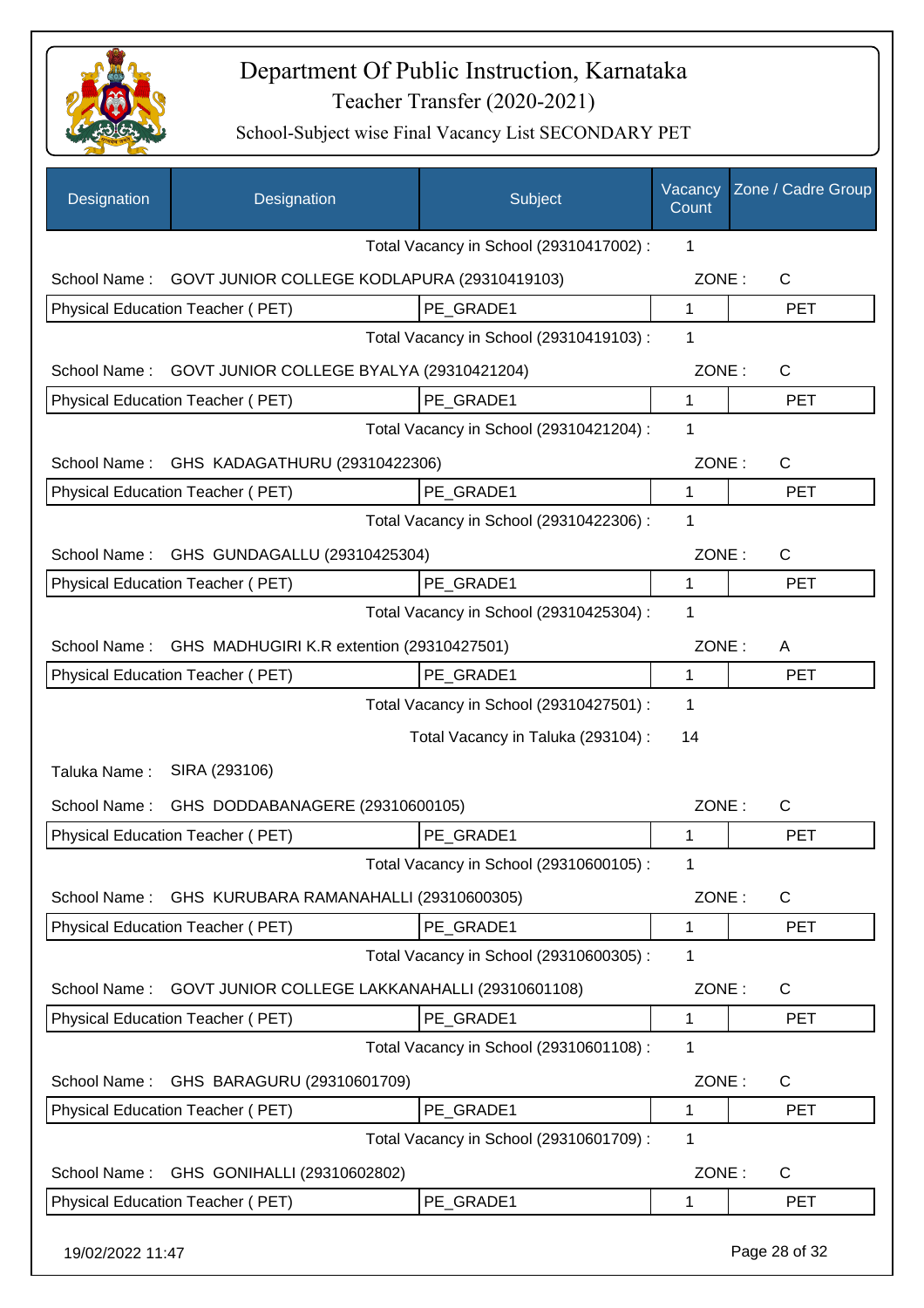

| Designation      | Designation                                                 | Subject                                 | Vacancy<br>Count | Zone / Cadre Group |
|------------------|-------------------------------------------------------------|-----------------------------------------|------------------|--------------------|
|                  |                                                             | Total Vacancy in School (29310602802) : | 1                |                    |
| School Name:     | GHS TAVAREKERE (29310609905)                                |                                         | ZONE:            | $\mathsf{C}$       |
|                  | Physical Education Teacher (PET)                            | PE_GRADE1                               | 1                | <b>PET</b>         |
|                  |                                                             | Total Vacancy in School (29310609905) : | 1                |                    |
| School Name:     | KARNATAKA PUBLIC SCHOOLS GHS CHIKKANAHALLI<br>(29310612707) |                                         | ZONE:            | $\mathsf{C}$       |
|                  | Physical Education Teacher (PET)                            | PE GRADE1                               | 1                | <b>PET</b>         |
|                  |                                                             | Total Vacancy in School (29310612707) : | 1                |                    |
| School Name:     | GHS HETTAPPANAHATTI (29310615409)                           |                                         | ZONE:            | $\mathsf{C}$       |
|                  | Physical Education Teacher (PET)                            | PE GRADE1                               | 1                | <b>PET</b>         |
|                  |                                                             | Total Vacancy in School (29310615409) : | 1                |                    |
| School Name:     | GHS SAKSHIHALLI (29310617603)                               |                                         | ZONE:            | $\mathsf{C}$       |
|                  | Physical Education Teacher (PET)                            | PE GRADE1                               | 1                | <b>PET</b>         |
|                  |                                                             | Total Vacancy in School (29310617603) : | 1                |                    |
| School Name:     | GHS BENCHE BASAVANAHALLI (29310626403)                      |                                         | ZONE:            | C                  |
|                  | Physical Education Teacher (PET)                            | PE GRADE1                               | 1                | <b>PET</b>         |
|                  |                                                             | Total Vacancy in School (29310626403) : | $\mathbf 1$      |                    |
|                  |                                                             | Total Vacancy in Taluka (293106) :      | 10               |                    |
| District Name:   | RAMANAGARA (2932)                                           |                                         |                  |                    |
| Taluka Name:     | MAGADI (293205)                                             |                                         |                  |                    |
|                  | School Name: G HS SRIGIRIPURA (29320505203)                 |                                         | ZONE:            | C                  |
|                  | Physical Education Teacher (PET)                            | PE_GRADE1                               | 1                | <b>PET</b>         |
|                  |                                                             | Total Vacancy in School (29320505203) : | 1                |                    |
| School Name:     | KARNATAKA PUBLIC SCHOOLS GJC KUDURU (29320506514)           |                                         | ZONE:            | $\mathsf{C}$       |
|                  | Physical Education Teacher (PET)                            | PE GRADE1                               | 1                | <b>PET</b>         |
|                  |                                                             | Total Vacancy in School (29320506514) : | 1                |                    |
|                  |                                                             |                                         |                  |                    |
| School Name:     | G HS MADIGONDANAHALLI (29320507404)                         |                                         | ZONE:            | $\mathsf C$        |
|                  | Physical Education Teacher (PET)                            | PE_GRADE1                               | 1                | <b>PET</b>         |
|                  |                                                             | Total Vacancy in School (29320507404) : | 1                |                    |
| School Name:     | GUHS MAGADI (29320526405)                                   |                                         | ZONE:            | A                  |
|                  | Physical Education Teacher (PET)                            | PE GRADE1                               | 1                | <b>PET</b>         |
|                  |                                                             | Total Vacancy in School (29320526405) : | 1                |                    |
| 19/02/2022 11:47 |                                                             |                                         |                  | Page 29 of 32      |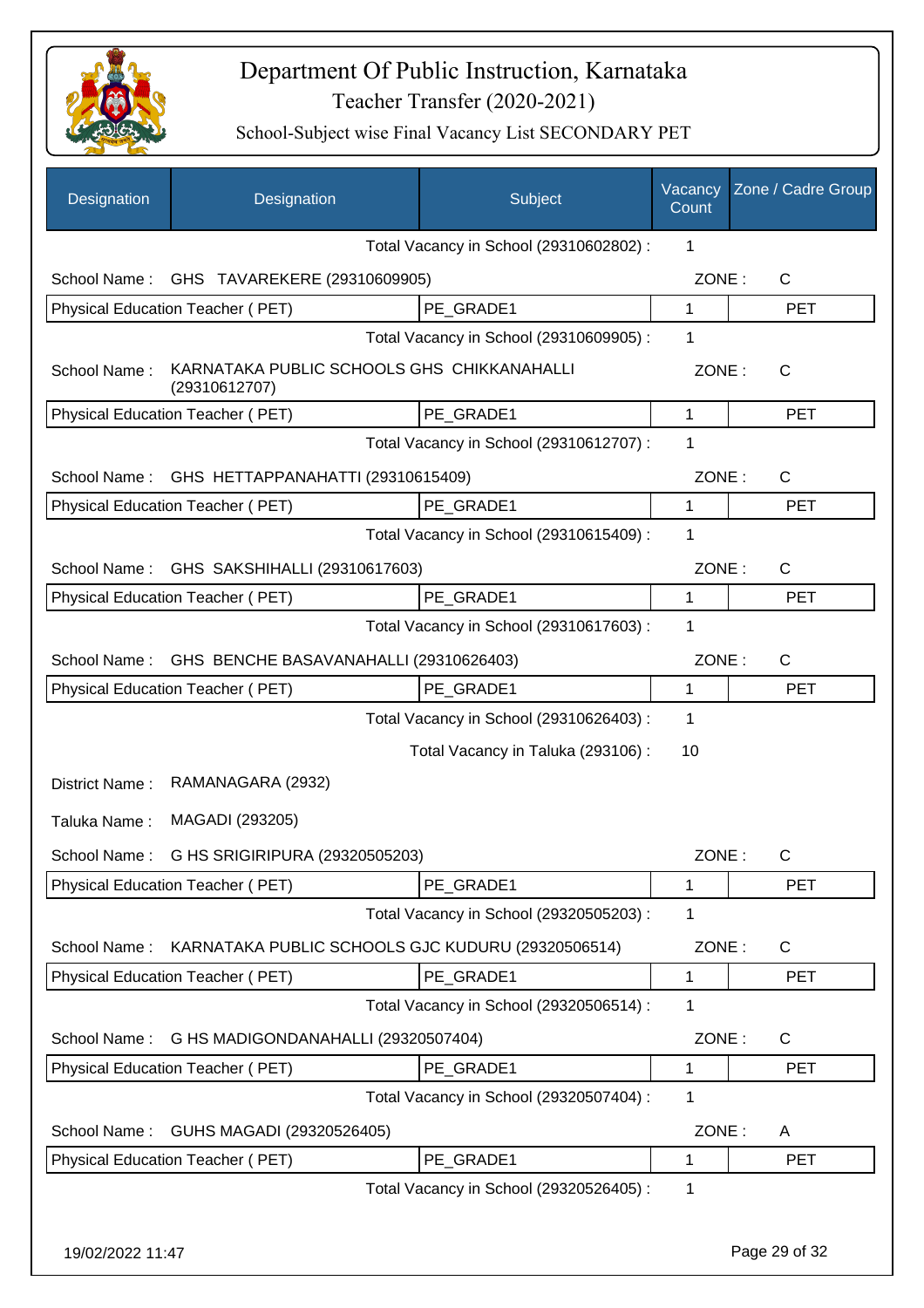

| Designation      | Designation                            | Subject                                 | Vacancy<br>Count | Zone / Cadre Group |
|------------------|----------------------------------------|-----------------------------------------|------------------|--------------------|
| School Name:     | GHS BHACHENAHATTI (29320527906)        |                                         | ZONE:            | $\mathsf{C}$       |
|                  | Physical Education Teacher (PET)       | PE_GRADE1                               | 1                | <b>PET</b>         |
|                  |                                        | Total Vacancy in School (29320527906) : | 1                |                    |
|                  |                                        | Total Vacancy in Taluka (293205):       | 5                |                    |
| Taluka Name:     | RAMANAGARA (293206)                    |                                         |                  |                    |
| School Name:     | GJC JALAMANAGALA (29320600403)         |                                         | ZONE:            | C                  |
|                  | Physical Education Teacher (PET)       | PE_GRADE1                               | 1                | <b>PET</b>         |
|                  |                                        | Total Vacancy in School (29320600403) : | 1                |                    |
| School Name:     | G JC YAREHALLI (29320601304)           |                                         | ZONE:            | $\mathsf{C}$       |
|                  | Physical Education Teacher (PET)       | PE_GRADE1                               | 1                | <b>PET</b>         |
|                  |                                        | Total Vacancy in School (29320601304) : | 1                |                    |
| School Name:     | G H S SHYANUBHOGANAHALLI (29320601704) |                                         | ZONE:            | B                  |
|                  | Physical Education Teacher (PET)       | PE_GRADE1                               | 1                | <b>PET</b>         |
|                  |                                        | Total Vacancy in School (29320601704) : | 1                |                    |
| School Name:     | G HS HARISANDRA (29320602908)          |                                         | ZONE:            | B                  |
|                  | Physical Education Teacher (PET)       | PE_GRADE1                               | 1                | <b>PET</b>         |
|                  |                                        | Total Vacancy in School (29320602908) : | 1                |                    |
| School Name:     | G HS GANAKAL (29320604202)             |                                         | ZONE:            | $\mathsf{C}$       |
|                  | Physical Education Teacher (PET)       | PE_GRADE1                               | 1                | <b>PET</b>         |
|                  |                                        | Total Vacancy in School (29320604202) : | 1                |                    |
|                  | School Name: GJC BIDADI (29320605916)  |                                         | ZONE:            | A                  |
|                  | Physical Education Teacher (PET)       | PE GRADE1                               | 1                | <b>PET</b>         |
|                  |                                        | Total Vacancy in School (29320605916) : | 1                |                    |
| School Name:     | G HS ARALALU SANDRA (29320608205)      |                                         | ZONE:            | C                  |
|                  | Physical Education Teacher (PET)       | PE GRADE1                               | 1                | <b>PET</b>         |
|                  |                                        | Total Vacancy in School (29320608205) : | 1                |                    |
| School Name:     | G HS HEBBAKODI (29320608502)           |                                         | ZONE:            | C                  |
|                  | Physical Education Teacher (PET)       | PE_GRADE1                               | 1                | <b>PET</b>         |
|                  |                                        | Total Vacancy in School (29320608502) : | 1                |                    |
| School Name:     | GJC ANNAHALLI (29320608802)            |                                         | ZONE:            | C                  |
|                  | Physical Education Teacher (PET)       | PE_GRADE1                               | 1                | <b>PET</b>         |
|                  |                                        | Total Vacancy in School (29320608802) : | 1                |                    |
| 19/02/2022 11:47 |                                        |                                         |                  | Page 30 of 32      |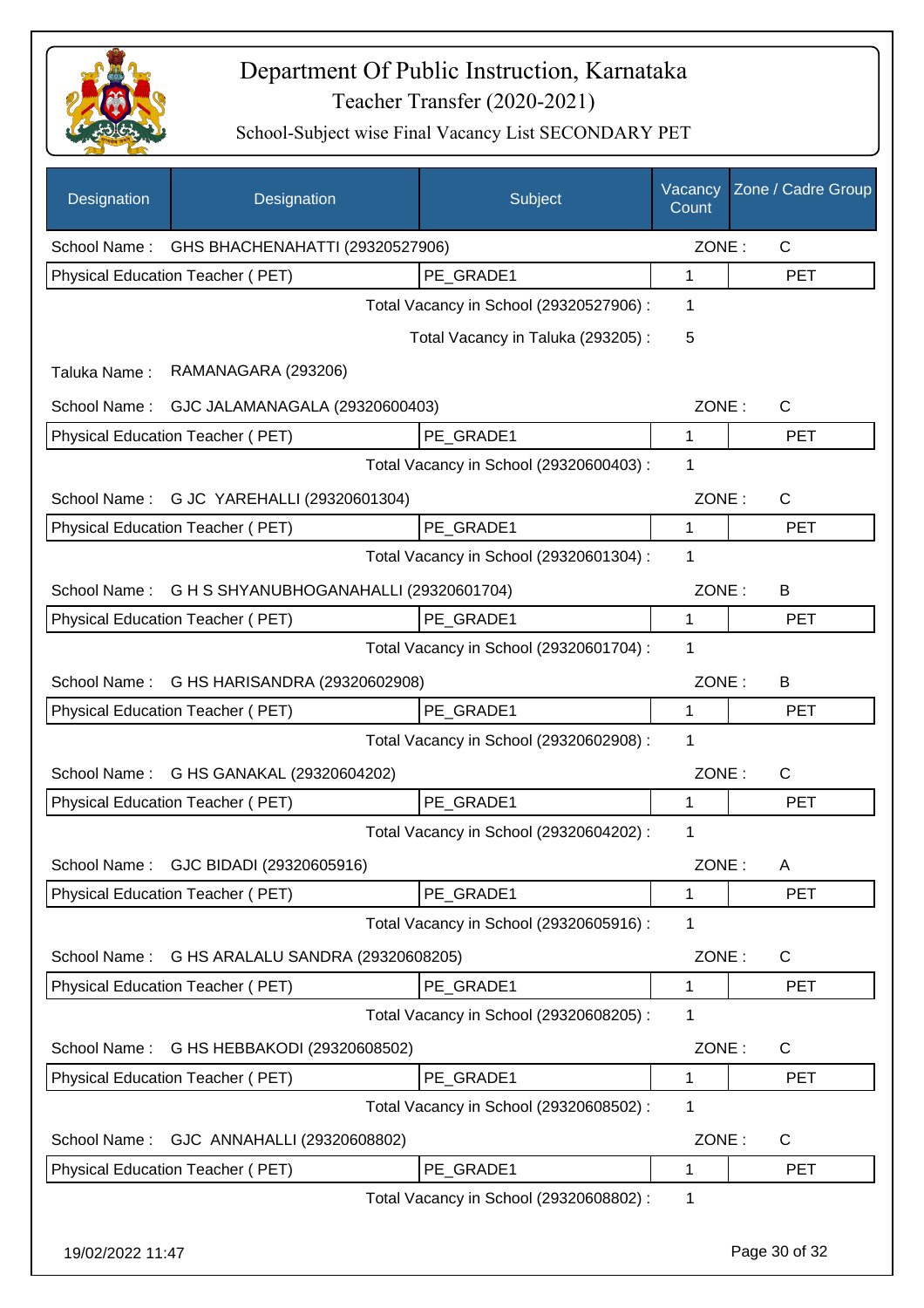

| Designation                                    | Designation                                                      | Subject                                 | Vacancy<br>Count | Zone / Cadre Group |
|------------------------------------------------|------------------------------------------------------------------|-----------------------------------------|------------------|--------------------|
| School Name: G HS LAKKOJANAHALLI (29320610203) |                                                                  |                                         | ZONE:            | $\mathsf{C}$       |
|                                                | <b>Physical Education Teacher (PET)</b>                          | PE GRADE1                               | 1                | <b>PET</b>         |
|                                                |                                                                  | Total Vacancy in School (29320610203) : | 1                |                    |
| School Name:                                   | GHS RAMANAGARA (URDU) (29320612615)                              |                                         | ZONE:            | A                  |
|                                                | Physical Education Teacher (PET)                                 | PE GRADE1                               | 1                | <b>PET</b>         |
|                                                |                                                                  | Total Vacancy in School (29320612615) : | 1                |                    |
| School Name:                                   | GHS HANUMANTHANAGARA (29320613904)                               |                                         | ZONE:            | A                  |
|                                                | Physical Education Teacher (PET)                                 | PE GRADE1                               | 1                | <b>PET</b>         |
|                                                |                                                                  | Total Vacancy in School (29320613904) : | 1                |                    |
|                                                |                                                                  | Total Vacancy in Taluka (293206) :      | 12               |                    |
| Taluka Name:                                   | CHANNAPATNA (293207)                                             |                                         |                  |                    |
| School Name:                                   | GJC MAKALI (29320700306)                                         |                                         | ZONE:            | $\mathsf{C}$       |
|                                                | <b>Physical Education Teacher (PET)</b>                          | PE_GRADE1                               | 1                | <b>PET</b>         |
|                                                |                                                                  | Total Vacancy in School (29320700306) : | 1                |                    |
| School Name:                                   | G HS HONNAYAKANAHALLI (29320701403)                              |                                         | ZONE:            | $\mathsf C$        |
| Physical Education Teacher (PET)<br>PE_GRADE1  |                                                                  |                                         | $\mathbf{1}$     | <b>PET</b>         |
|                                                |                                                                  | Total Vacancy in School (29320701403) : | 1                |                    |
| School Name:                                   | GHPS MUNIYYAPPANADODDI-(RMSA) (29320706302)                      |                                         | ZONE:            | B                  |
|                                                | Physical Education Teacher (PET)                                 | PE GRADE1                               | 1                | <b>PET</b>         |
|                                                |                                                                  | Total Vacancy in School (29320706302) : | 1                |                    |
| School Name:                                   | KARNATAKA PUBLIC SCHOOLS GJC ARALALUSANDRA<br>(29320708803)      |                                         | ZONE:            | $\mathsf{C}$       |
|                                                | <b>Physical Education Teacher (PET)</b>                          | PE GRADE1                               | 1                | <b>PET</b>         |
|                                                |                                                                  | Total Vacancy in School (29320708803) : | 1                |                    |
| School Name:                                   | GJC KODAMBALLI (29320711804)                                     |                                         | ZONE:            | C                  |
|                                                | Physical Education Teacher (PET)                                 | PE GRADE1                               | 1                | <b>PET</b>         |
|                                                |                                                                  | Total Vacancy in School (29320711804) : | 1                |                    |
| School Name:                                   | GOVT PU COLLEGE HIGH SCHOOL SECTION CHANNAPATNA<br>(29320714003) |                                         | ZONE:            | A                  |
|                                                | Physical Education Teacher (PET)                                 | PE GRADE1                               | 1                | <b>PET</b>         |
|                                                |                                                                  | Total Vacancy in School (29320714003) : | 1                |                    |
| School Name:                                   | GOVT GIRLS PU COMPOSITE COLLEGE (29320714904)                    |                                         | ZONE:            | A                  |
|                                                | Physical Education Teacher (PET)                                 | PE GRADE1                               | $\overline{2}$   | <b>PET</b>         |
|                                                |                                                                  |                                         |                  |                    |